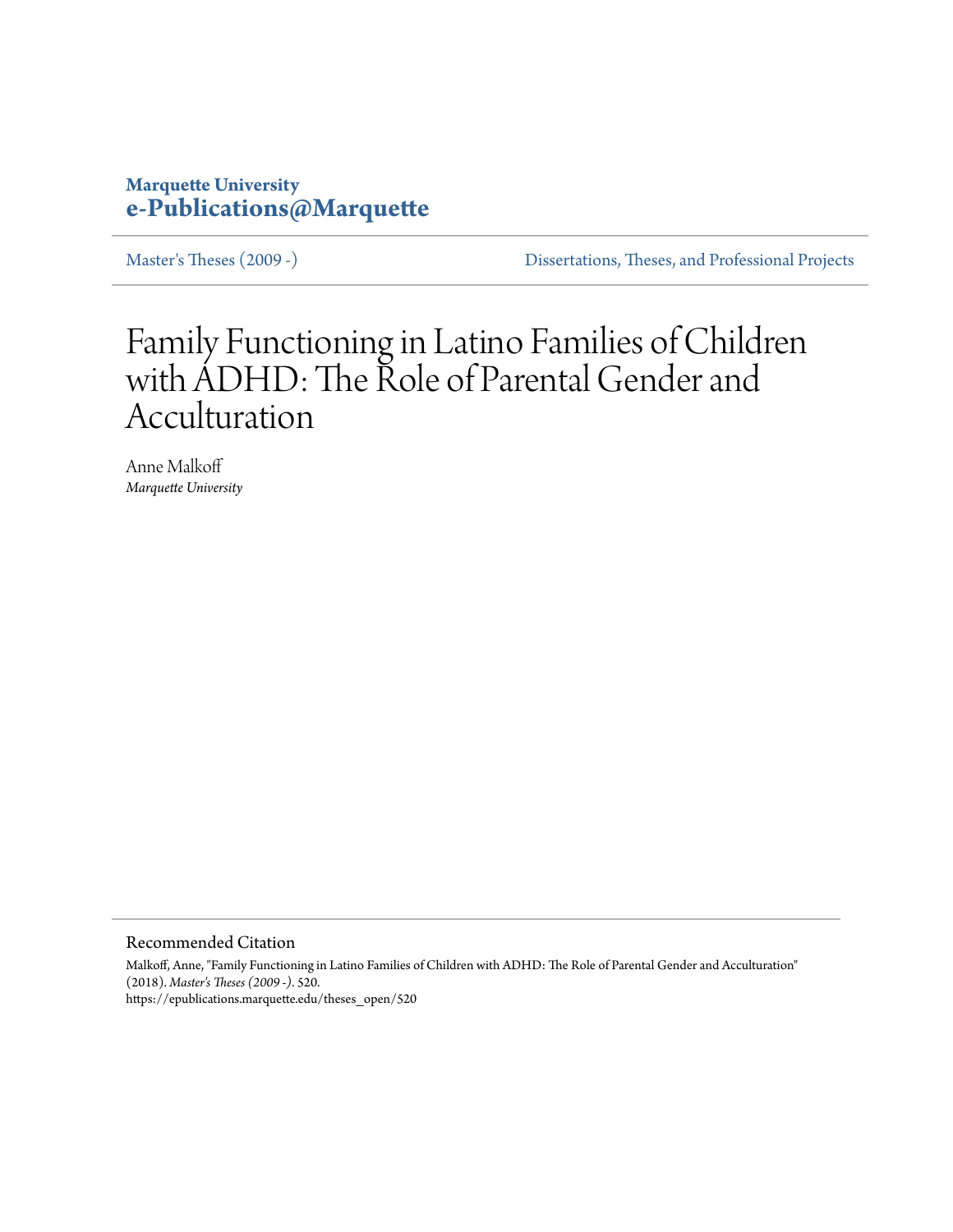# FAMILY FUNCTIONING IN LATINO FAMILIES OF CHILDREN WITH ADHD: THE ROLE OF PARENTAL GENDER AND ACCULTURATION

by

Anne Malkoff, B.A.

A Thesis submitted to the Faculty of the Graduate School, Marquette University, in Partial Fulfillment of the Requirements for the Degree of Master of Science

Milwaukee, Wisconsin

December 2018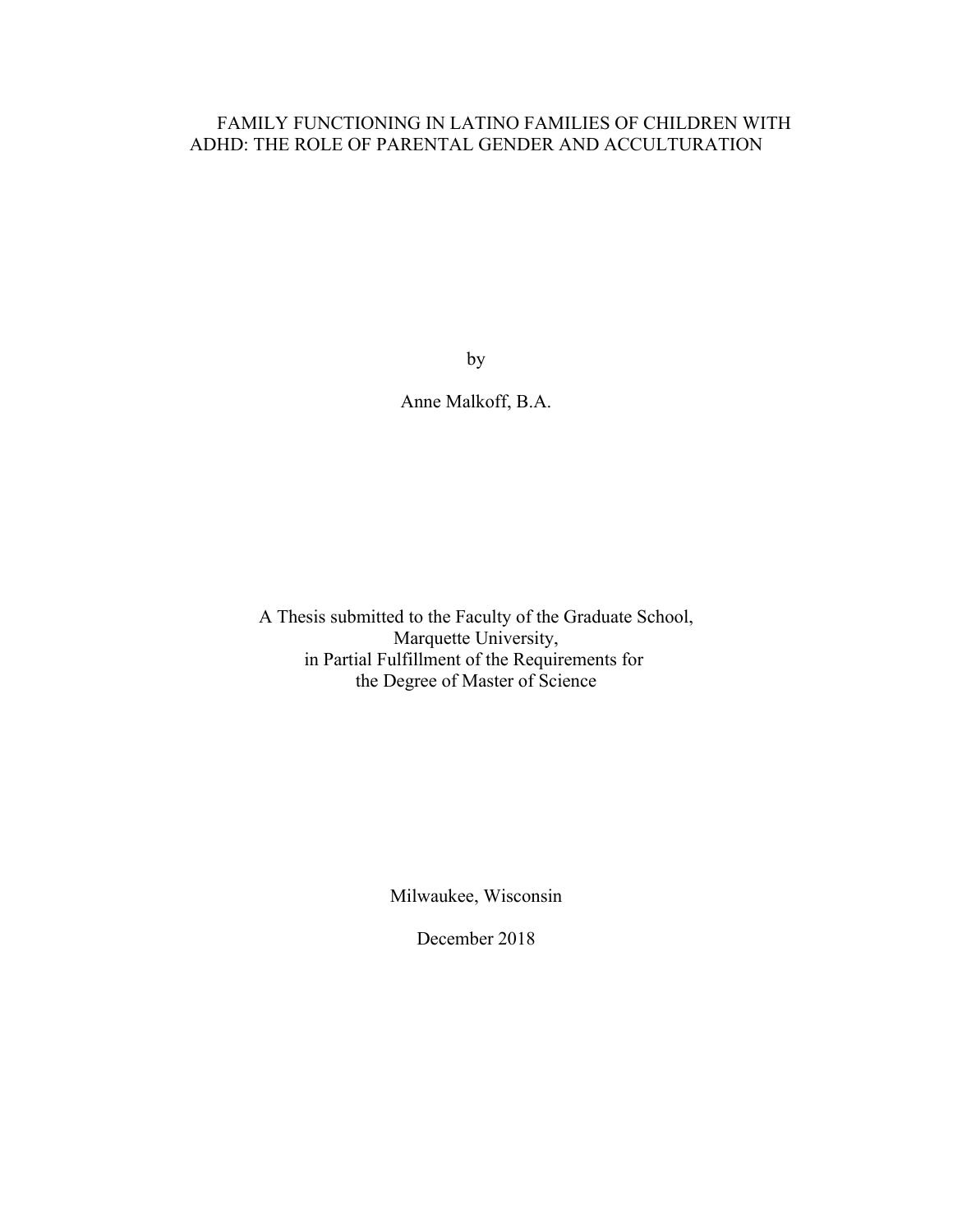# ABSTRACT FAMILY FUNCTIONING IN LATINO FAMILIES OF CHILDREN WITH ADHD: THE ROLE OF PARENTAL GENDER AND ACCULTURATION

Anne Malkoff, B.A.

Marquette University, 2018

It has been well established that parents of children with ADHD report significantly higher levels of parenting stress (Heath, Curtis, Fan, & McPherson, 2015) and chaos in the home (Wirth et al., 2017) than parents of children without ADHD. Parents of children with ADHD also report feeling less efficacious in their parenting abilities compared to parents of children without ADHD (Primack et al., 2012). To date, a majority of the literature on ADHD has focused on European American children and families, resulting in a paucity of research and clinical practice with ethnic minority families of youth with ADHD, specifically among Latinos (Alegría et al., 2007; Eiraldi et al., 2006). The current study aimed to build upon recent research on ADHD among Latino children and their families by exploring contextual and cultural factors, such as parental gender and acculturation, which may account for variations in parenting experiences among Latino parents of children with ADHD.

The present study utilized secondary data analysis to analyze pre-treatment ratings of parenting stress, home chaos, and parental efficacy among a sample of Latino mothers and fathers ( $n = 46$ ), who were recruited as a part of a larger study. Results indicated that Latina mothers of children with ADHD report higher levels of parenting stress than Latino fathers of children with ADHD; however, no significant parental gender differences were found in pre-treatment ratings of parental efficacy and home chaos. Additionally, several significant relationships were found between parental acculturation, parental gender and parenting variables. Clinical implications of these findings are discussed.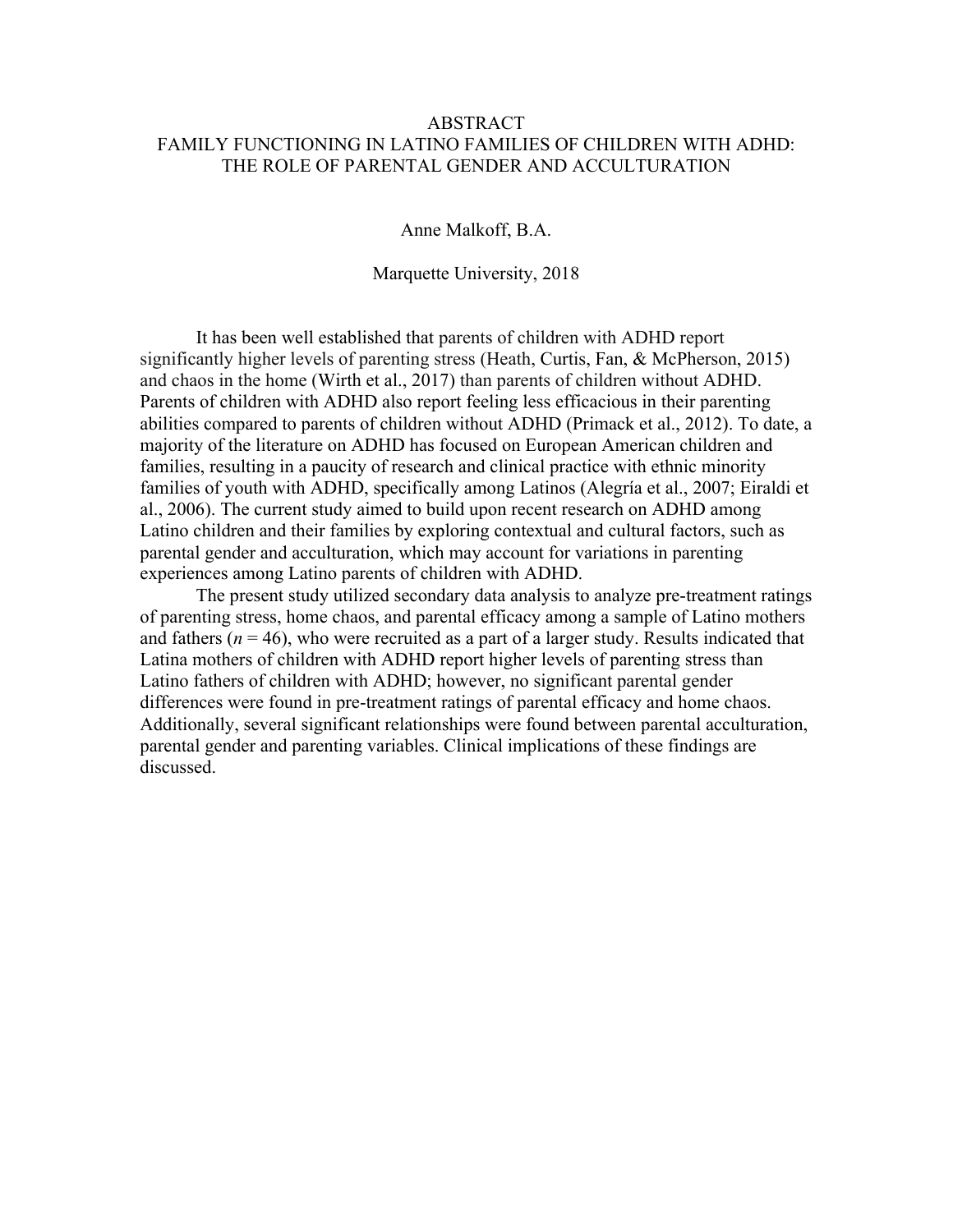# ACKNOWLEDGMENTS

# Anne Malkoff, B.A.

I would first like to thank my parents, friends, and members of my cohort for the immense love, support, and encouragement that you have all shared with me throughout my graduate school career thus far. I feel so fortunate to have such brilliant, humorous, and thoughtful people supporting me throughout this process. I am forever indebted to each and every one of you.

I would also like to extend my most sincere thanks to my research mentor, Dr. Alyson Gerdes, for her commitment to overseeing this project, in addition to her ongoing support and encouragement towards me. I would also like to thank my lab mates, Margaret Grace and Theresa Kapke, for serving as wonderful role models and for guiding me throughout this project. Finally, I would like to thank my committee members, Dr. Lucas Torres and Dr. John Grych, for their guidance and support.

This research was also supported by the Eunice Kennedy Shriver National Institute of Child Health & Human Development of the National Institutes of Health under Award Number R21HD078553. The content is solely the responsibility of the author and does not necessarily represent the official views of the National Institutes of **Health**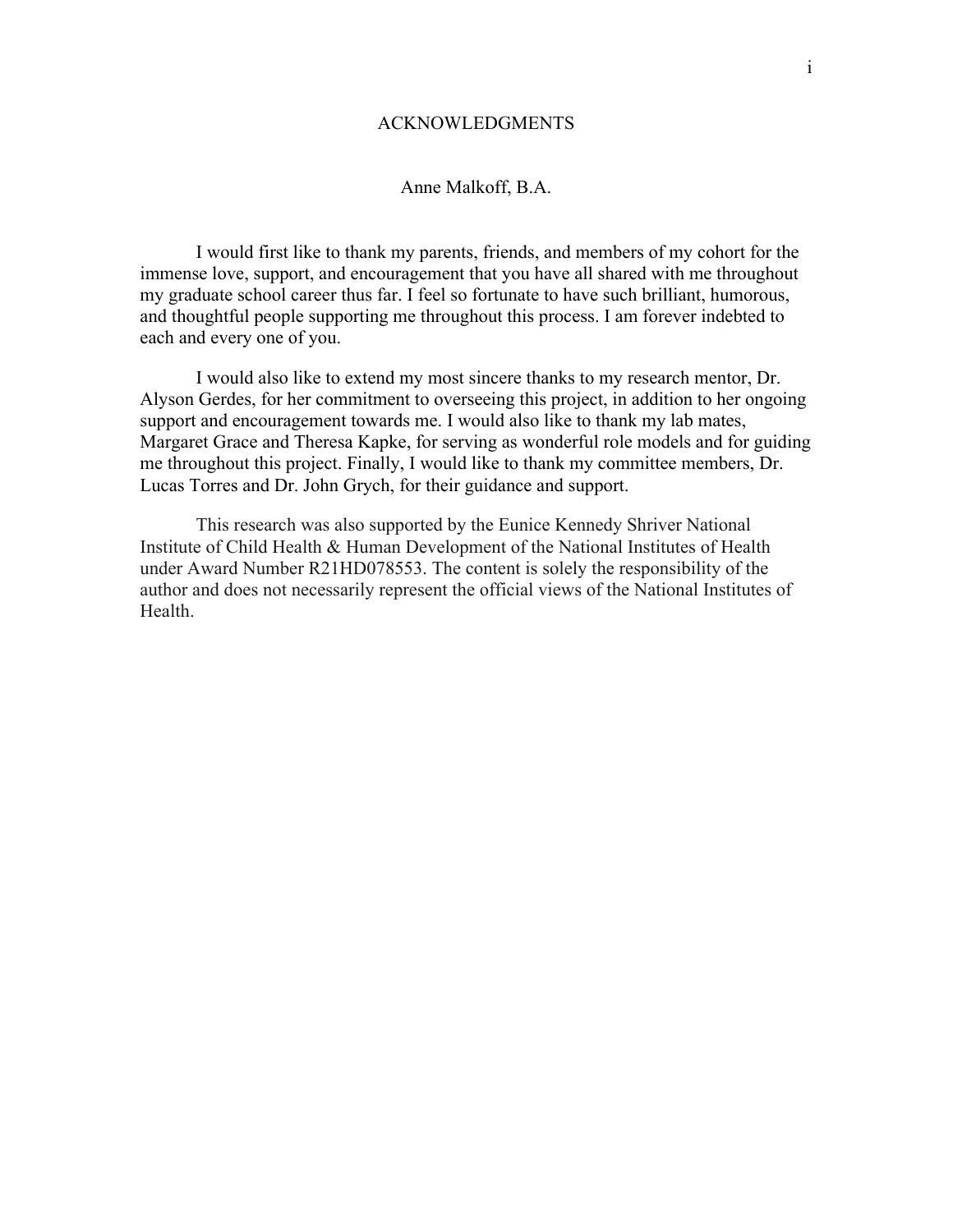# TABLE OF CONTENTS

|                | <b>CHAPTER</b> |                                                                            |  |
|----------------|----------------|----------------------------------------------------------------------------|--|
| $\mathbf{I}$ . |                |                                                                            |  |
|                |                |                                                                            |  |
|                |                | B. Family Functioning Within Families of Children with ADHD  3             |  |
|                |                |                                                                            |  |
|                |                |                                                                            |  |
|                |                |                                                                            |  |
|                |                |                                                                            |  |
|                |                |                                                                            |  |
|                |                |                                                                            |  |
| $\Pi$ .        |                |                                                                            |  |
|                |                |                                                                            |  |
|                |                |                                                                            |  |
|                |                |                                                                            |  |
| Ш.             |                |                                                                            |  |
|                |                |                                                                            |  |
|                |                |                                                                            |  |
| IV.            |                |                                                                            |  |
|                |                | A. Descriptive Information for Parenting and Acculturation Variables Among |  |
|                |                | B. Parental Gender Differences in Parenting and Acculturation Variables    |  |
|                |                | C. Relationships Between Parenting and Acculturation Variables             |  |
|                |                |                                                                            |  |
|                |                |                                                                            |  |
| V.             |                |                                                                            |  |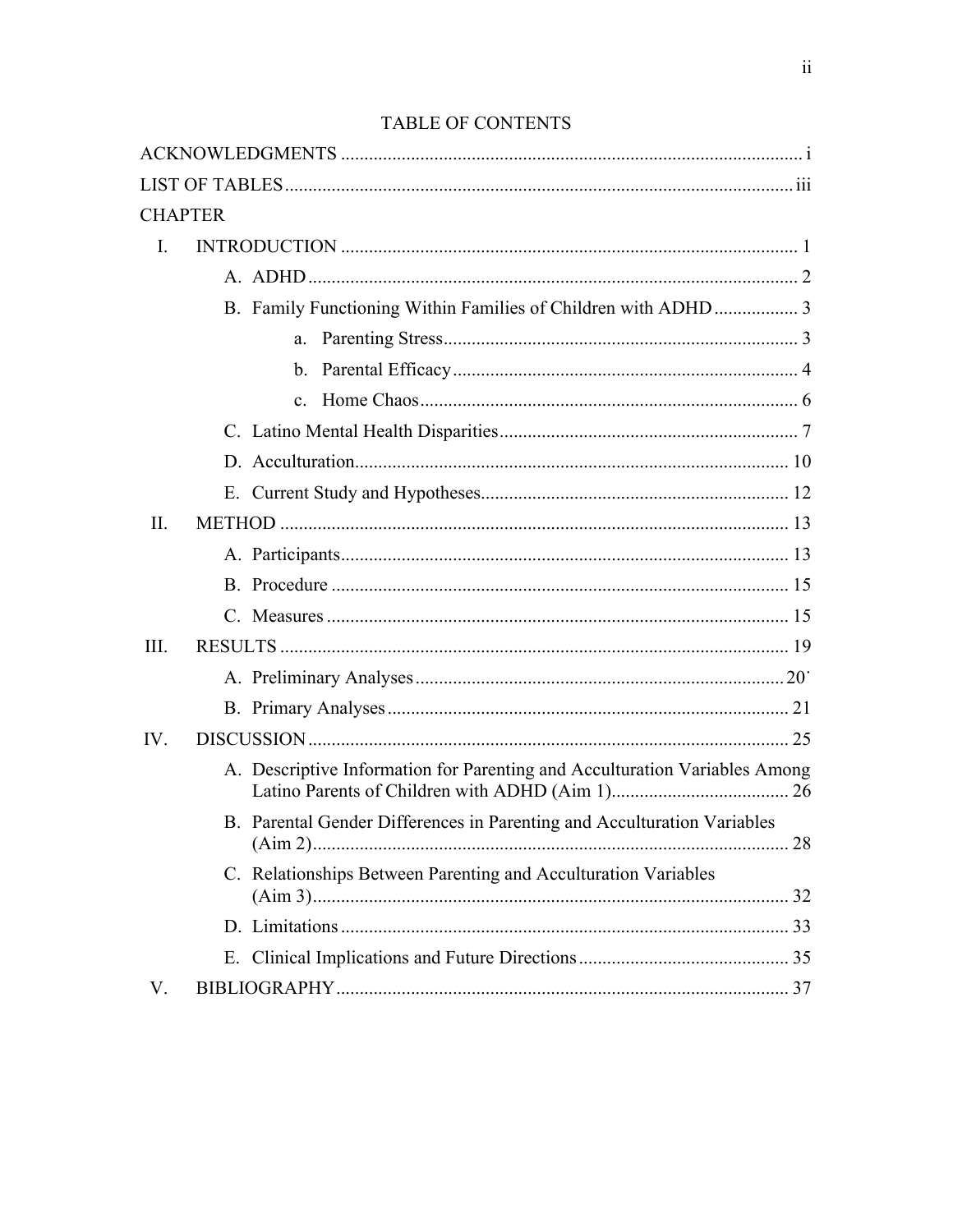# LIST OF TABLES

| Table 3. Parenting and Acculturation Variables: Descriptive Statistics  20   |     |
|------------------------------------------------------------------------------|-----|
| Table 4. Correlations of Demographic Variables with Maternal Parenting and   |     |
| Table 5. Correlations of Demographic Variables with Paternal Parenting and   |     |
| Table 6. Paired-Samples T-Tests for Maternal and Paternal Parenting          |     |
| Table 7. Paired-Samples T-Tests for Maternal and Paternal Acculturation      |     |
| Table 8. Correlations of Parental Acculturation with Parenting Variables  24 |     |
| Table 9. Summary of Multiple Linear Regression Analysis                      | .25 |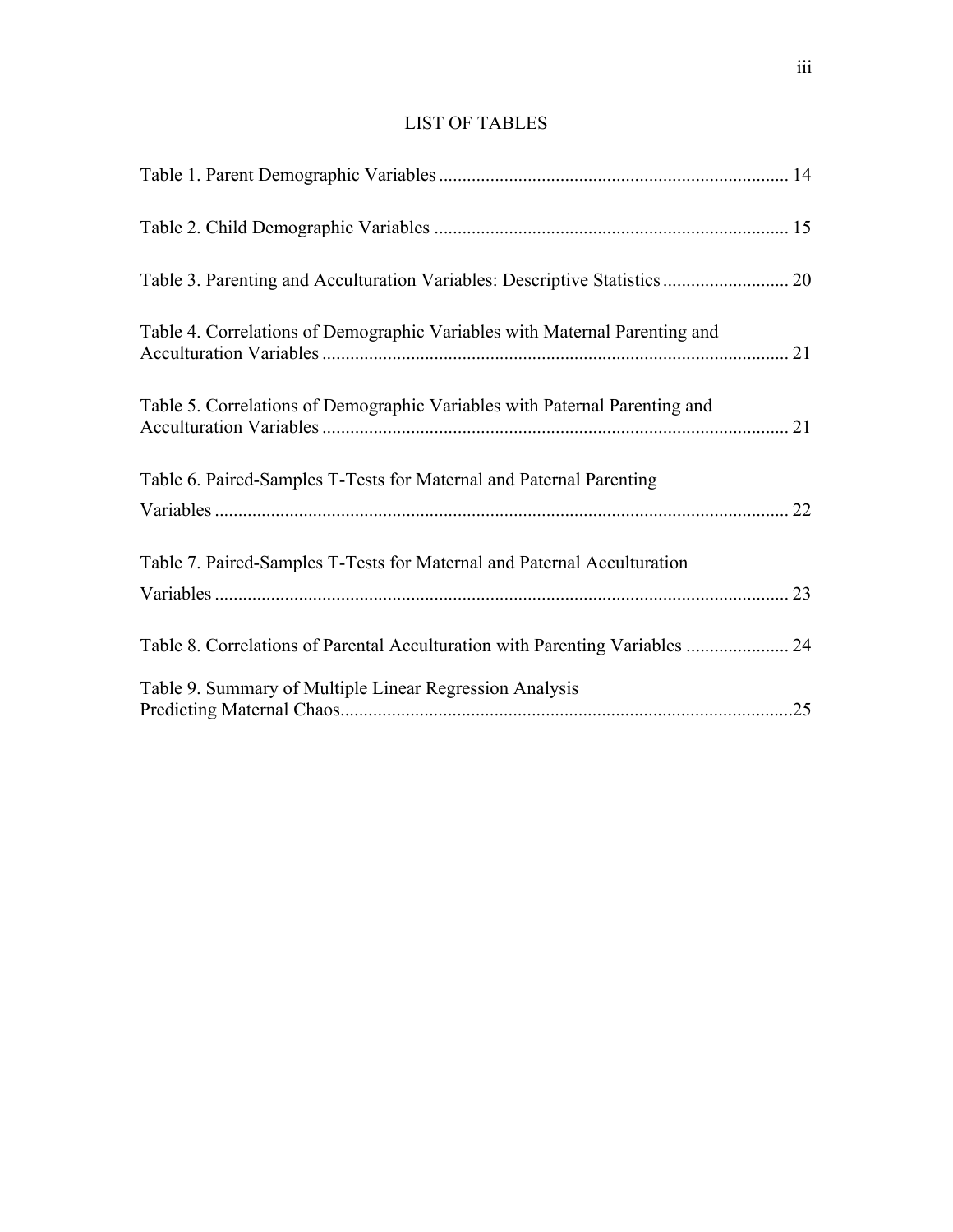# **Introduction**

It has been well-established that the type, frequency, and severity of a child's Attention-Deficit/Hyperactivity Disorder (ADHD) symptoms can be a significant source of stress for parents, particularly for parents of children who exhibit more disruptive, externalizing behaviors (Graziano, McNamara, Geffken & Reid, 2011; Theule, Wiener, Tannock, & Jenkins, 2013). To date, much of the literature on ADHD has focused on European American families, resulting in a paucity of research on ethnic minority families of children with ADHD, specifically among Latinos (Huey & Polo, 2008). This is concerning from a public health perspective, given the most current U.S. Census projections indicate that Latino children will comprise one-third of all U.S. children by the year 2035 and approximately 28% of the total U.S. population by 2050 (Colby  $\&$ Ortman, 2015).

Research demonstrates that Latino children are diagnosed with ADHD at rates that are lower than those of European American children (Alegría et al., 2007; Bauermeister, 2016; Morgan, Hillemeier, Farkas, & Maczuga, 2013). Furthermore, recent findings have suggested that in comparison to their European American counterparts, Latino children's ADHD symptoms may have a greater impact on their families due to a variety of sociodemographic factors (Hinojosa et al., 2012; Hinojosa, Knapp, & Woodworth, 2015). In light of this, the present study seeks to provide descriptive data on key parenting variables within Latino families of children with ADHD, specifically parenting stress, parental efficacy, and chaos in the home. The role of parental gender and acculturation on these outcome variables also will be explored.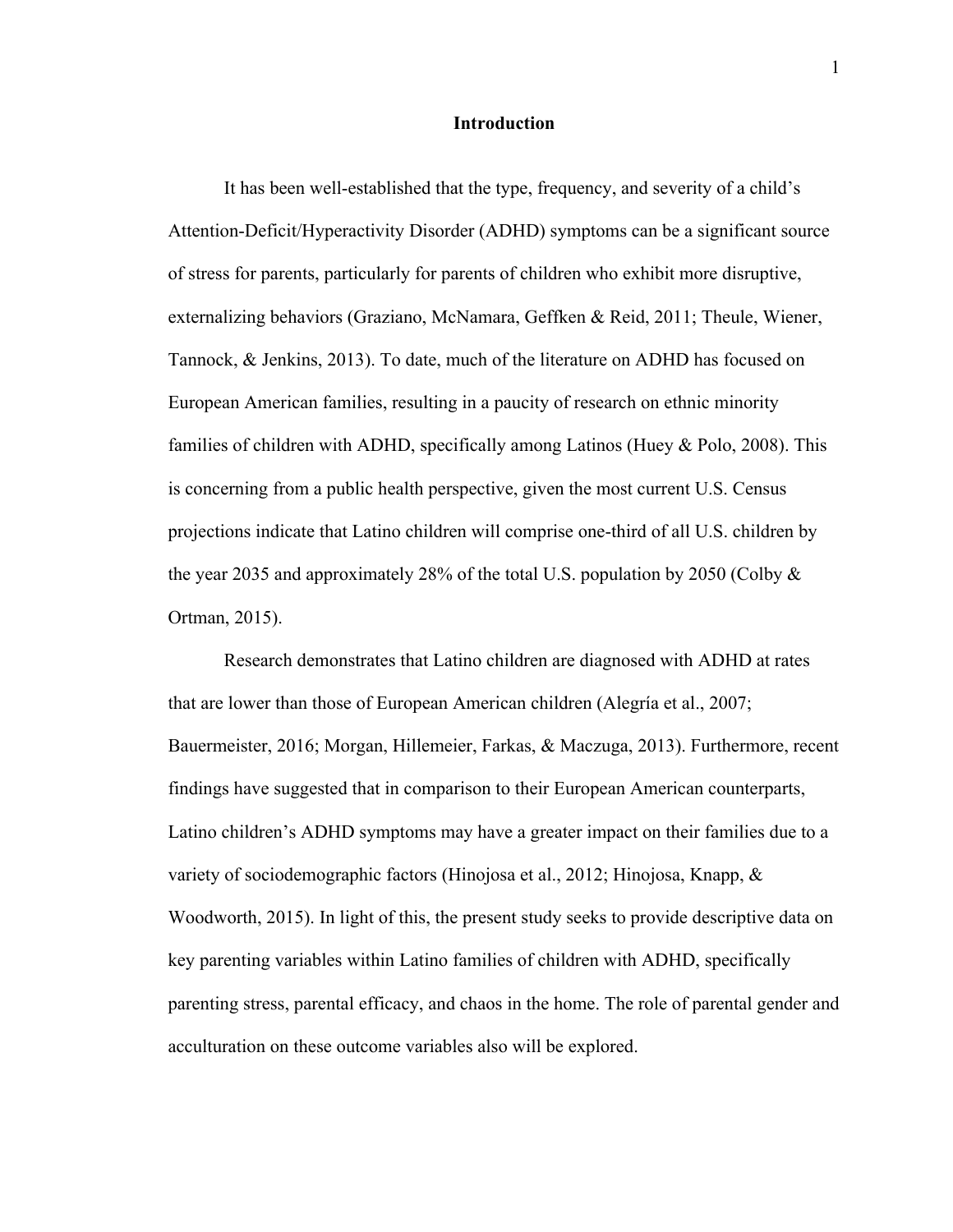#### **ADHD**

As defined in the *Diagnostic and Statistical Manual of Mental Disorders* (5<sup>th</sup> ed.; *DSM–5*; American Psychiatric Association, 2013), ADHD is a mental health disorder characterized by persistent, pervasive, impairing, and developmentally excessive levels of hyperactivity, impulsivity, and/or inattention. Epidemiological research demonstrates that ADHD is one of the most commonly diagnosed mental health disorders among children (Merikangas, Nakamura, & Kessler, 2009). While estimates vary, the 2007 National Survey of Children's Health (NSCH) indicated that 8.2% of U.S. children aged 4-17 in the U.S. have a diagnosis of ADHD (Larson, Russ, Kahn, & Halfon, 2011). When left untreated, children with ADHD continue to experience symptoms of the disorder, as well as significant academic, occupational, social, and familial difficulties throughout the course of their childhood and adolescence and into adulthood (Biederman et al., 2012).

Parent management training continues to be considered the preeminent evidencebased psychosocial treatment for ADHD (Evans, Sarno Owens, Wymbs, & Ray, 2017), a treatment in which parents are considered to be the agents of their children's behavioral change (Haack, Villodas, McBurnett, Hinshaw, & Pfiffner, 2017; Heath, Curtis, Fan, & McPherson, 2015). Within this framework, is notable that understanding different family contexts and their impact on developmental trajectories for children with ADHD is pivotal to the success of behavioral interventions (Deault, 2010). Therefore, it is critical to understand patterns of family functioning to ensure that parents are able to maximize benefits of treatment and to optimally tailor behavioral interventions to meet parents' needs.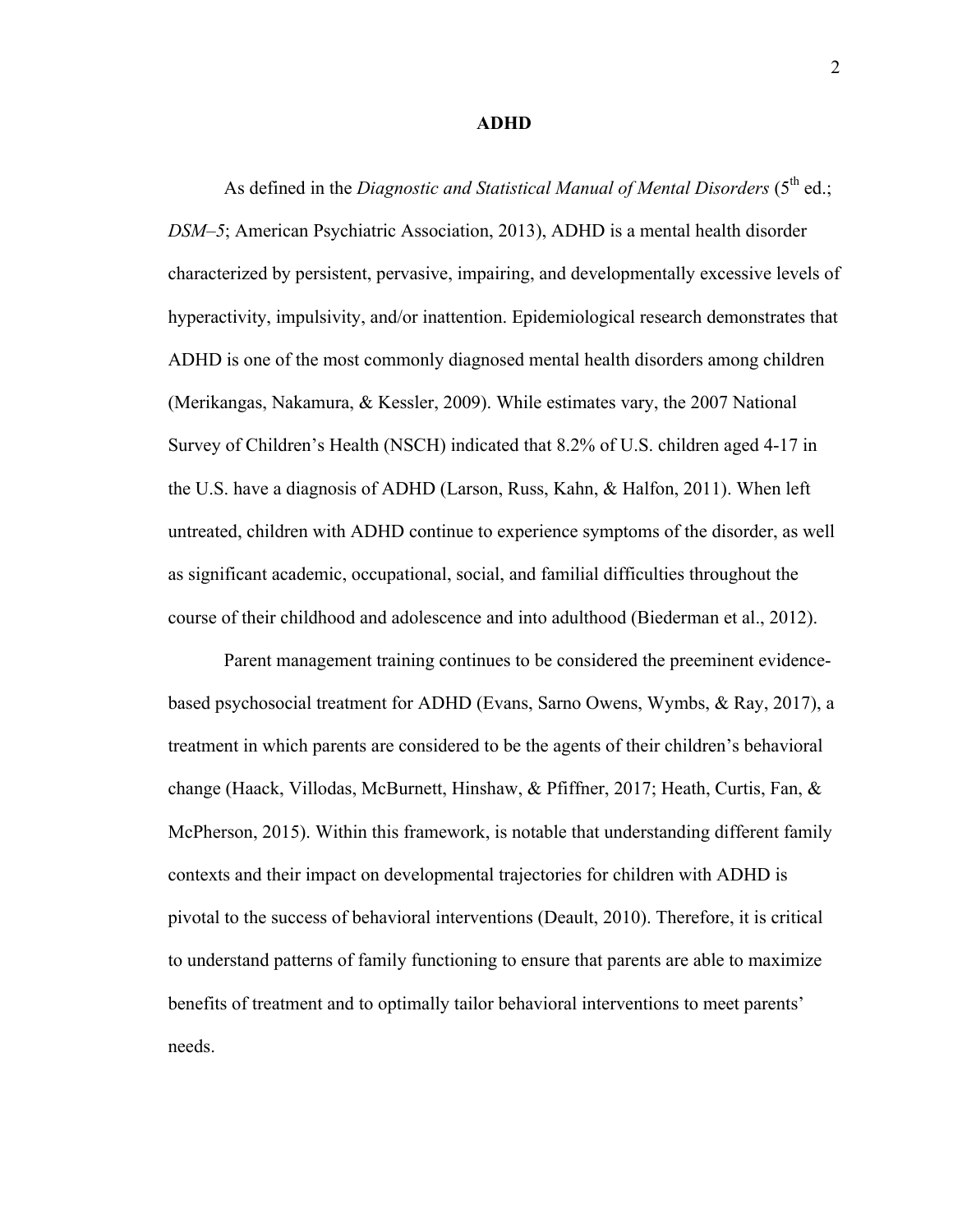### **Family Functioning Within Families of Children with ADHD**

# **Parenting Stress**

Abidin (1992) conceptualized parenting stress as the mismatch between perceived demands of parenting and available resources to meet those demands. In accordance with this model, a wealth of research over the past twenty-five years consistently finds that parents of children with ADHD report significantly higher levels of parenting stress than parents of children without ADHD (Anastopoulos et al., 1992, 1993; Heath et al., 2015; Johnston & Mash, 2001; Theule et al., 2013). According to Abidin's model (1992), parenting stress is theorized to originate from the interactions between parent, child, and environmental characteristics (Theule et al., 2013). Although all parents experience parenting stress to some degree, parents who experience parenting stress at consistently elevated levels may suffer psychologically and be less able to implement interventions to help their children (Kazdin 1995). With regard to parental gender differences in parenting stress, a meta-analysis by Theule et al., (2013) concluded that mothers and fathers of children with ADHD report the same amount of parenting stress overall. However, the meta-analysis demonstrated that in comparison to fathers, mothers tend to endorse experiencing greater stress related to factors within their child (e.g., "My child turned out to be more of a problem than I expected"), in addition to total life stress. Greater severity of ADHD symptomatology and ADHD subtypes involving hyperactive and/or impulsive behaviors also have been found to be associated with greater levels of parenting stress (Theule et al., 2013; Weinberger, Gardner, & Gerdes, 2015).

There is limited existing research on the sociodemographic correlates of parenting stress among parents of children with ADHD (i.e., parental age, geographic location,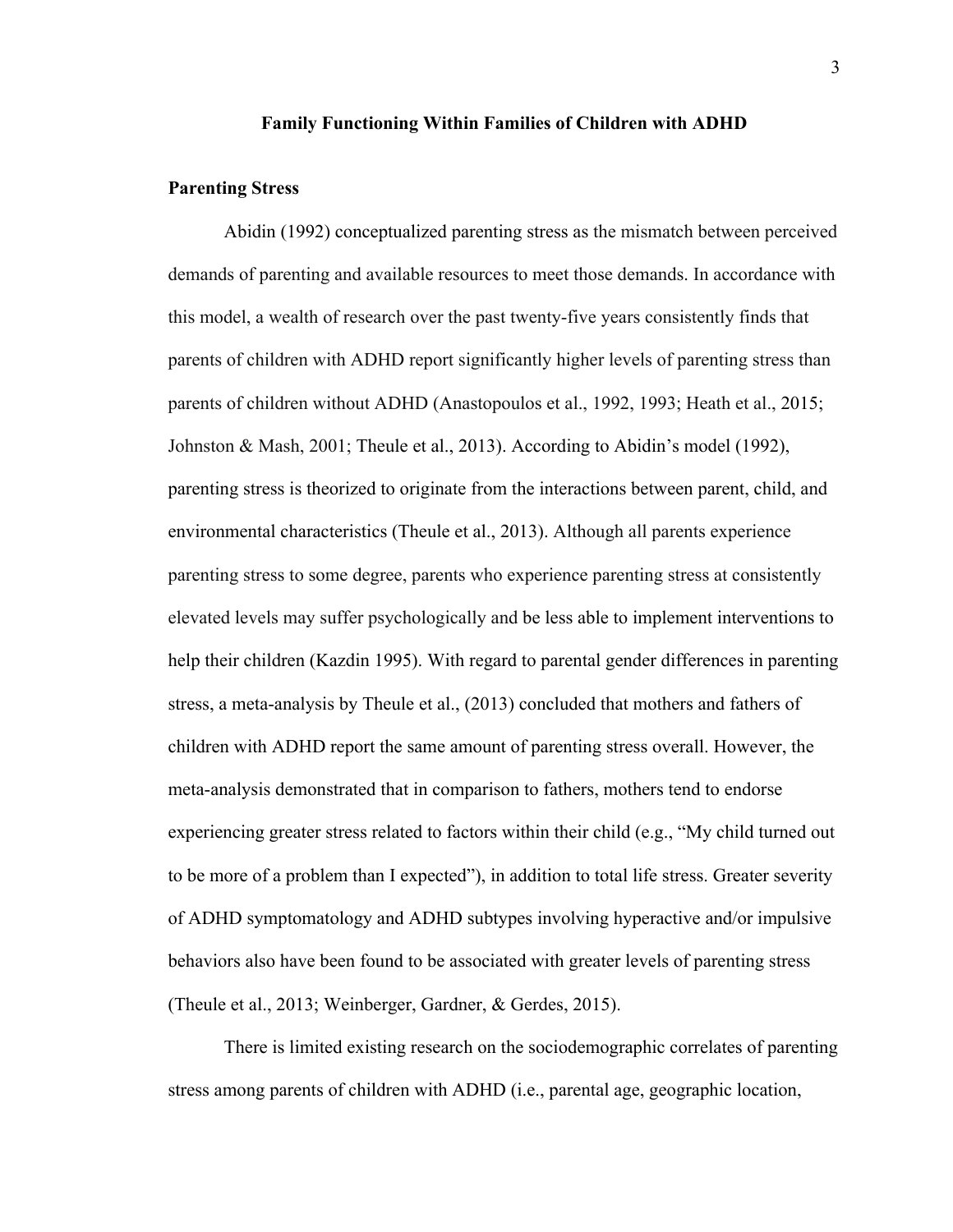ethnicity). It has been found that parents of children with ADHD from lower socioeconomic status (SES) groups consistently report greater levels of parenting stress than parents of children from higher SES backgrounds (Baldwin, Brown, & Milan, 1995); however, this is a relationship that remains unclear and merits further exploration (see Johnston & Mash, 2001). In comparison to European American parents of children with ADHD, ethnic minority parents of children with ADHD have been shown to experience greater parental strain, a construct similar to parenting stress (Hinojosa et al., 2012). Given the lack of research that has been conducted with Latino parents of children with ADHD, it is unknown if Latino parents report similar rates of parenting stress, particularly among those from lower SES backgrounds.

## **Parental Efficacy**

Parental efficacy has been broadly defined as a parent's beliefs about their confidence and competence in carrying out parenting tasks (Cohen, Holloway, Domínguez-Pareto, & Kuppermann, 2015; Heath et al., 2015). Previous research has established that parents of children with ADHD have a lower sense of parental efficacy and consistently report feeling more frustrated, worried, upset, worn out, and helpless than parents of children without ADHD (Primack et al., 2012). Significant parental gender differences have been noted in this domain, with mothers of children with ADHD reporting lower parental efficacy than fathers of children with ADHD (Gerdes, Haack,  $\&$ Schneider, 2012). Given that parents are considered to be the primary agents of change in behavioral parent training interventions for ADHD (Haack et al., 2017), it is critical to understand the role of parental efficacy in these interventions (Gerdes, Haack,  $\&$ Schneider, 2010). Past research in this area has indicated that parental efficacy poses a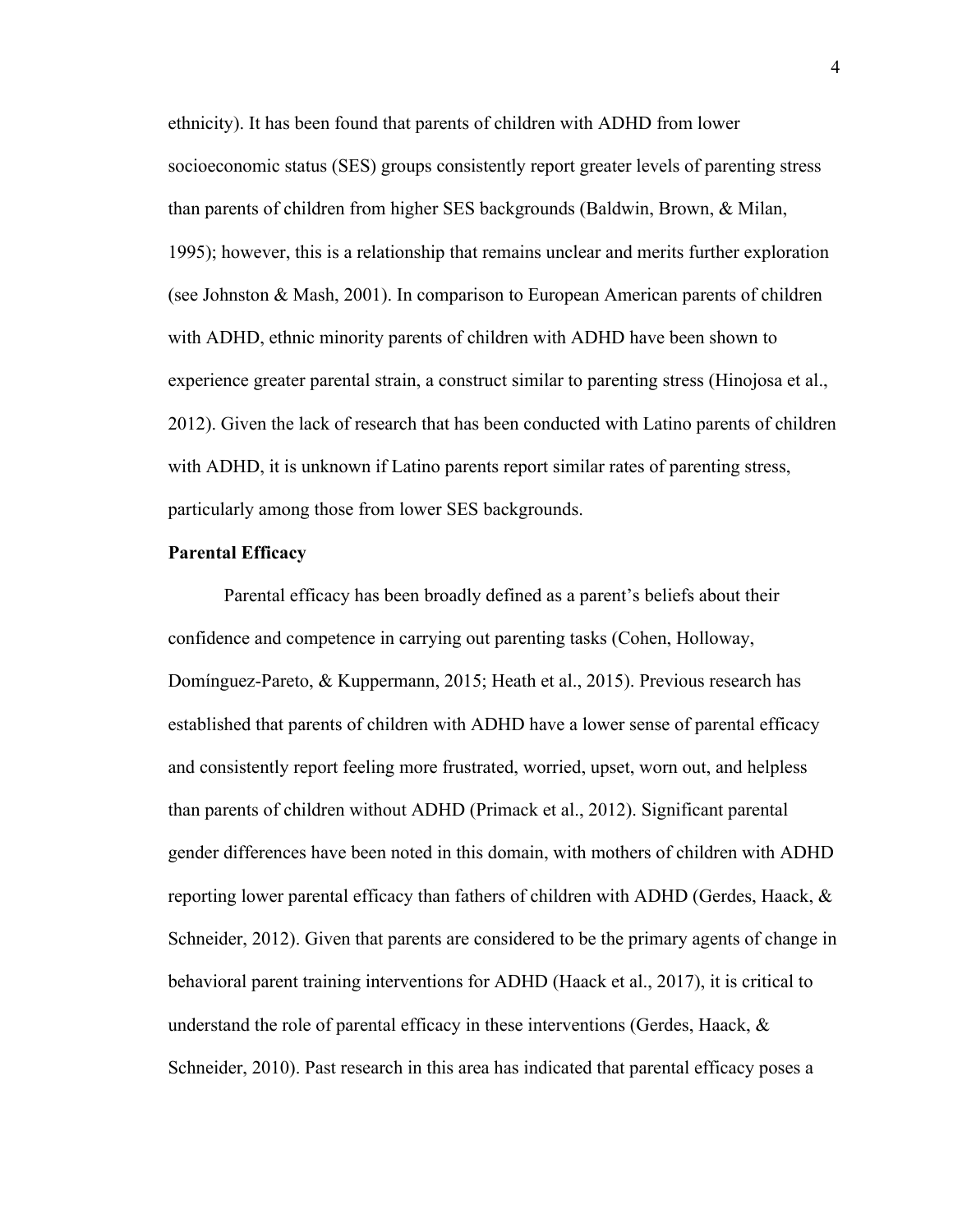significant influence on parents' perceived ability to incorporate skills learned in an ADHD parent training intervention into their parenting practices, which in turn enables a parent to promote positive behavior changes for their children (Heath et al., 2015). Moreover, parental efficacy has been found to be an important moderator of treatment success for behavioral parent training for ADHD (Primack et al., 2012). Taken together, these findings underscore the need for collecting pre-treatment ratings of parental efficacy, in addition to positively improving and maintaining efficacy in parents of children with ADHD throughout treatment.

A small body of research has examined the sociodemographic correlates of parental efficacy. With regard to differences based on ethnicity, mothers of ethnic minority children with ADHD were found to report greater parental efficacy than mothers of European American children with ADHD within a treatment-seeking sample (Weinberger et al., 2015). A review by Jones and Prinz (2005) suggested that parental efficacy may act as a compensatory factor for mothers and as a protective factor for fathers of children with mental health disorders. More specifically, the authors theorized that among fathers who face parenting a child with challenging behaviors, fathers with higher perceived self-efficacy are protected against experiencing more anxiety than fathers who are less confident in their parenting abilities. However, it is possible that the gender differences noted in this domain also may be due to a potential third variable, such as the degree of parental involvement with the child. This confound may be particularly relevant to Latino families, given research findings that Latina mothers tend to be more involved in their school-aged children's daily lives than Latino fathers (Hossain, Lee, &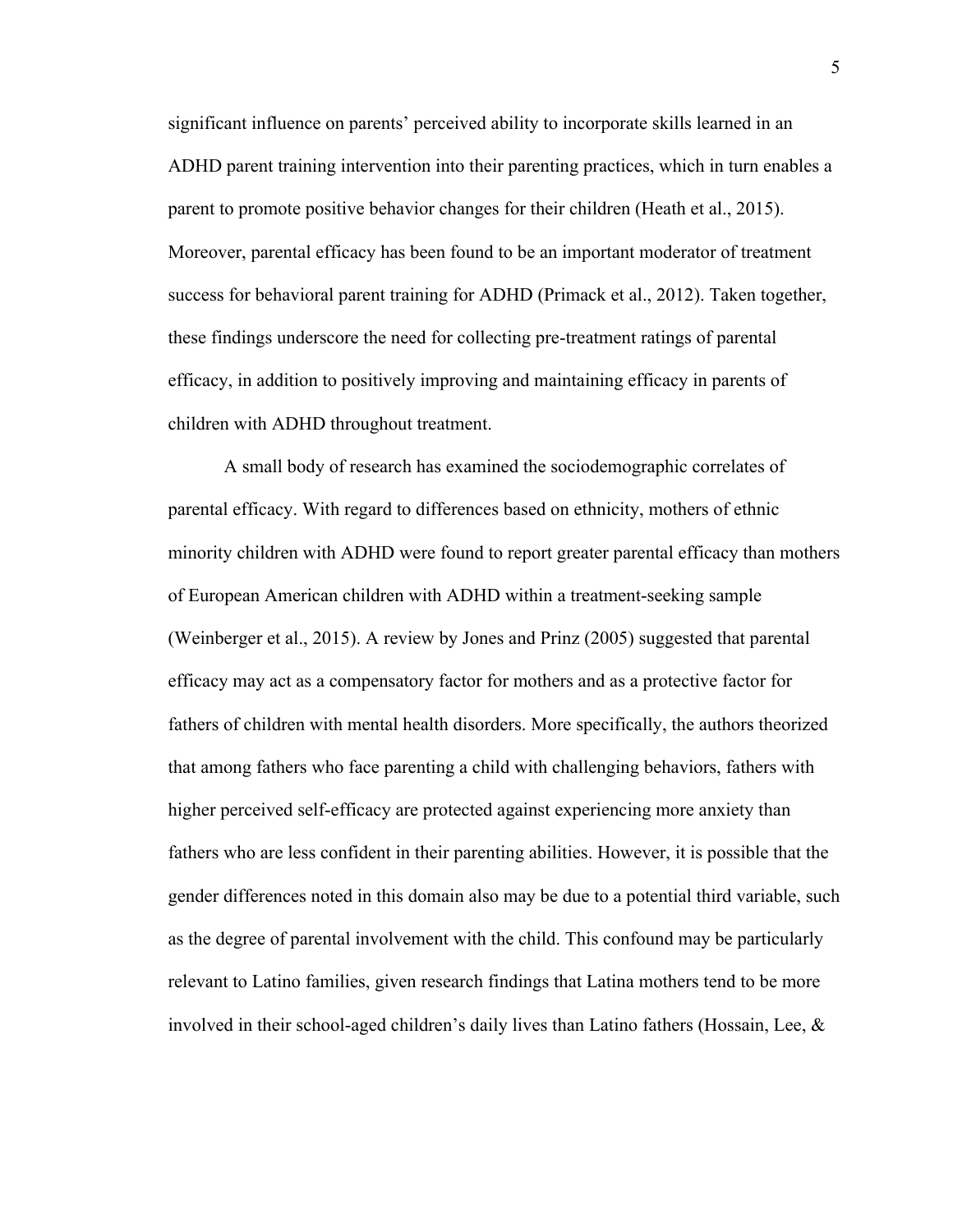Martin-Cuellar, 2015). To date, no research has examined perceptions of parental efficacy in a sample of Latino parents of children with ADHD.

# **Home Chaos**

Home chaos is a multidimensional construct that is typically characterized by features, such as high levels of noise and distractions in the home setting, human crowding and traffic, low levels of predictability in the environment, and lack of family routines (Matheny, Wachs, Ludwig, & Phillips, 1995). Chaos is a component of family functioning that is associated with a variety of negative developmental outcomes for children, particularly when there is a lack of routine and structure in the home setting (Deater-Deckard et al., 2009; Valiente, Lemery-Chalfant, & Reiser, 2007). With regard to its influence on parenting, past research indicates an association between more negative parenting practices and parenting stress among parents residing in environments high in home chaos (Dumas et al., 2005; Valiente et al., 2007). Furthermore, findings from a study by Deater-Deckard, Chen, Wang, and Bell (2012) suggest that the negative consequences of chronic home chaos on cognitive regulation of attention and memory may not be limited to children, and likely extend to mothers and fathers, particularly those from lower SES backgrounds. Recent studies have found that families of children with ADHD report greater levels of chaos in the home than families of children without ADHD and that chaos in the home is related to problem behavior in children, over and above inefficacious parenting (Coldwell, Pike, & Dunn, 2006; Mokrova, O'Brien, Calkins, & Keane, 2010; Wirth et al., 2017).

Although ethnic minority and immigrant children are at a higher risk for experiencing chaos in the home, the conceptualization and influence of home chaos may vary substantially across ethnic groups (Weisner, 2010). Indeed, environments that are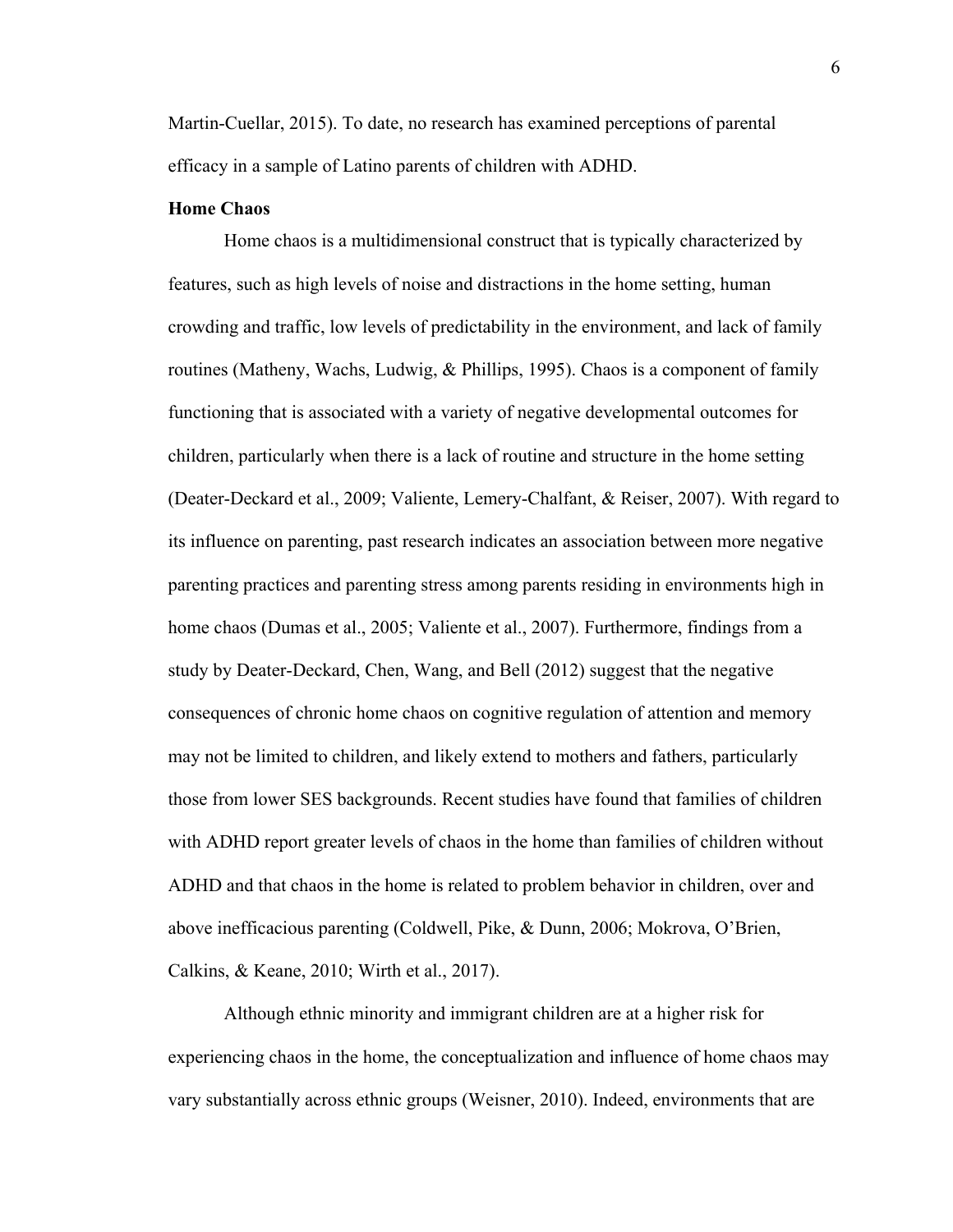deemed developmentally deleterious and chaotic based on Eurocentric criteria may not necessarily be understood as such for Latino families. The extant literature in this area suggests that Latino families may experience differing pathways to the development of home chaos than those of other ethnic minority groups. For instance, results from a study by Haack et al. (2011) demonstrated that Latino families who were more acculturated to Anglo culture experienced greater acculturation stress, which is theorized to lead to more conflict and chaos within the family. Furthermore, the same study found that Latino parents who reported higher levels of chaos in the home were more likely to report clinically elevated levels of externalizing behaviors in their children. However, there is no research to date that examines chaos in the home within a sample of Latino families of children with ADHD.

#### **Latino Mental Health Disparities**

In recent years, researchers have begun to examine the underlying causes for the vast disparities in utilization and access to quality health care for ethnic minority individuals in the United States. As defined by Braveman and Barclay (2009), "the term 'health disparities' is used to describe potentially avoidable differences in health among individuals who have different levels of social and economic advantage or disadvantage" (p. S166). Alternately stated, the term describes inequities in health, whereby socially disadvantaged groups (e.g., members of a racial/ethnic group that historically has experienced discrimination; individuals of lower incomes or educational attainment) systematically face poorer health outcomes and/or access to healthcare. Given that Latinos currently face some of the greatest disparities in mental health care access and utilization, the welfare of Latino youth and their families has recently become a growing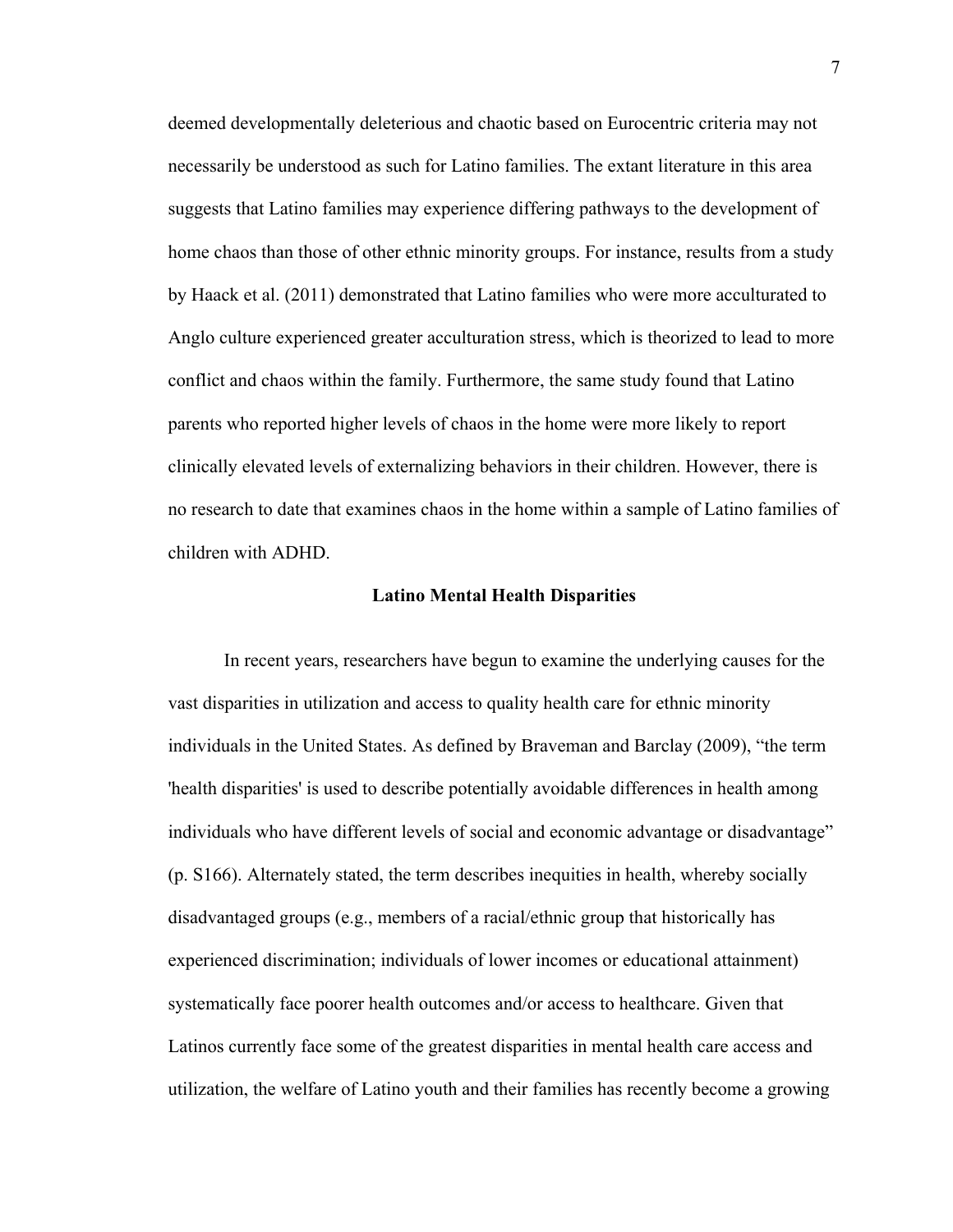concern in research and clinical practice (Flores & TCOPR, 2010; Kouyoumdjian, Zamboanga, & Hansen, 2003). Findings from epidemiological research highlight that Latino youth are significantly less likely to utilize mental health services than their European American peers (Flores & TCOPR, 2010; Kataoka, Zhang, & Wells, 2002; Lopez, Dewey Bergren, & Painter, 2008). This is problematic for a number of reasons, given that mental health is considered to be a central determinant of an individual's wellbeing and functioning, family relationships, economic productivity, and engagement in society (Alegría, Greif-Green, McLaughlin, & Loder, 2015; Kieling et al., 2011). Moreover, individuals who do not receive needed mental health care services as children are at a greater risk for continuing to experience problems associated with their mental health as adults, which underscores the importance of early detection and intervention (Biederman et al., 2012; Braveman & Barclay, 2009; Kieling et al., 2011).

Significant disparities exist for Latino children regarding access to mental health care, diagnosis and involvement in clinical research, especially pertaining to ADHD. Recent research has shown that Latino children are significantly less likely to receive a diagnosis of ADHD than their European American peers (Bauermeister, 2016). According to data from the Centers for Disease Control and Prevention (2015), 6.3% of Latino children in the United States have a diagnosis of ADHD, in comparison to 11.5% of European American children. These disparities in diagnostic rates in the U.S. are particularly striking given emerging evidence of the disorder's cross-cultural universality and symptom prevalence across ethnicities (Faraone, Sergeant, Gillberg, & Biederman, 2003; Haack et al., 2018). Importantly, these disparities are not limited to diagnostic rates; among children diagnosed with ADHD, Latino children are among the least likely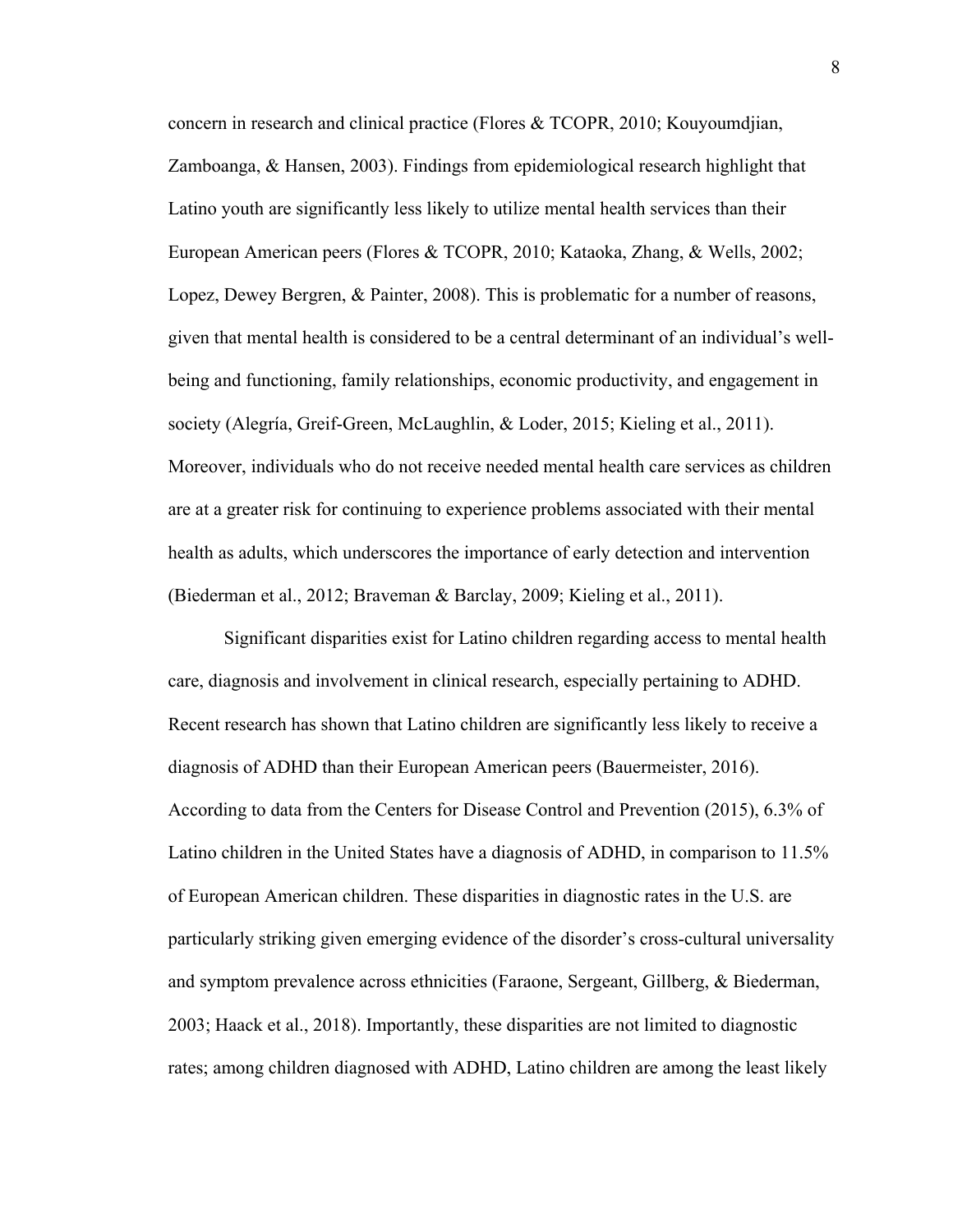to receive any formal treatment for ADHD and have decreased levels of adherence to pharmacological interventions (Alegría et al., 2015; Alvarado & Modesto-Lowe, 2017; Bauermeister et al., 2003; Morgan et al., 2013; Stevens, Harman, & Kelleher, 2005).

There are several possible explanations for the disparities between Latino children's mental health care needs and service utilization. Some of the most common barriers are systemic, including challenges with access to reliable transportation, limited parental proficiency in English, limited health insurance, and working long hours at labor-intensive jobs that limit availability to meet with mental health care providers (Alegría et al., 2007; Araujo, Pfiffner, & Haack, 2017; Flores et al., 2002; Gerdes, Lawton, Haack, & Schneider, 2014). Other factors that impact service utilization for Latino children and their families are more culturally-laden, such as the lack of Spanishspeaking and culturally sensitive mental health providers, culturally-based stigma related to psychopathology/mental health services, lack of parental knowledge related to mental illnesses, and immigration and acculturation status (Alegría et al., 2015; Gerdes et al., 2014). Additionally, a qualitative study of Latino parents of children with ADHD by Araujo and colleagues (2017) identified several socio-emotional factors that negatively influenced parents' willingness or ability to seek treatment, such as feelings of guilt and shame related to a perceived role in the development of psychopathology, and experiences of racism in institutional settings. In light of the aforementioned factors contributing to Latino mental health disparities, a growing body of research has attempted to improve access, quality, and adherence to mental health care treatment for Latino families through a process of culturally adapting existing evidence-based mental health treatments, including parent management training for ADHD (Gerdes, Kapke,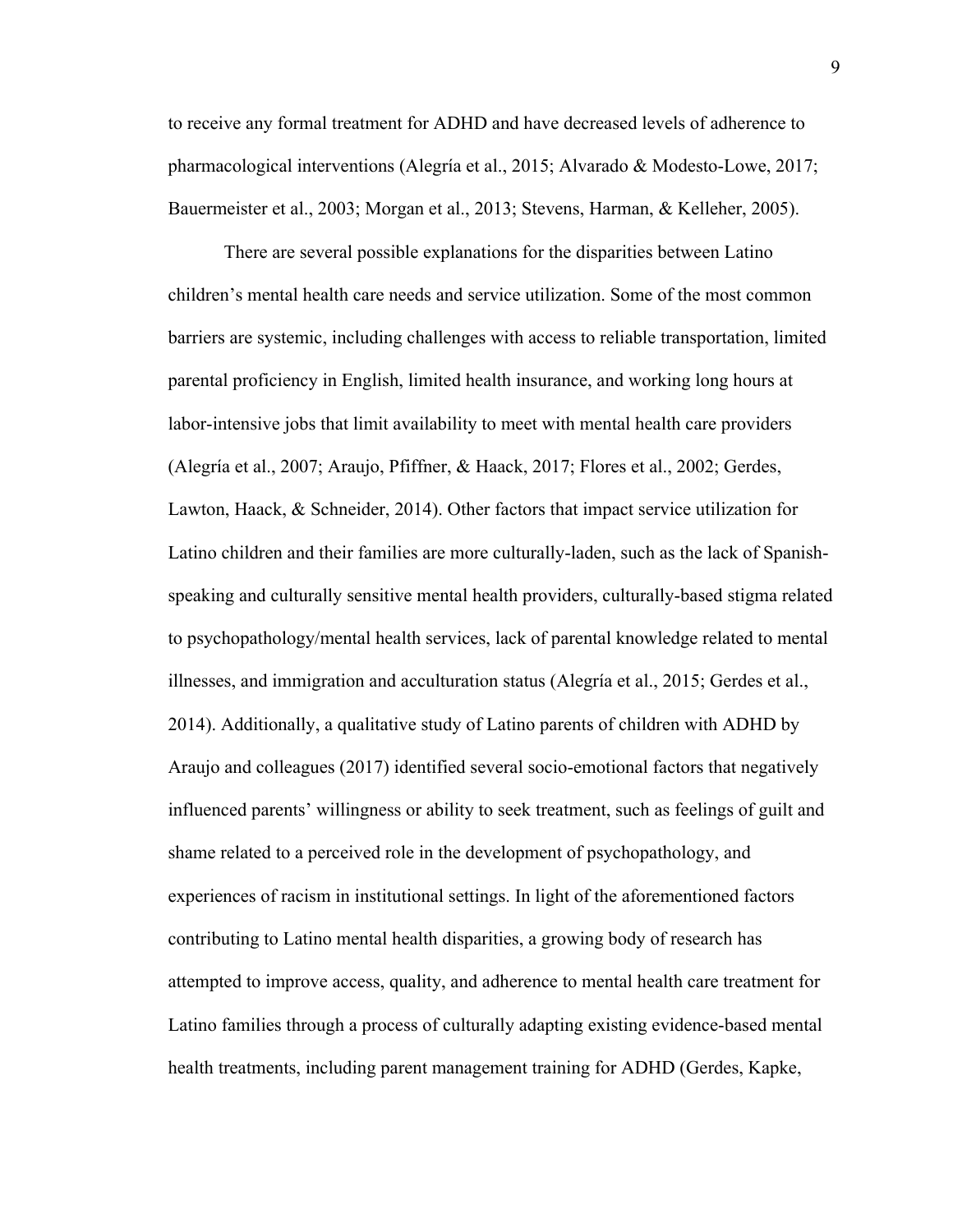Lawton, Grace, & Dieguez Hurtado, 2015).

# **Acculturation**

Recent research has led to mixed findings with regard to the impact of parental acculturation status on children's mental health treatment outcomes (Ho, Yeh, McCabe, & Hough, 2007; Kim, Lau, & Chorpita, 2015). For most immigrants, a process of acculturation occurs upon arrival in a new country or cultural context (Schwartz, Unger, Zamboanga, & Szapocznik, 2010). One of the most widely cited theories of acculturation is Berry's bi-dimensional model, which focuses on acculturation at the individual level (Berry, 1980; Berry, 1997; Berry, 2006). According to this model, an individual's level of acculturation can be measured according to two dimensions: their orientation toward their own group and maintenance of their heritage culture, and their orientation toward other groups and preference for engaging with the new culture (Berry, 2006). Importantly, these dimensions are not static, nor are they mutually exclusive from one another. As Berry (2003) contends, individuals who maintain their native cultural identity while simultaneously developing a positive relationship and involvement with the culture of the receiving society would be considered bicultural.

It is also important to note that processes of acculturation are theorized to transpire on several distinct, yet interdependent levels within an individual (Marín, 1992; Marín & Gamba, 2003; Schwartz et al., 2010). While behavioral acculturation has been studied more extensively throughout the extant literature (i.e., via proxy measures of language usage), contemporary acculturation theorists have underscored the importance of examining acculturation across domains to garner a more nuanced understanding of how these processes occur within an individual (Lawton & Gerdes, 2014; Schwartz et al.,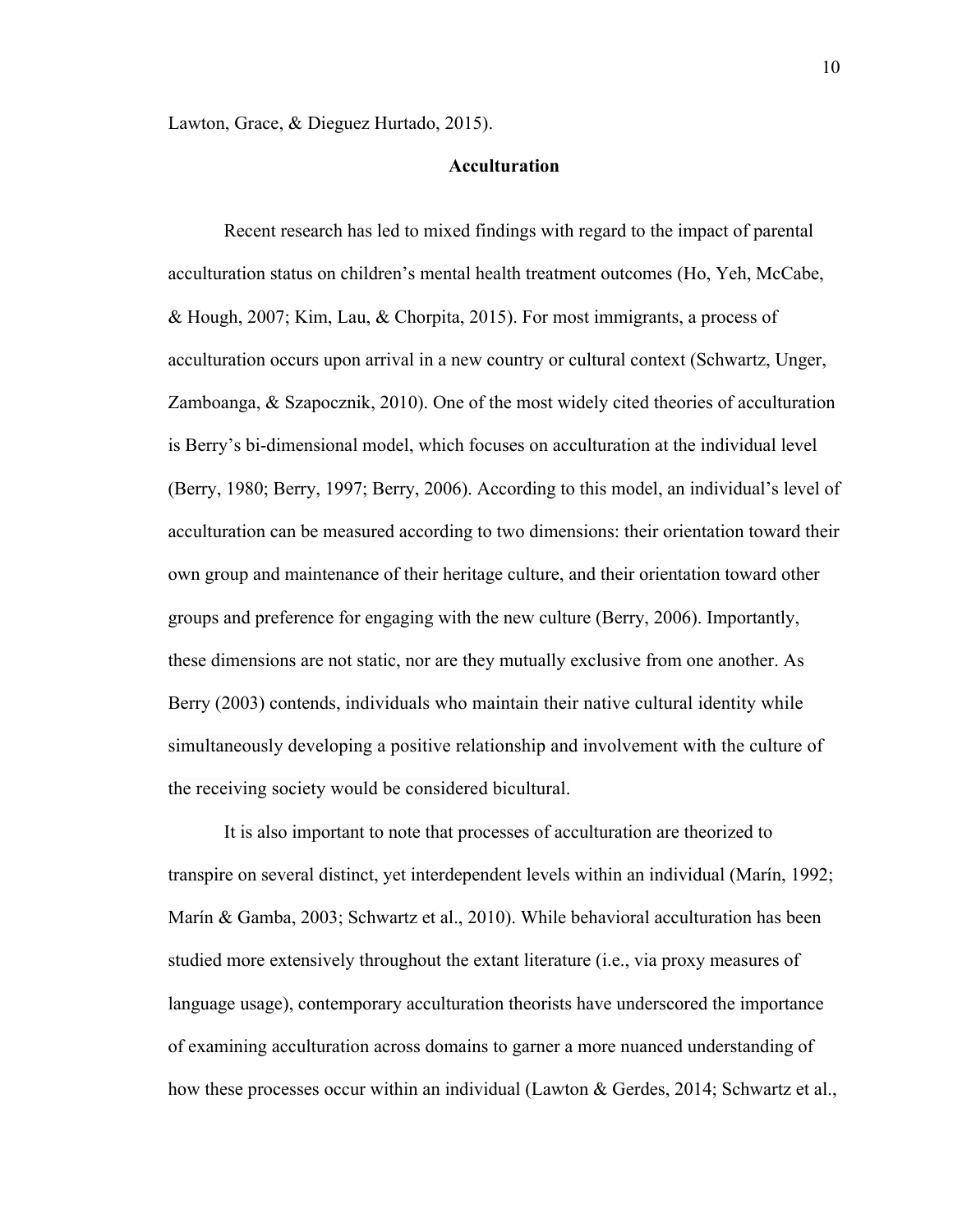2010). Indeed, exclusively examining language usage as a proxy measure for acculturation may lead to inaccurate and misleading representations of an individual's level of acculturation given the fluid nature of language usage that may be overly context-dependent (Schwartz et al., 2010). Furthermore, the sole utilization of behavioral acculturation as a measure of an individual's overall level of acculturation fails to reflect other important aspects of acculturation processes, such as cultural values, practices, and beliefs (i.e., cognitive acculturation, Marín & Gamba, 2003; Schwartz et al., 2010), which has led to the recent development of measures that more accurately capture these processes (see Knight et al., 2010).

Acculturation is inherently a developmental process, where receiving-culture acquisition and heritage-culture retention increase, remain stable, or decrease over time (Berry, 1997). In accordance with this understanding of the developmental nature of acculturation, research has begun to progress from one-time, cross-sectional assessments to more dynamic, longitudinal investigations of acculturation over time (Gonzales, Fabrett, & Knight, 2009). Ultimately, it is important to recognize that acculturation is a multifaceted process that is affected by many variables, such as one's socio-economic status, geographic location, macro-level events (e.g., immigration-related legislation, political climate) that can compromise, alter, or accelerate the acculturation process (Lopez-Class, González Castro, & Ramirez, 2011).

A few studies have examined family functioning, incidence of psychopathology, and mental health problem recognition as a correlate of acculturation among youth from immigrant families. While findings are not consistent, most studies demonstrate that higher child U.S. acculturation and/or greater discrepancies in U.S. acculturation between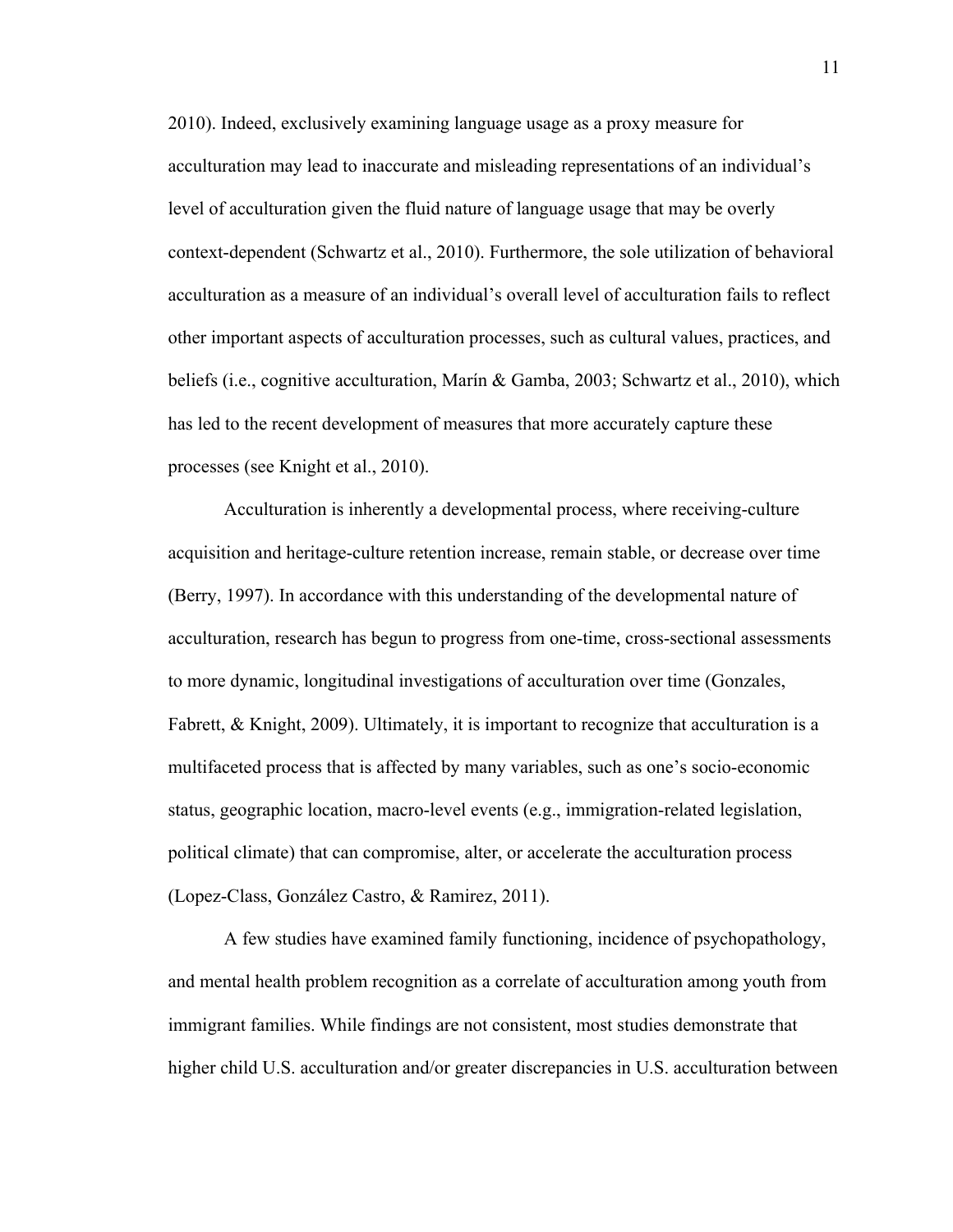children and parents (generally reflecting greater child acculturation compared to parent acculturation) are associated with compromised parent-child relationships (Schwartz et al., 2010). Additionally, preliminary data from a study by Haack, Kapke, and Gerdes (2016) found that Latino parents' ratings of increased heritage culture retention and low mainstream U.S. acculturation were predictive of the occurrence of psychopathology among Latino youth.

Notably, children's heritage-culture retention has been associated with more favorable family functioning outcomes in past research (Lawton & Gerdes, 2014). With regard to mental health problem recognition, a study by Schmidt and Velez (2003) found that Latina mothers of children with ADHD at varying levels of acculturation differentially assess specific symptoms of ADHD. Their findings demonstrated that Latina mothers of children with ADHD who were more oriented to mainstream U.S. culture endorsed greater hyperactivity in their children, and that these differences varied based on Latino origin. Specifically, Mexican American and Puerto Rican mothers were more likely than Mexican mothers to report that their children demonstrated impulsive behaviors. However, no research to date has explored the role of parental acculturation on family functioning in a sample of Latino parents of children with ADHD.

#### **Current Study and Hypotheses**

The current study seeks to build upon recent research on ADHD among Latino children and their families by exploring contextual and cultural factors, such as parental gender and acculturation, which may account for variations in parenting experiences among Latino parents of children with ADHD. The study makes a new contribution to what is known about family functioning within families of children with ADHD, as little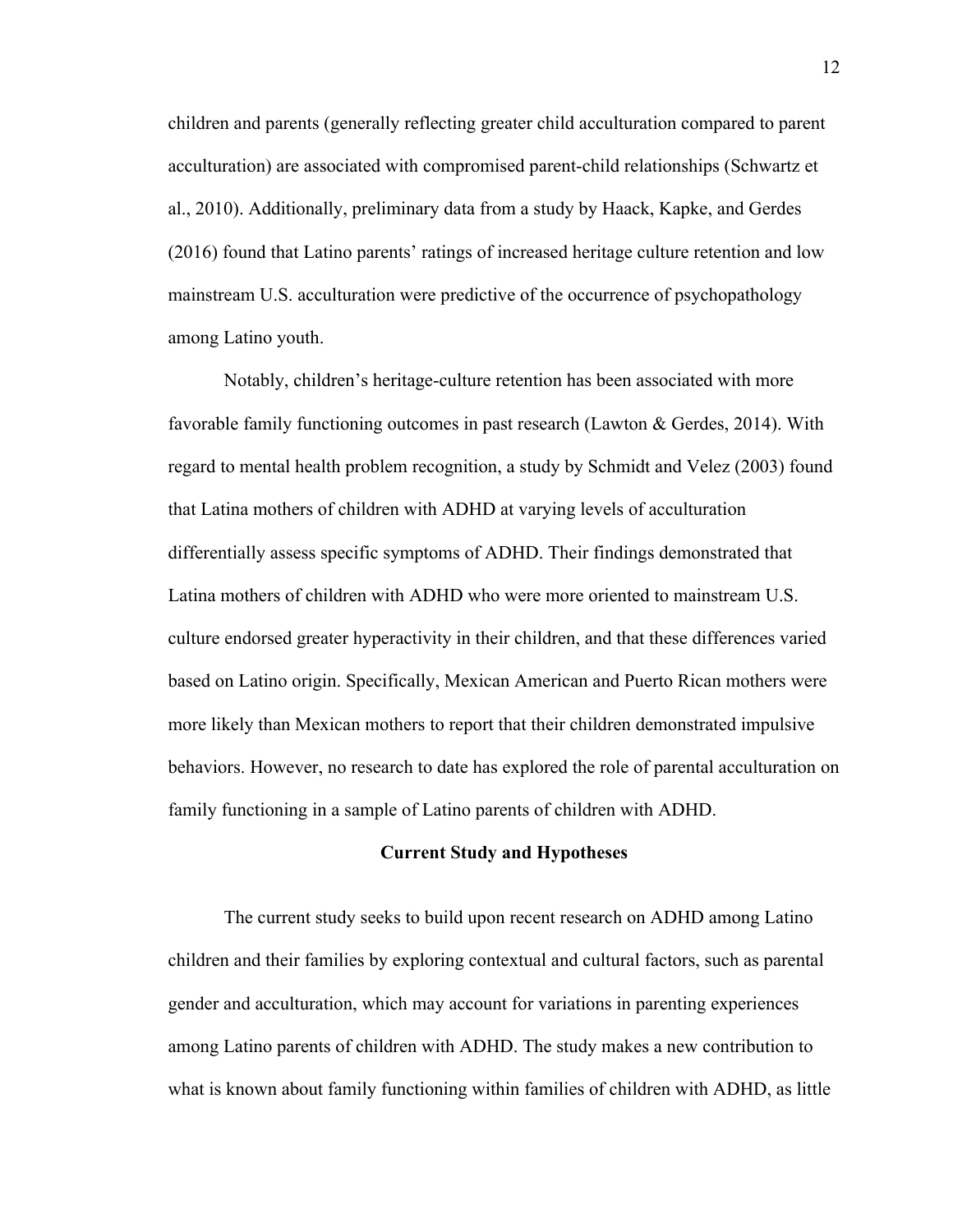research has examined these variables in an exclusively Latino sample. The current study first aims to contribute to the limited knowledge base by examining descriptive statistics for parenting and acculturation variables among a sample of treatment-seeking Latino families of school-aged children who have been clinically diagnosed with ADHD. The study also aims to examine parental gender differences in reports of parenting and acculturation variables. Similar to findings from research on European American and other ethnic minority parents of children with ADHD (Baker 1994; Jones & Prinz, 2005; Theule et al., 2013), it is hypothesized that Latina mothers will report higher levels of parenting stress and lower parental efficacy relative to Latino fathers; the role of parental gender on ratings of home chaos and acculturation will be explored as there is insufficient previous research to support a prediction at this time. Finally, the current study aims to explore the relationship between parental acculturation and maternal and paternal ratings of parenting stress, parental efficacy, and home chaos.

#### **Method**

# **Participants**

The current study utilized a secondary data analysis of 46 families who participated in a larger research study comparing treatments for Latino families of schoolaged children with ADHD in a moderate-sized, urban, Midwestern city. Forty-six mothers and fathers completed measures at the time of the initial assessment. All families self-identified as Latino; the majority of parents in the sample were born outside of the continental United States (91% of mothers and 96% of fathers). Among those parents who were foreign-born, a majority had resided in the United States for over ten years (67% of mothers, 89% of fathers). As measured on the Hollingshead Four Factor Index of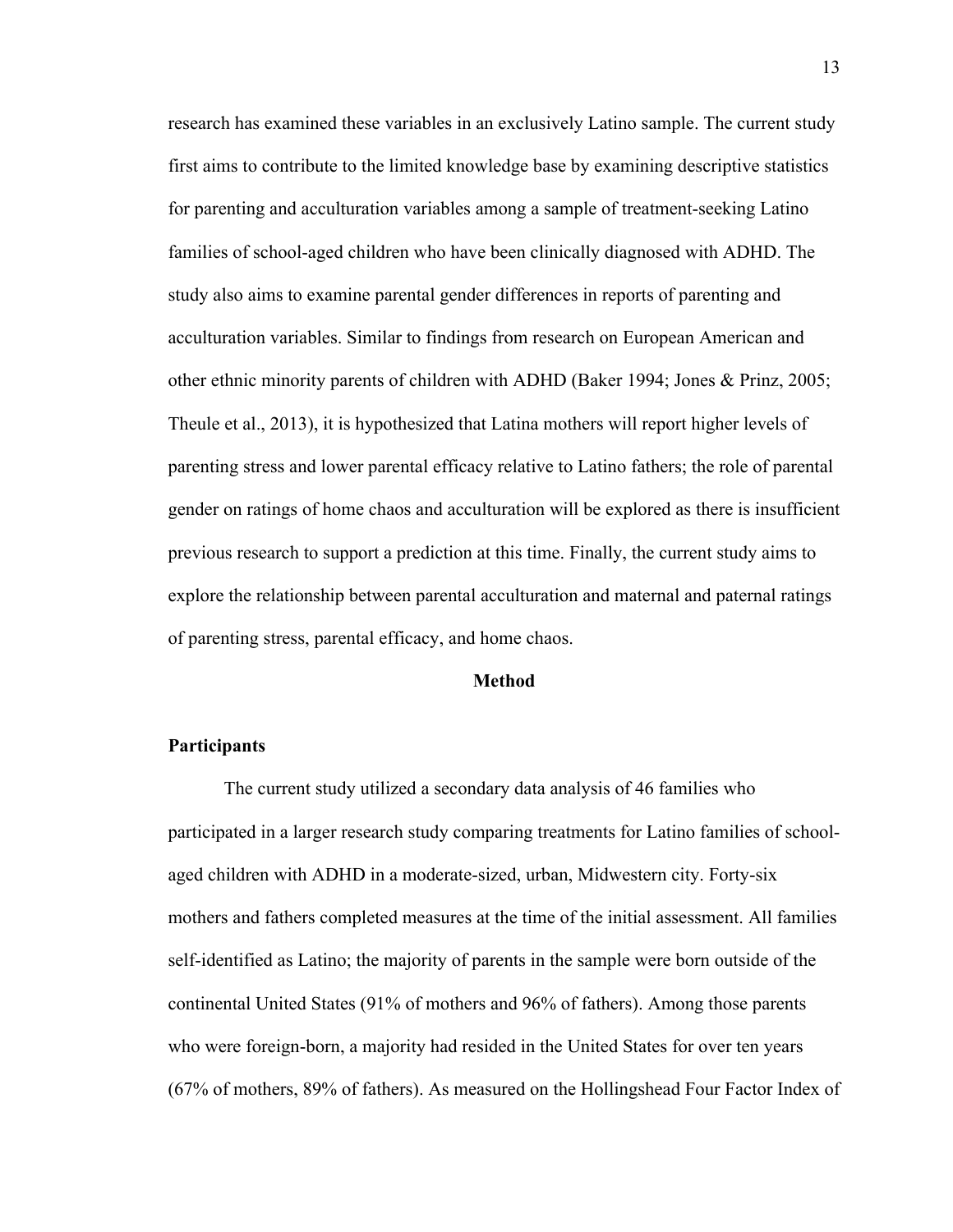Social Status (1975), the majority of families fell in the lower end of SES (*M* = 23.03, SD

= 9.75). See Table 1 for additional parent demographic information.

| Table 1.                                    |               |
|---------------------------------------------|---------------|
| Parent Demographic Variables                |               |
| Mother age, $M(SD)$                         | 35.43 (5.37)  |
| Father age, $M(SD)$                         | 39.48 (7.69)  |
| Mother country/territory of origin, $n$ (%) |               |
| Mexico                                      | $37(80.4\%)$  |
| Puerto Rico                                 | $1(2.2\%)$    |
| Other                                       | $8(17.4\%)$   |
| Father country/territory of origin, $n$ (%) |               |
| Mexico                                      | 38 (82.6%)    |
| Puerto Rico                                 | 4(8.7%)       |
| Other                                       | 4(8.7%)       |
| Mother time in US, $n$ (%)                  |               |
| Born in U.S.                                | 4(8.7%)       |
| 6-10 years in U.S.                          | $11(23.9\%)$  |
| More than 10 years in U.S.                  | 31 $(67.4\%)$ |
| Father time in US, $n$ (%)                  |               |
| Born in U.S.                                | $2(4.3\%)$    |
| 6-10 years in U.S.                          | $3(6.5\%)$    |
| More than 10 years in U.S.                  | 41 (89.1%)    |
| Marital status, $n$ (%)                     |               |
| Married or cohabitating                     | $37(80.4\%)$  |
| Single, separated, divorced, or widowed     | $9(19.6\%)$   |
| Family SES, M (SD)                          | 23.03(9.8)    |
| <i>Note</i> . $n = 46$                      |               |

With regard to child demographic characteristics, all children self-identified as Latino and were diagnosed with ADHD by a research team of clinical psychology graduate students and a faculty expert on childhood ADHD as a part of a larger study. Thirty-four children were male and 12 were female; all ranged in age from 5-13 years  $(M = 8.13, SD = 2.68)$ . See Table 2 for more child demographic information.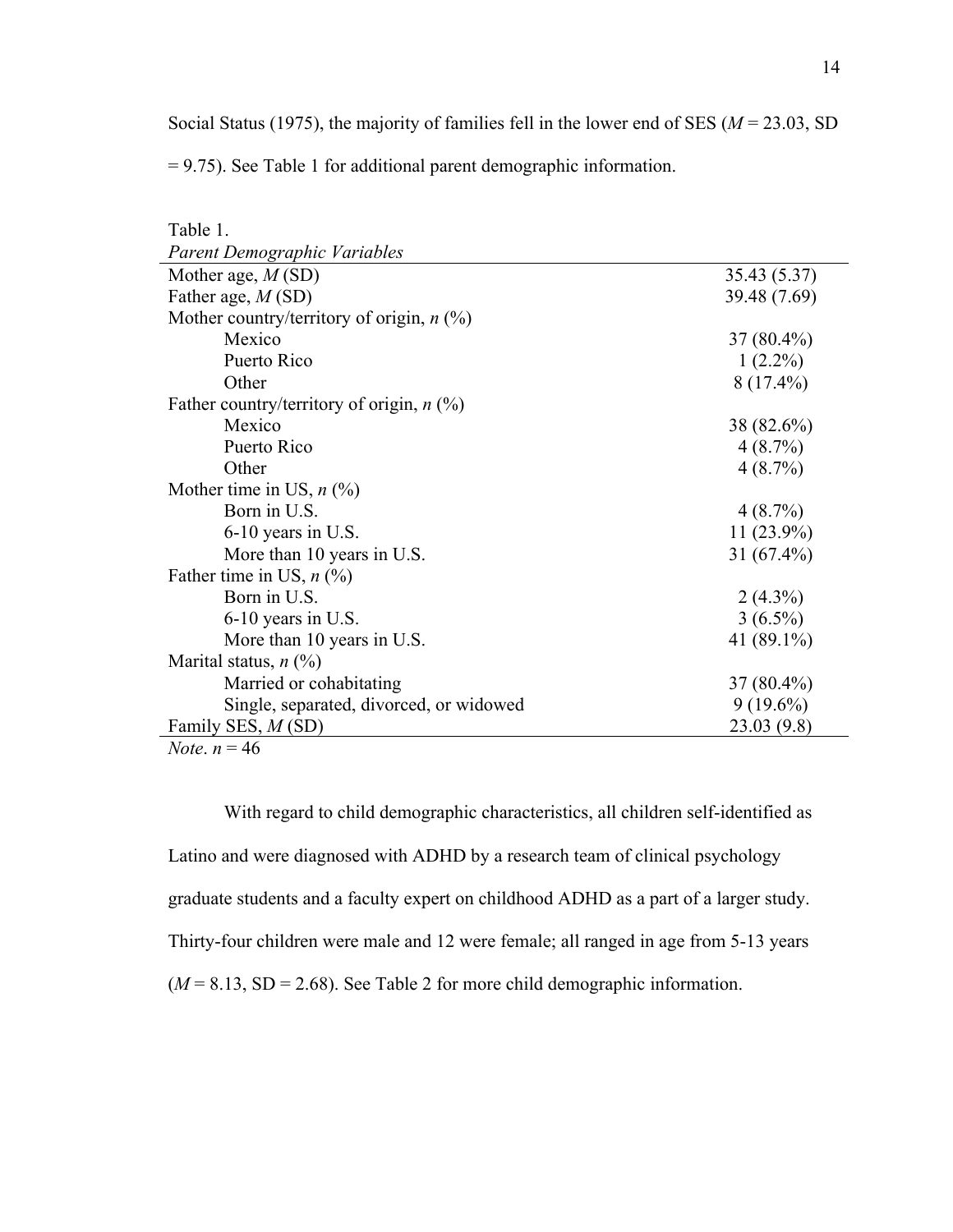| Table 2.                       |              |  |
|--------------------------------|--------------|--|
| Child Demographic Variables    |              |  |
| Child age, $M(SD)$             | 8.13 (2.68)  |  |
| Gender, $n$ (%)                |              |  |
| Male                           | $34(73.9\%)$ |  |
| Female                         | $12(26.1\%)$ |  |
| ADHD subtype, $n$ (%)          |              |  |
| Inattentive                    | $22(47.8\%)$ |  |
| Hyperactive-Impulsive/Combined | $24(52.2\%)$ |  |
| <i>Note</i> . $n = 46$         |              |  |

# **Procedure**

After gaining institutional review board approval to conduct the larger study and obtaining consent from parent(s) and assent from children, a graduate student clinician conducted several clinical interviews in Spanish with the children and their parents. Following the interviews, parent(s) completed measures in Spanish assessing their child's ADHD symptomatology, family functioning, and acculturation factors. The measures relevant to the current study are described in more detail below. Each family was compensated with a \$100 Target gift card following completion of the process described above.

# **Measures**

The measures for the current study include a demographic form, Parenting Stress Index-4-Short Form (PSI-4-SF), Parenting Sense of Competence Scale (PSOC), Confusion, Hubbub, and Order Scale (CHAOS), Acculturation Rating Scale for Mexican Americans-II (ARSMA-II), and Mexican American Cultural Values Scale for Adolescents and Adults (MACVS).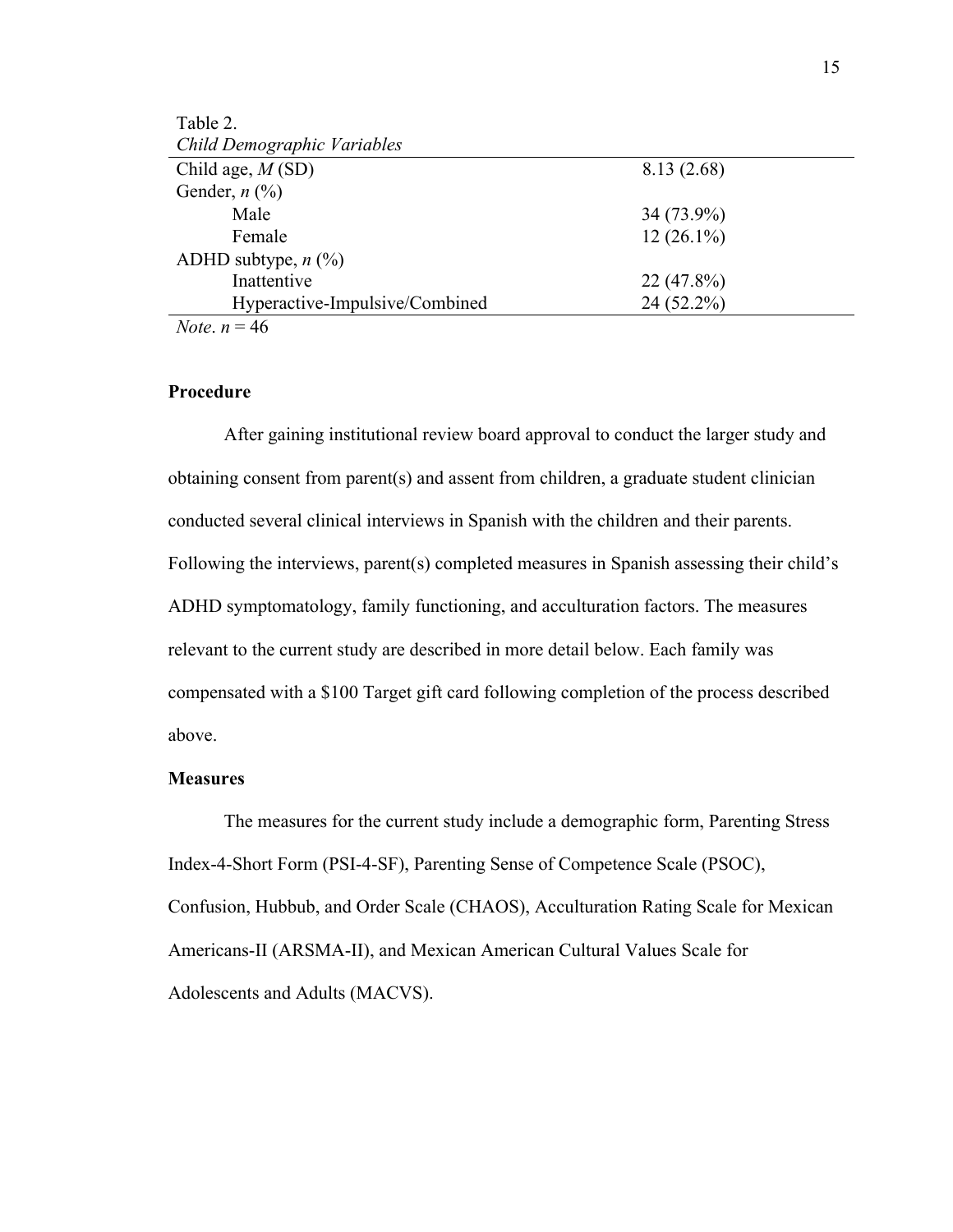**Demographic Form.** Parents completed a demographic form in Spanish that served to gather demographic information (e.g., marital status, nationality, length of time in U.S., education/employment) about participating children and parents.

**Parenting Stress Index-4-Short Form (PSI-4-SF; Abidin, 2012).** The Spanish version of the PSI-4-SF, a parent-report measure of parenting stress, was completed by mothers and fathers individually at pre-treatment. It consists of 36 items (e.g., "My child makes more demands on me than most children") rated on a 5-point Likert scale, ranging from "strongly agree" to "strongly disagree." The total parenting stress score was examined, with higher scores indicating greater levels of parenting stress (i.e., scores falling in the  $>85<sup>th</sup>$ -89th percentile range indicate an elevated level of parenting stress; scores falling in the  $\geq 90^{\text{th}}$  percentile range indicate a clinically significant level of parenting stress). Sound psychometrics have been reported for the Spanish translation (Díaz-Herrero, Brito de la Nuez, López Pina, Pérez-López, & Martínez-Fuentes, 2010; Kim, Lau, & Chorpita, 2016). The PSI demonstrated good reliability for mothers ( $\alpha$  = .91) and fathers ( $\alpha$  = .93) in the present study.

**Parenting Sense of Competence Scale (PSOC; Johnston & Mash, 1989).**

Mothers and fathers completed the Spanish version of the Parenting Efficacy subscale of the PSOC, a parent-report measure of parental efficacy, at pre-treatment. Parents rated the seven items (e.g., "I meet my own personal expectations for expertise in caring for my child") that comprise this subscale on a 6-point Likert scale, ranging from "strongly agree" to "strongly disagree." A mean score was computed, with higher scores suggesting higher perceived parental efficacy (i.e., total score of  $\sim$ 1-2 = "not efficacious," total score  $\sim$ 3-4 = "efficacious," total score  $\sim$ 5-6 = "very efficacious"). Good internal consistency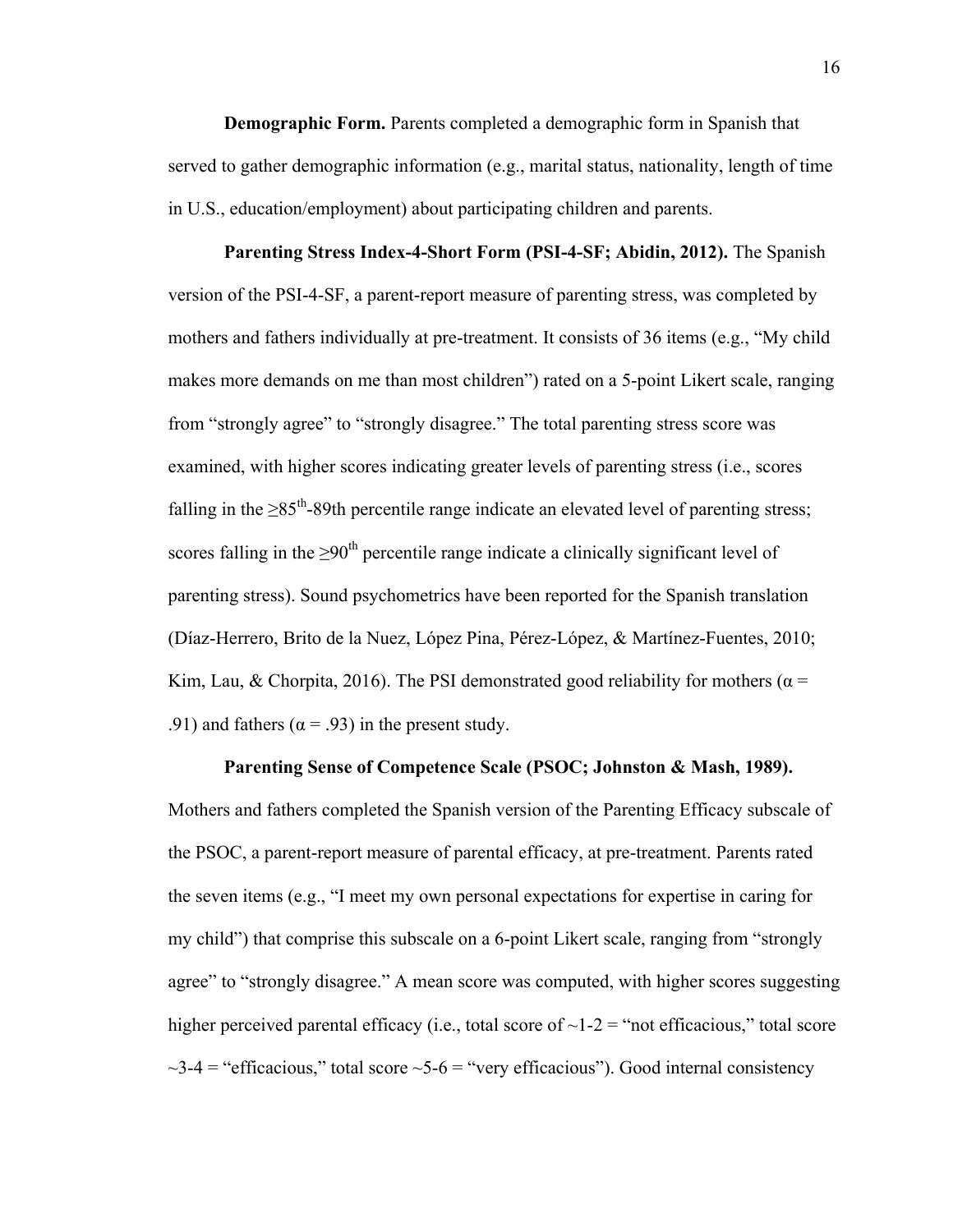and validity have been reported for the Spanish translation (Haack, Gerdes, Schneider,  $\&$ Dieguez Hurtado, 2011); the PSOC demonstrated good reliability for mothers ( $\alpha$  = .82) and fathers ( $\alpha$  = .77) in the current study.

**Confusion, Hubbub, and Order Scale (CHAOS; Matheny, Wachs, Ludwig, & Phillips, 1995).** The Spanish version of the CHAOS, a parent-report measure of chaos in the home, was completed by mothers and fathers at pre-treatment. Parents rated 15 items (e.g., "The atmosphere in your home is calm") on a 6-point scale, ranging from 1 ("strongly agree") to 6 ("strongly disagree"). All items were summed, with higher scores indicating greater reported chaos in the home (i.e., total score  $\sim$ 15-30 = low level of chaos, total score  $\sim$ 31-54 = mild level of chaos, total score  $\sim$ 55-74 = moderate level of chaos, total score  $\sim$ 75-90 = high level of chaos). Haack and colleagues (2011) reported good reliability and validity for the Spanish translation of this measure. In the current study, the CHAOS demonstrated acceptable reliability for mothers ( $\alpha$  = .79) and fathers  $(\alpha = .82)$ .

**Acculturation Rating Scale for Mexican Americans-II (ARSMA-II; Cuéllar, Arnold, & Maldonado, 1995).** The Spanish version of the ARSMA-II is a 30-item selfreport measure completed individually by mothers and fathers at pre-treatment. The ARSMA-II measures an individual's level of behavioral acculturation by measuring their Mexican orientation (Mexican Orientation Scale [MOS]) and Anglo orientation (Anglo Orientation Subscale [AOS]). The measure consists of items that assess for language preference and use (e.g., "I enjoy speaking English," "I enjoy speaking Spanish"), as well as ethnic identification ("I like to identify myself as an American," "I like to identify as Latino"); each item is rated on a 5-point Likert scale ranging from 1 (not at all) to 5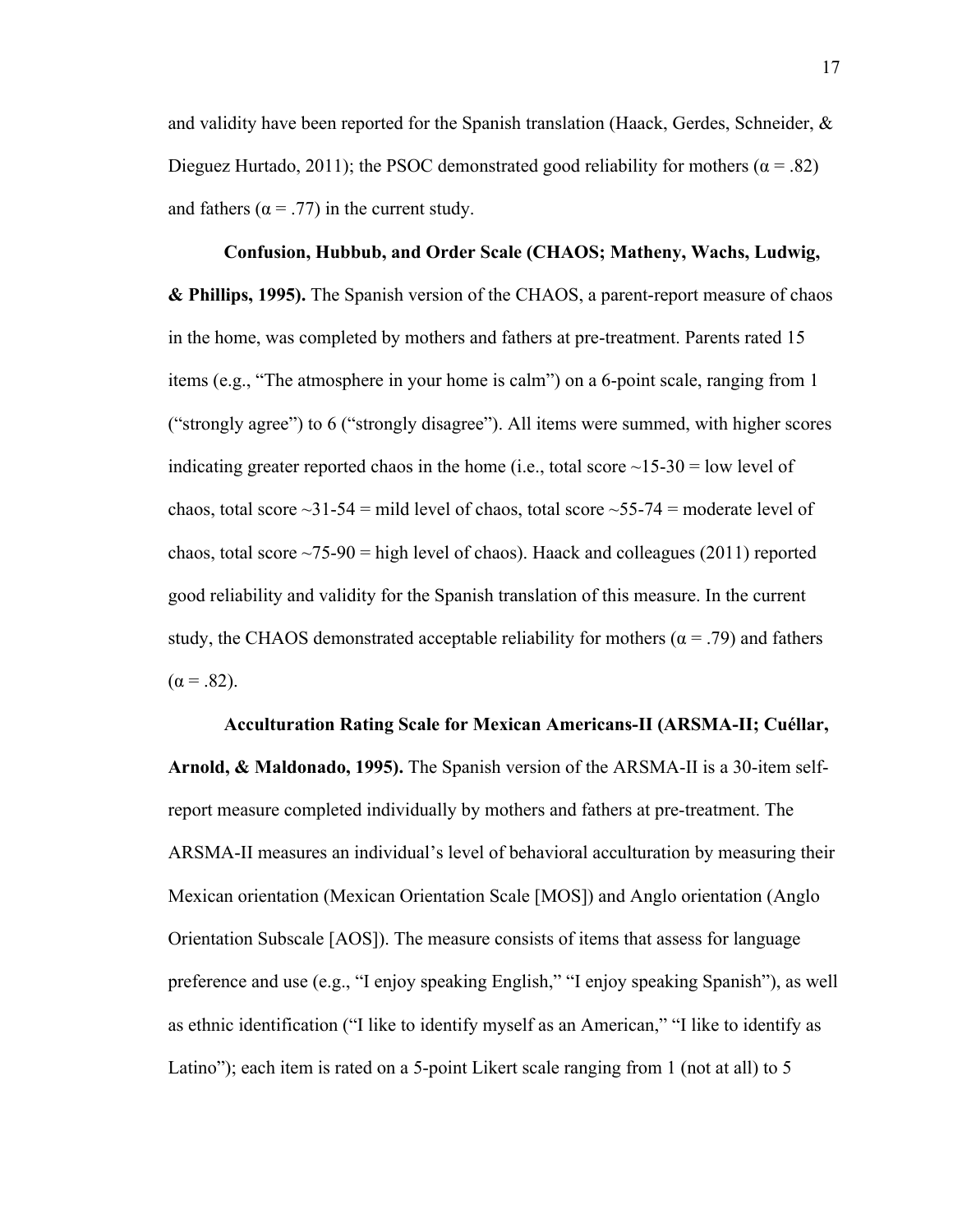(extremely often /almost always), with higher scores indicating greater orientation to Anglo or Mexican/Latino culture. The MOS and AOS subscales have demonstrated good internal reliabilities ( $\alpha$  = .88 and .83, respectively) (Cuéllar et al., 1995). In an effort to make the measure more appropriate for use with a wider Latino population, researchers have modified the ARSMA-II by substituting "Latino" for "Mexican" or "Mexican American" and have demonstrated that the adapted measure maintains its original psychometric properties (Steidel  $\&$  Contreras, 2003). In the current study, the measure displayed good reliability for the MOS subscales for mothers ( $\alpha$  = .77) and fathers ( $\alpha$  = .75). The measure also demonstrated good reliability for the AOS subscales for mothers  $(\alpha = .86)$  and fathers  $(\alpha = .83)$ .

**Mexican American Cultural Values Scale for Adolescents and Adults (MACVS; Knight et al., 2010).** The Spanish version of the MACVS, a 50 item selfreport measure of cultural value orientation and cognitive acculturation, was completed individually by mothers and fathers at pre-treatment. It is comprised of two subscales: Mainstream Values (MV) and Latino Values (LV). Items are rated on a 5-point Likert scale, ranging from 1 "not at all" to 5 "completely believe," with higher scores indicating greater orientation to Mainstream (Anglo) values or Latino values. Sample items include "Mothers are the main people responsible for raising children" (LV) and "As children get older, their parents should allow for them to make their own decisions" (MV). Strong psychometrics for the Spanish translation have been demonstrated (Knight et al., 2010). In the current study, the MV subscale demonstrated adequate reliability for mothers ( $\alpha$  = .66) and good reliability for fathers ( $\alpha$  = .88). Additionally, the LV subscale demonstrated good reliability for mothers ( $\alpha$  = .85) and fathers ( $\alpha$  = .89).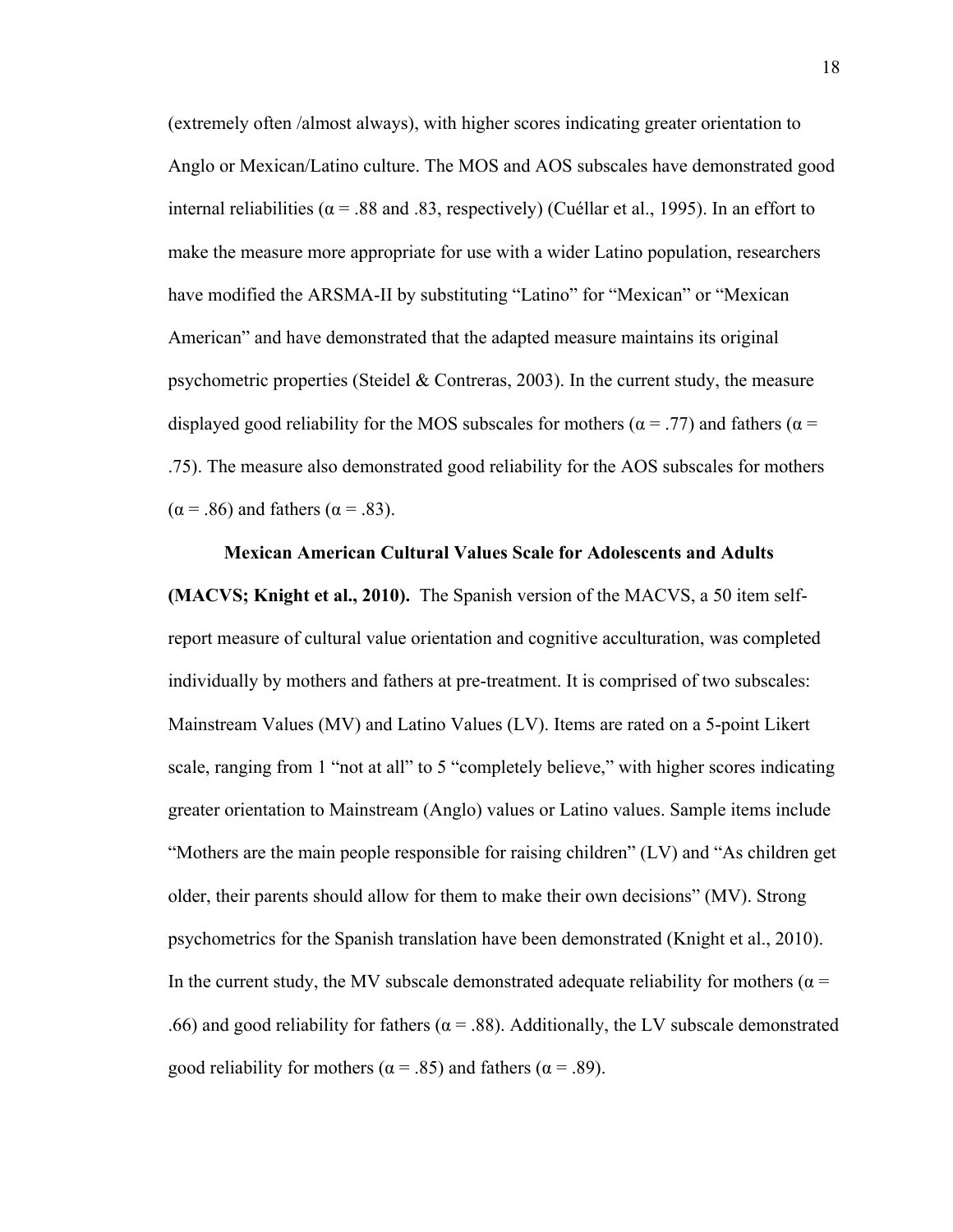# **Results**

# **Primary Analyses – Descriptives (Aim 1)**

In accordance with the first aim of the present study, descriptive analyses were conducted to examine mothers' and fathers' reports of parenting and acculturation experiences. With regard to parenting experiences, both mothers and fathers in the current sample reported moderate levels of parenting stress  $(M = 87.11; M = 80.02$ , respectively), indicated feeling efficacious as parents,  $(M = 4.12; M = 4.31$ , respectively), and reported mild levels of chaos in the home  $(M = 42.48; M = 41.91$ , respectively). With respect to ratings of acculturation, both mothers and fathers in the current sample were more oriented to traditional Latino culture  $(M = 4.38; M = 4.16$ , respectively) than Anglo culture ( $M = 2.45$ ;  $M = 2.61$ , respectively). Similarly, both mothers and fathers rated their cultural values as being more aligned with Latino values ( $M = 3.93$ ;  $M = 4.05$ , respectively) than mainstream U.S. values  $(M = 2.85; M = 3.15$ , respectively). See Table 3.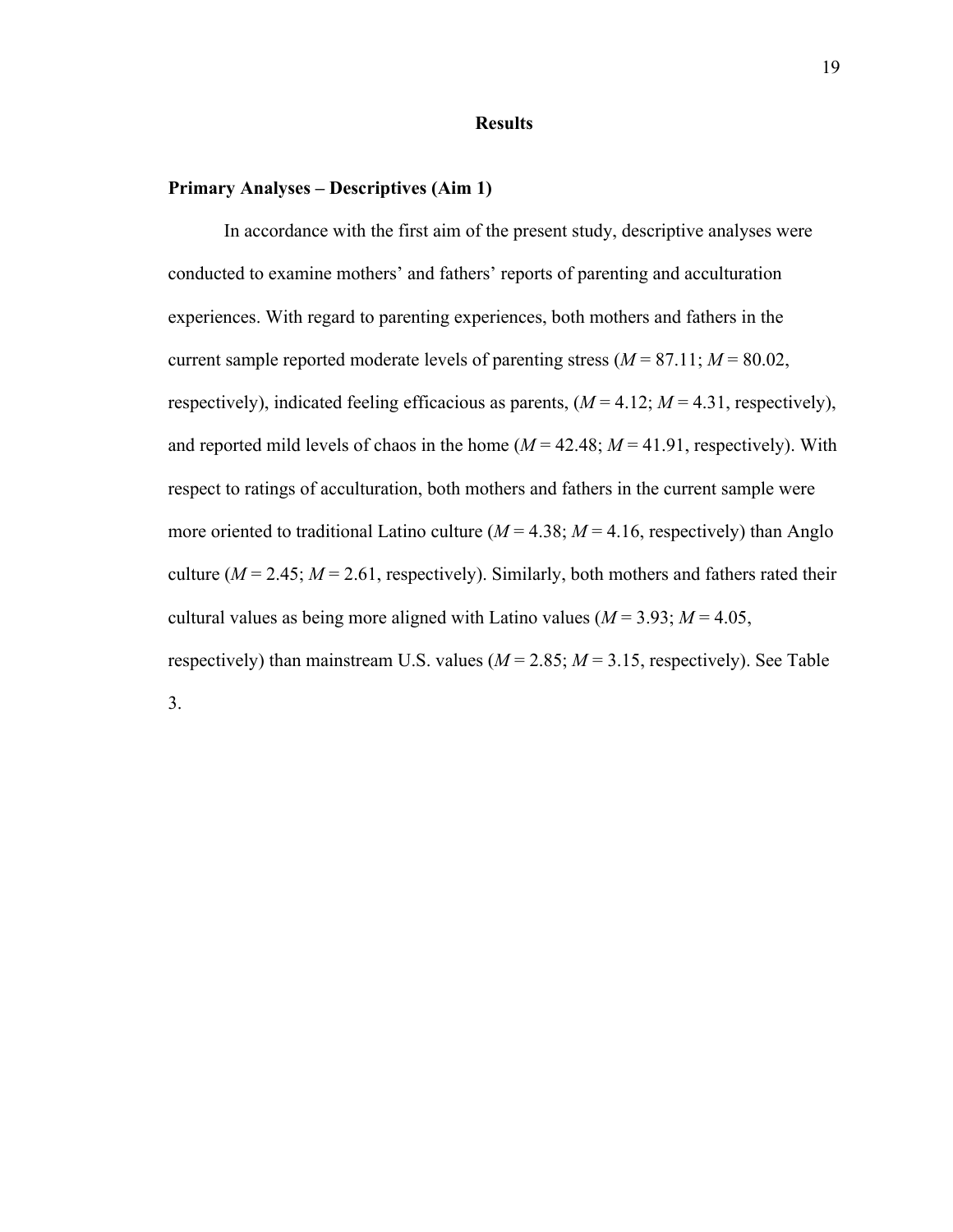| Parenting                | M(SD)         | Range         |
|--------------------------|---------------|---------------|
| <b>Parenting Stress</b>  |               |               |
| Mother                   | 87.11 (18.12) | 50.00-130.00  |
| Father                   | 80.02 (20.26) | 37.00-124.00  |
| Parental Efficacy        |               |               |
| Mother                   | 4.12(0.79)    | 1.86-5.43     |
| Father                   | 4.31(0.78)    | 2.43-5.57     |
| Home Chaos               |               |               |
| Mother                   | 42.48 (10.37) | 20.00-65.00   |
| Father                   | 41.91 (11.41) | 19.00-66.00   |
| Acculturation            | M(SD)         | Range         |
| Latino Orientation       |               |               |
| Mother                   | 4.38(0.52)    | 2.75-5.00     |
| Father                   | 4.16(0.55)    | 2.47-5.00     |
| Anglo Orientation        |               |               |
| Mother                   | 2.45(0.85)    | 1.31-4.77     |
| Father                   | 2.61(0.83)    | $1.62 - 5.00$ |
| <b>Latino Values</b>     |               |               |
| Mother                   | 3.93(0.40)    | 3.14-4.78     |
| Father                   | 4.05(0.44)    | 3.08-5.00     |
| Mainstream U.S. Values   |               |               |
| Mother                   | 2.85(0.50)    | 2.00-3.93     |
| Father                   | 3.15(0.74)    | 1.43-4.71     |
| <i>Note</i> . $n = 46$ . |               |               |

*Parenting and Acculturation Variables: Descriptive Statistics* 

Table 3.

# **Preliminary Analyses – Parental Gender Differences (Aim 2)**

Prior to conducting the primary analyses regarding parental gender differences, a series of correlations were conducted between key demographic variables (i.e., child age and gender, family SES) and all outcome variables (parenting and acculturation) to determine if any covariates needed to be included in the primary analyses. Several significant correlations emerged between demographic variables and maternal outcome variables. Specifically, family SES was negatively correlated with maternal ratings of Latino orientation,  $(r = -0.35, p = .02)$  and positively correlated with maternal ratings of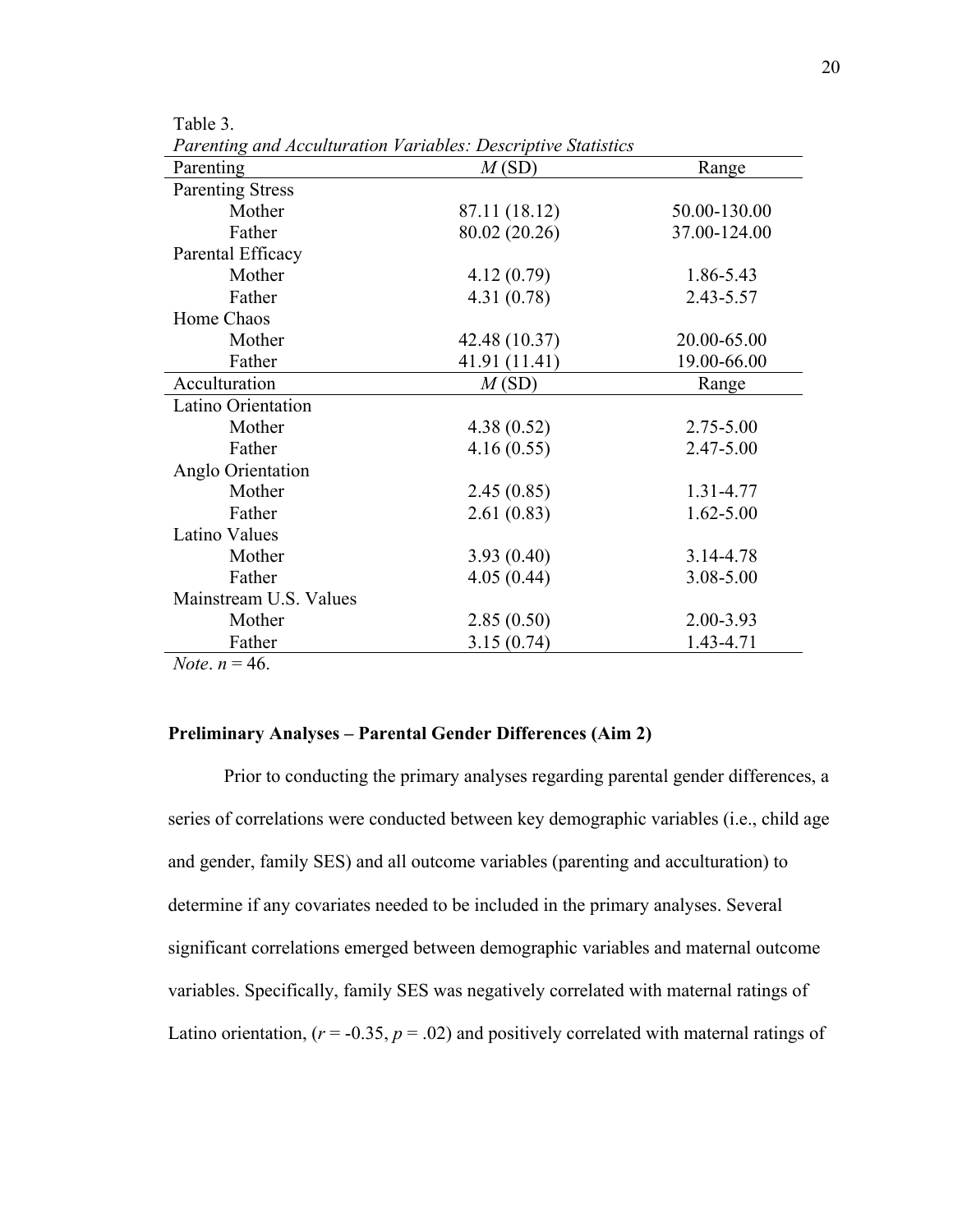Anglo orientation,  $(r = 0.48, p = .001)$ . No significant relationships emerged for child age or gender. See Table 4.

| Table 4.                                                                                  |        |             |       |        |      |       |       |  |  |
|-------------------------------------------------------------------------------------------|--------|-------------|-------|--------|------|-------|-------|--|--|
| Correlations of Demographic Variables with Maternal Parenting and Acculturation Variables |        |             |       |        |      |       |       |  |  |
|                                                                                           | PSI    | <b>PSOC</b> | CHAOS | LOS    | AOS  |       | МV    |  |  |
| Child age $(r)$                                                                           | $-.08$ | . 15        | $-12$ | - 11   | .06  | .06   | .05   |  |  |
| Child gender $(\rho)$                                                                     | $-23$  | .04         | .03   | $-.06$ | .11  | $-20$ | .17   |  |  |
| Family SES (r)                                                                            | $-.08$ | -16         | .21   | $-35*$ | 48** | - 15  | $-21$ |  |  |
| $\mathbf{v}$<br>$\sim$                                                                    |        |             |       |        |      |       |       |  |  |

*Note.*  $n = 46$ .

PSI = Parenting Stress Index-4 Short Form (PSI-4-SF) sum; PSOC = Parenting Sense of Competence Scale (PSOC) mean; Confusion, Hubbub, and Order Scale (CHAOS) = CHAOS sum; LOS = Latino Orientation Scale sum (ARSMA); AOS = Anglo Orientation Scale sum (ARSMA); LOS = Latino Orientation Scale sum (ARSMA); LV = Latino Values sum (MACVS); MV = Mainstream Values sum (MACVS). \**p* ≤ .05. \*\**p* ≤ .01.

A significant relationship emerged between demographic variables and paternal outcome variables; specifically, family SES was positively correlated with paternal ratings of parental efficacy,  $(r = 0.30, p = .04)$ . No significant relationships emerged for child age or gender. See Table 5.

| Correlations of Demographic Variables with Paternal Parenting and Acculturation Variables |      |       |            |            |            |     |           |
|-------------------------------------------------------------------------------------------|------|-------|------------|------------|------------|-----|-----------|
|                                                                                           | PSI. |       | PSOC CHAOS | <b>LOS</b> | AOS —      |     | <b>MV</b> |
| Child age (r)                                                                             | -16  | $-11$ | $03 -$     | $-20$      | 0.5        | -23 |           |
| Child gender $(\rho)$                                                                     | - 14 | -01   | $-19$      | $-02$      | $-12 - 05$ |     | - 03      |
| Family SES (r)                                                                            | - 27 | $30*$ | $-23$      | .08        | 20         | 07  | .01       |

Table 5.

*Note.*  $n = 46$ .

PSI = Parenting Stress Index-4 Short Form (PSI-4-SF) sum; PSOC = Parenting Sense of Competence Scale (PSOC) mean; Confusion, Hubbub, and Order Scale (CHAOS) = CHAOS sum; LOS = Latino Orientation Scale sum (ARSMA); AOS = Anglo Orientation Scale sum (ARSMA); LOS = Latino Orientation Scale sum (ARSMA); LV = Latino Values sum (MACVS); MV = Mainstream Values sum (MACVS). \**p* ≤ .05. \*\**p* ≤ .01.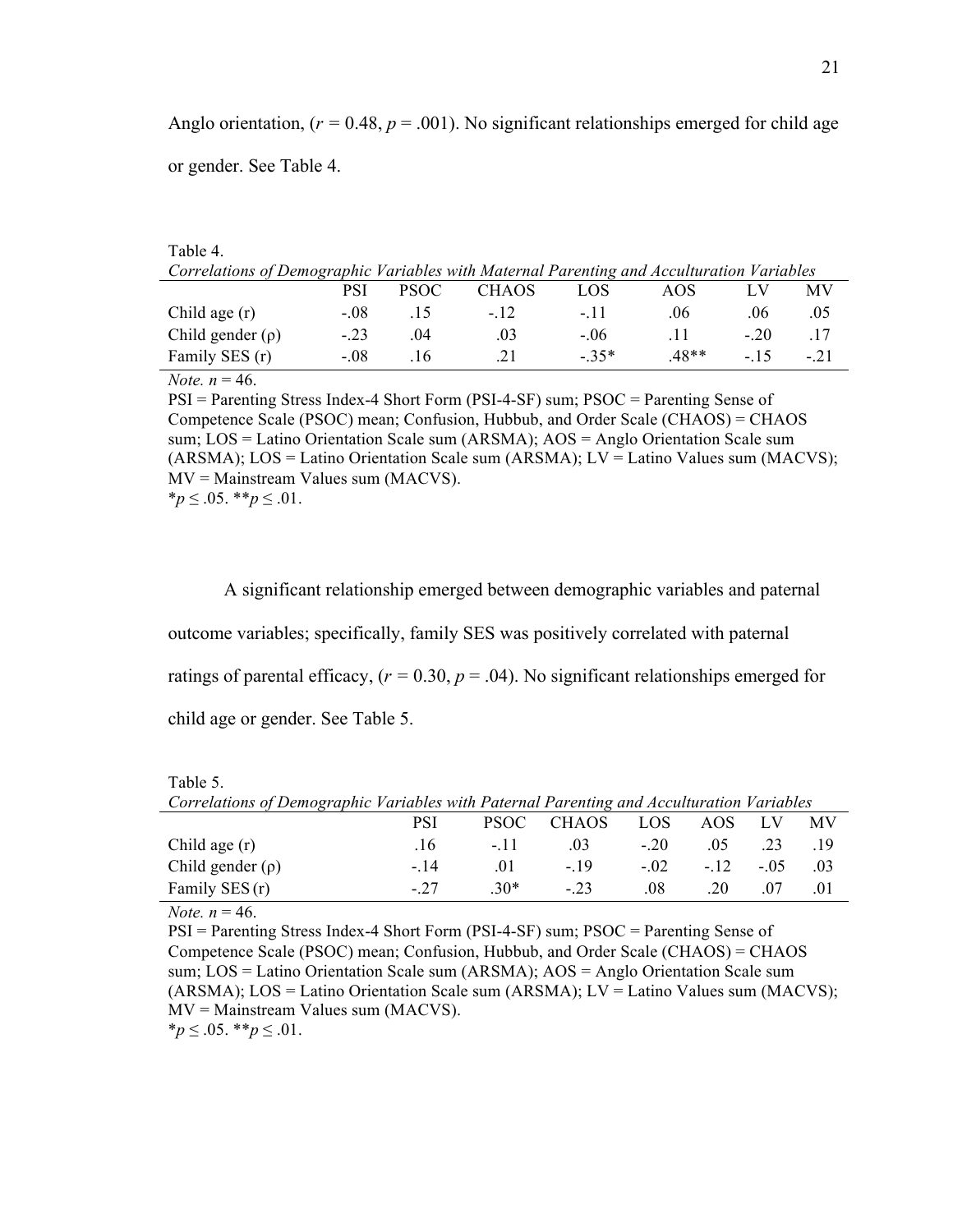# **Primary Analyses – Parental Gender Differences (Aim 2) Hypothesis 1.**

A series of paired-samples t-tests were conducted in order to examine the first hypothesis regarding differences in ratings of parenting stress and parental efficacy according to parental gender. A significant difference was found between maternal  $(M =$ 87.11, SD = 18.12) and paternal ( $M = 80.02$ , SD = 20.26) ratings of parenting stress,  $t(45)$  $= 3.15$ ,  $p = .003$ . In accordance with guidelines set by Cohen (1998), the effect size of this difference was medium. No significant parental gender differences emerged in ratings of parental efficacy,  $t(45) = -1.51$ ,  $p = 0.14$ . This pattern of findings remained the same after controlling for family SES as a potential covariate. A paired-samples t-test also was conducted to examine the exploratory question regarding the relationship between parental gender and ratings of home chaos, which was not found to be significant,  $t(45) = .38$ ,  $p = .70$ . See Table 6.

|                            | Maternal |           | Paternal |           |          | 95% CI for Mean<br>Difference |       |      |  |
|----------------------------|----------|-----------|----------|-----------|----------|-------------------------------|-------|------|--|
|                            | M        | <b>SD</b> | M        | <b>SD</b> | t        | LL                            | UL    | d    |  |
| Parenting<br><b>Stress</b> | 87.11    | 18.12     | 80.02    | 20.26     | $3.15**$ | 2.56                          | 11.61 | 0.37 |  |
| Parental<br>Efficacy       | 4.12     | 0.79      | 4.31     | 0.78      | $-1.51$  | $-0.45$                       | 0.06  | 0.24 |  |
| Home<br>Chaos              | 42.48    | 10.37     | 41.91    | 11.41     | 0.38     | $-2.41$                       | 3.54  | 0.05 |  |
| $\sim$ $\sim$<br>$\sim$    |          |           |          |           |          |                               |       |      |  |

Table 6. *Paired-Samples T-Tests for Maternal and Paternal Parenting Variables*

*Note.*  $n = 46$ .

 $*_{p} \leq 0.05$ . \*\* $p \leq 0.01$ .

# **Exploratory Question 1.**

A series of paired-samples t-tests were conducted in order to examine the exploratory question regarding differences in ratings of acculturation based on parental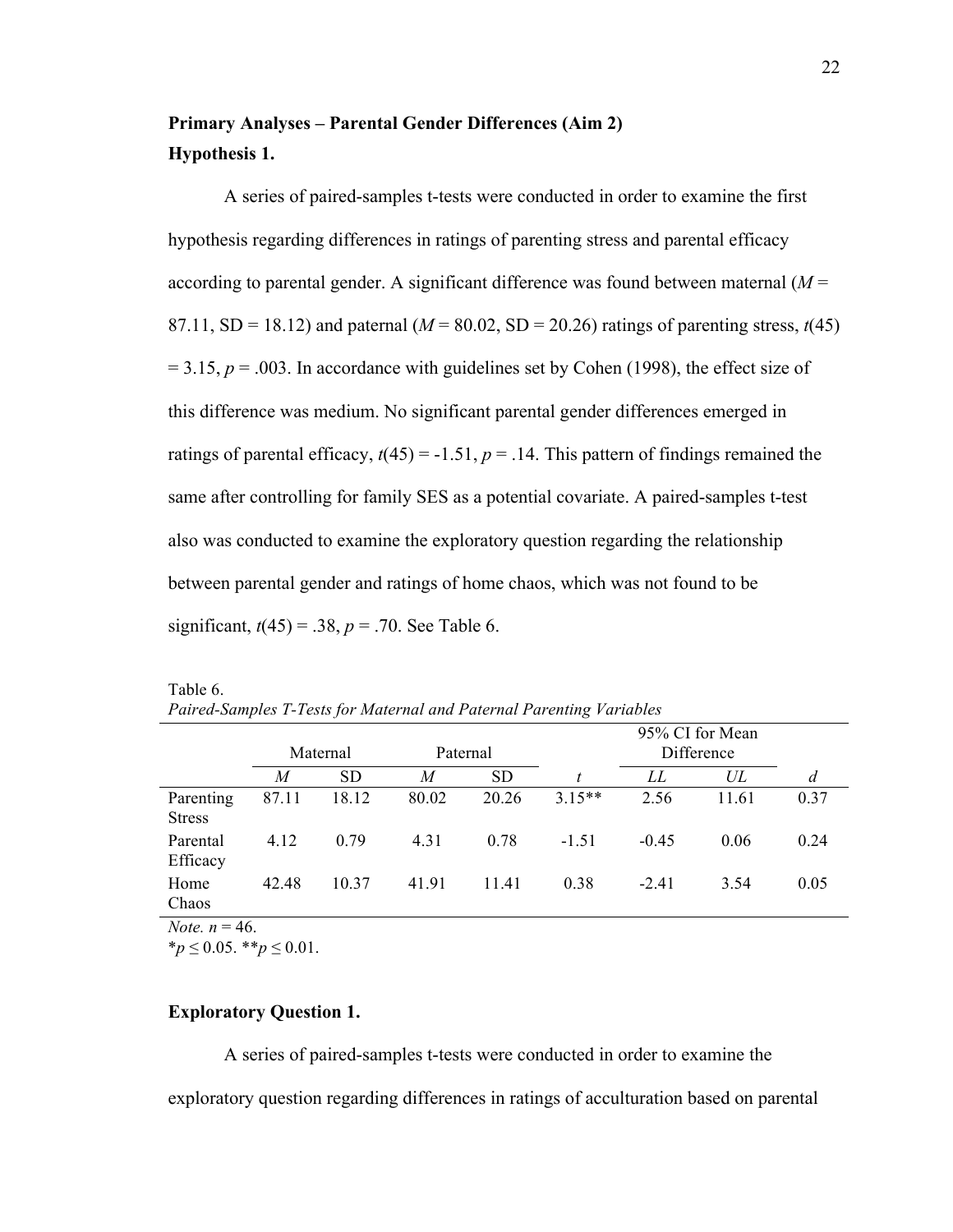gender. A moderate-sized significant difference was found between maternal (*M* = 4.38, SD = 0.52) and paternal ( $M = 4.16$ , SD = 0.55) ratings of Latino orientation,  $t(45) = 2.82$ ,  $p = 0.007$ . There were no significant parental gender differences in ratings of Anglo orientation,  $t(45) = -1.05$ ,  $p = .30$ . This pattern of findings remained the same after controlling for family SES as a potential covariate. Finally, significant differences emerged between maternal ( $M = 3.93$ , SD = 0.40;  $M = 2.85$ , SD = 0.50) and paternal ( $M$  $= 4.05$ , SD  $= 0.44$ ;  $M = 3.15$ , SD  $= 0.74$ ) ratings of Latino and mainstream U.S. values  $t(45) = -2.03$ ,  $p = .05$ ;  $t(45) = -2.56$ ,  $p = .01$ ), with medium and large effect sizes, respectively. See Table 7.

| Paired-Samples T-Tests for Maternal and Paternal Acculturation Variables |                  |           |          |           |          |                 |      |      |
|--------------------------------------------------------------------------|------------------|-----------|----------|-----------|----------|-----------------|------|------|
|                                                                          |                  |           |          |           |          | 95% CI for Mean |      |      |
|                                                                          | Maternal         |           | Paternal |           |          | Difference      |      |      |
|                                                                          | $\boldsymbol{M}$ | <b>SD</b> | M        | <b>SD</b> |          | LL              | UL   | d    |
| Latino                                                                   | 4.38             | 0.52      | 4.16     | 0.55      | $2.82**$ | 0.06            | 0.39 | 0.42 |
| Orientation<br>Anglo                                                     | 2.45             | 0.85      | 2.61     | 0.83      | $-1.05$  | $-0.44$         | 014  | 0.19 |
| Orientation                                                              |                  |           |          |           |          |                 |      |      |

Latino Values 3.93 0.40 4.05 0.44 -2.03\* -0.26 -0.00 0.31

2.85 0.50 3.15 0.74 -2.56\* -0.54 -0.06 0.47

| Table 7. |                                                                          |  |
|----------|--------------------------------------------------------------------------|--|
|          | Paired-Samples T-Tests for Maternal and Paternal Acculturation Variables |  |

U.S. Values *Note.*  $n = 46$ .

Mainstream

\**p* ≤ .05. \*\**p* ≤ .01.

# **Primary Analyses – Relationship between Parental Acculturation and Parenting Variables (Aim 3)**

In order to examine the final exploratory question regarding the relationship between parental acculturation and parenting variables, a series of correlational analyses were conducted. Several significant correlations emerged; specifically, maternal ratings of Latino values were significantly correlated with paternal ratings of home chaos (*r =*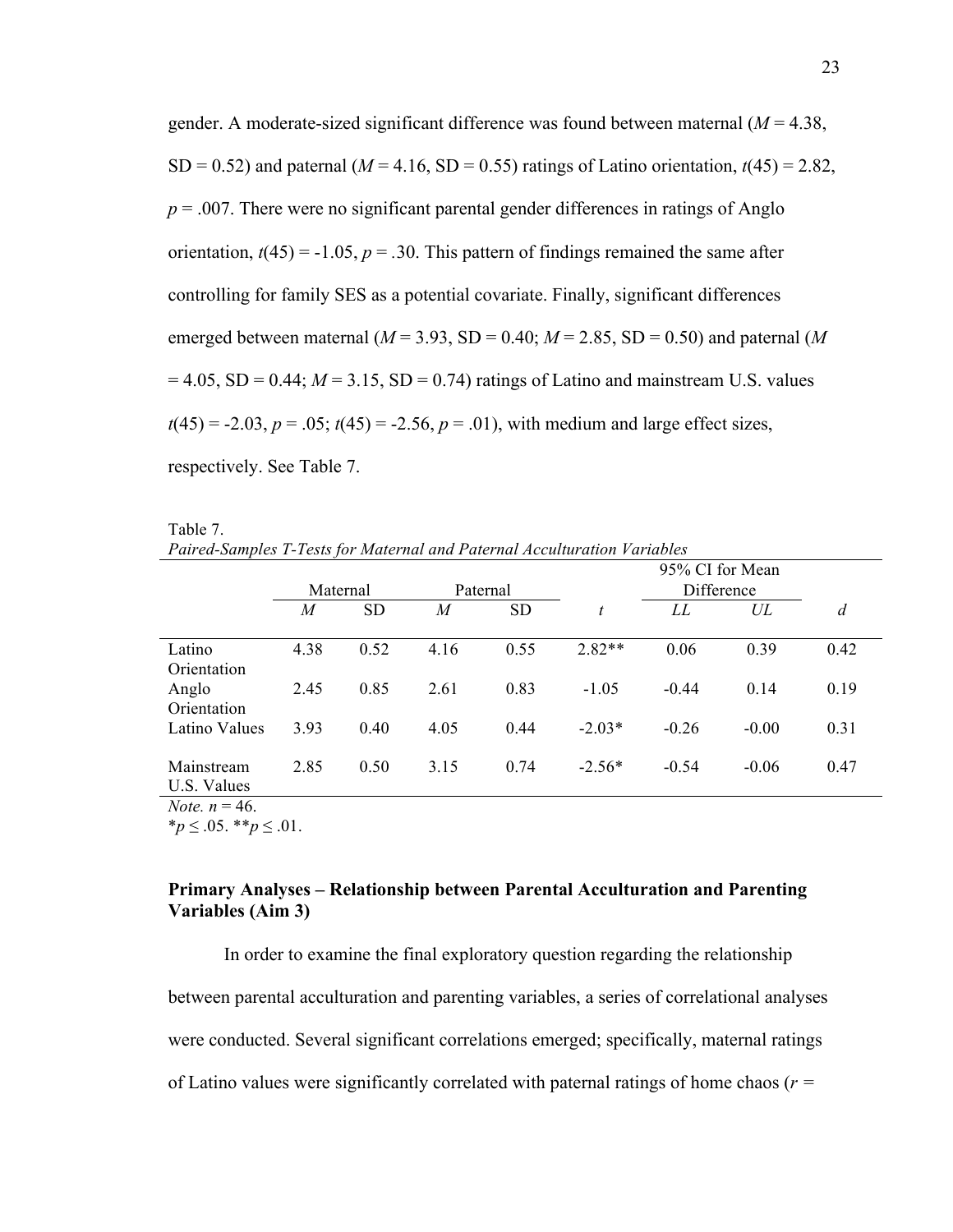0.36,  $p = 0.01$ ). Additionally, paternal ratings of Latino orientation, Latino values, and mainstream U.S. values were significantly correlated with maternal ratings of home chaos ( $r = 0.37$ ,  $p = .01$ ;  $r = 0.38$ ,  $p = .008$ ;  $r = 0.34$ ,  $p = .02$ , respectively). See Table 8.

| Table 8.    |                                                                      |          |         |               |          |        |  |  |  |  |  |
|-------------|----------------------------------------------------------------------|----------|---------|---------------|----------|--------|--|--|--|--|--|
|             | Correlations of Parental Acculturation with Parenting Variables      |          |         |               |          |        |  |  |  |  |  |
|             | Maternal<br>Maternal<br>Maternal<br>Paternal<br>Paternal<br>Paternal |          |         |               |          |        |  |  |  |  |  |
|             | Parenting                                                            | Parental | Home    | Parenting     | Parental | Home   |  |  |  |  |  |
|             | <b>Stress</b>                                                        | Efficacy | Chaos   | <b>Stress</b> | Efficacy | Chaos  |  |  |  |  |  |
| Maternal    |                                                                      |          |         |               |          |        |  |  |  |  |  |
| Latino      | $-.03$                                                               | $-.10$   | .00     | $-.07$        | $-.06$   | .02    |  |  |  |  |  |
| Orientation |                                                                      |          |         |               |          |        |  |  |  |  |  |
| Anglo       | $-.04$                                                               | .01      | .17     | .00.          | .01      | $-.11$ |  |  |  |  |  |
| Orientation |                                                                      |          |         |               |          |        |  |  |  |  |  |
| Latino      | .06                                                                  | .13      | .18     | .21           | $-.27$   | $.36*$ |  |  |  |  |  |
| Values      |                                                                      |          |         |               |          |        |  |  |  |  |  |
| Mainstream  | .02                                                                  | $-.02$   | .14     | $-.04$        | $-.14$   | .14    |  |  |  |  |  |
| U.S. Values |                                                                      |          |         |               |          |        |  |  |  |  |  |
| Paternal    |                                                                      |          |         |               |          |        |  |  |  |  |  |
| Latino      | .11                                                                  | $-.19$   | $.37**$ | $-.07$        | $-.05$   | .08    |  |  |  |  |  |
| Orientation |                                                                      |          |         |               |          |        |  |  |  |  |  |
| Anglo       | $-.02$                                                               | .15      | $-.26$  | $-.06$        | .27      | $-15$  |  |  |  |  |  |
| Orientation |                                                                      |          |         |               |          |        |  |  |  |  |  |
| Latino      | .20                                                                  | .05      | $.38**$ | .17           | .02      | .16    |  |  |  |  |  |
| Values      |                                                                      |          |         |               |          |        |  |  |  |  |  |
| Mainstream  | .17                                                                  | .14      | $.34*$  | .20           | .15      | .20    |  |  |  |  |  |
| U.S. Values |                                                                      |          |         |               |          |        |  |  |  |  |  |

*Note.*  $n = 46$ .

\**p* ≤ .05. \*\**p* ≤ .01.

Based on these significant correlations, a multiple linear regression analysis was conducted to predict maternal chaos ratings based the aforementioned significant paternal acculturation variables. The overall regression was significant,  $F(3,42 = 4.27, p = 0.01)$ ,  $R^2$  = .234. To assess the contributions of individual predictors, the t-statistics for the partial regression slopes were examined. The proportions of variance uniquely explained by each of these predictors were as follows:  $sr^2 = .26$  for paternal Latino orientation,  $sr^2 =$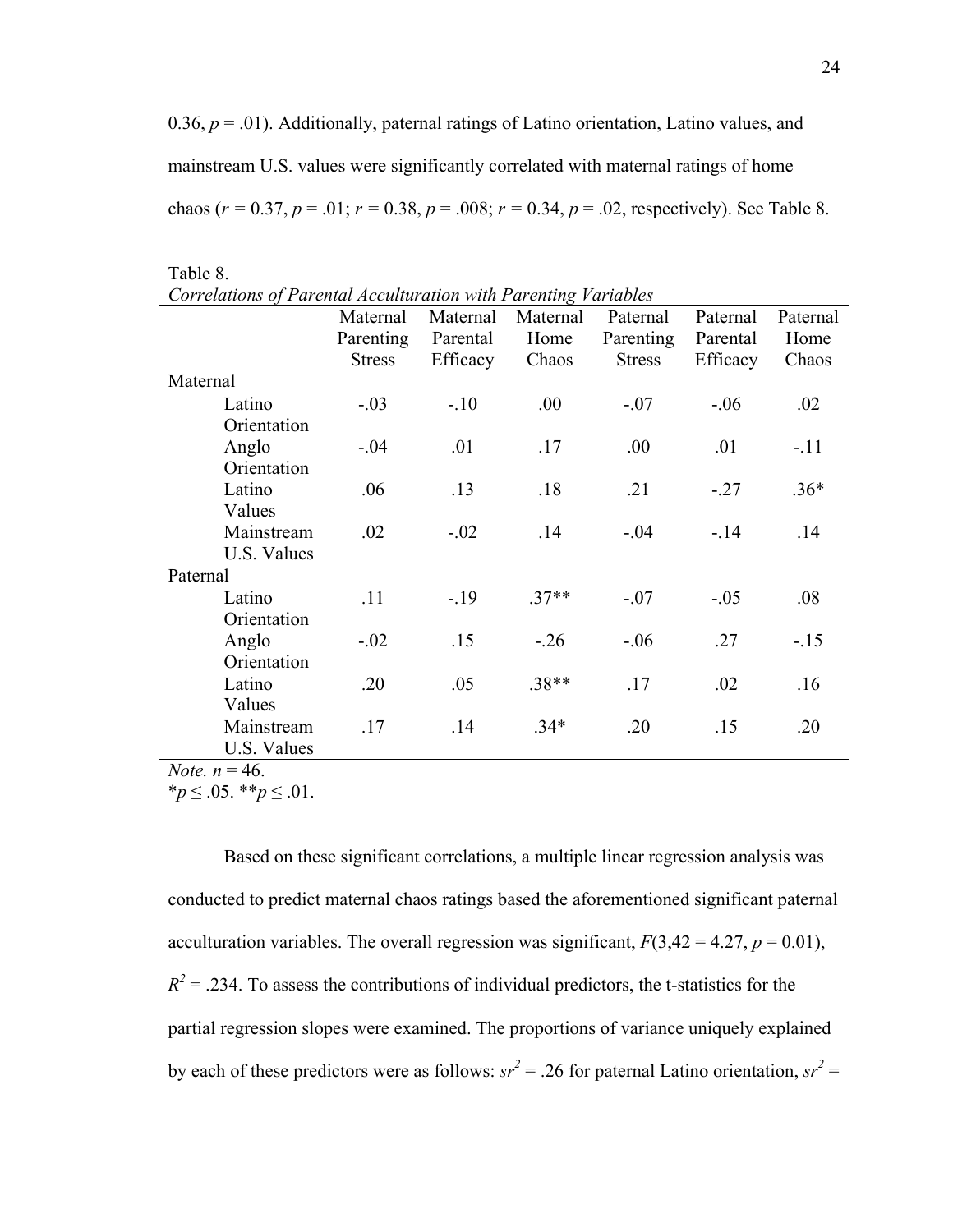.16 for paternal Latino values, and  $sr^2 = .11$  for paternal mainstream U.S. values. None of the predictors were significantly predictive of maternal ratings of home chaos; however, paternal Latino orientation was found to be approaching significance,  $t(45) = 1.96$ ,  $p =$ .06. See Table 9.

| Table 9.                                                                 |      |       |     |                  |     |        |  |  |
|--------------------------------------------------------------------------|------|-------|-----|------------------|-----|--------|--|--|
| Summary of Multiple Linear Regression Analysis Predicting Maternal Chaos |      |       |     |                  |     |        |  |  |
| Source                                                                   | B    | SE(B) | β   | t                | p   | $sr^2$ |  |  |
|                                                                          |      |       |     |                  |     |        |  |  |
| Paternal Latino                                                          | 5.20 | 2.66  | .28 | $1.96^{\degree}$ | .06 | .26    |  |  |
| Orientation                                                              |      |       |     |                  |     |        |  |  |
| Paternal Latino                                                          | 4.93 | 4.16  | .21 | 1.19             | .24 | .16    |  |  |
| Values                                                                   |      |       |     |                  |     |        |  |  |
| Paternal                                                                 | 2.01 | 2.45  | .14 | 0.82             | .42 | .11    |  |  |
| Mainstream U.S.                                                          |      |       |     |                  |     |        |  |  |
| Values                                                                   |      |       |     |                  |     |        |  |  |
| <i>Note.</i> $n = 46$ .                                                  |      |       |     |                  |     |        |  |  |
| $\overline{p} \leq .10$ .                                                |      |       |     |                  |     |        |  |  |

**Discussion**

The goals of the current study were to explore cultural and contextual factors (i.e., gender and acculturation) that may affect family functioning among Latino parents of children diagnosed with ADHD. With regard to parenting variables, parents generally reported moderate parenting stress, feeling efficacious as parents, and mild home chaos. Descriptive statistics of the current sample indicated that the majority of participating families were from low-SES backgrounds, primarily of Mexican descent, and more acculturated to traditional Latino culture than mainstream U.S. culture. Although significant gender differences emerged for ratings of parenting stress, there were no significant differences between maternal and paternal ratings of parental efficacy or chaos in the home. Fathers in the current sample indicated significantly different levels of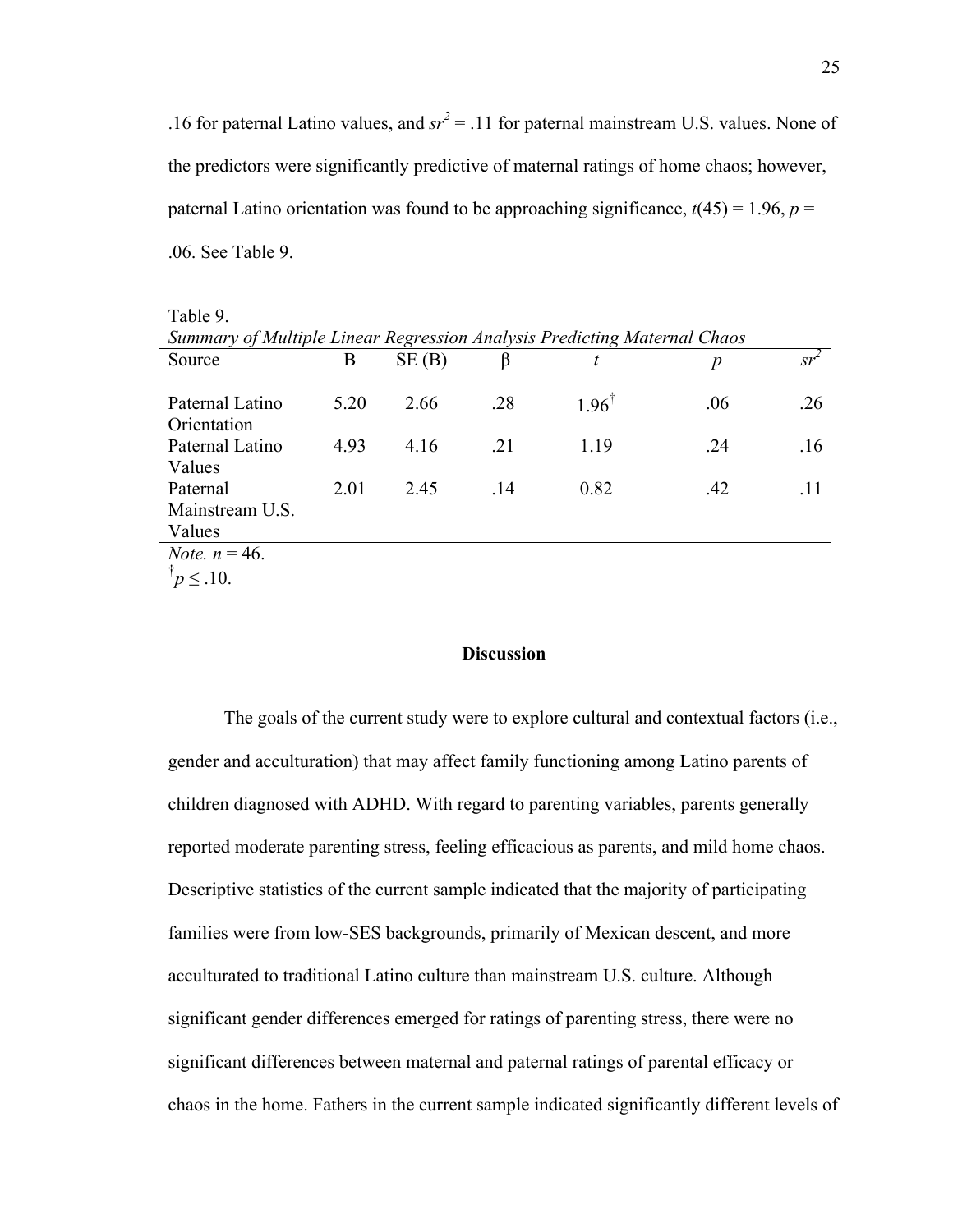acculturation than mothers. Several significant correlations emerged between acculturation and parenting variables. Taken together, these findings highlight some of the unique experiences of Latino families of children with ADHD that may affect experiences in mental health treatment and strategies for future interventions.

# **Descriptive Information for Parenting and Acculturation Variables Among Latino Parents of Children with ADHD (Aim 1)**

Descriptive analyses revealed that Latino parents (mothers and fathers) in the current study reported moderate parenting stress, feeling efficacious as parents, and mild levels of home chaos. These results are significant in that they extend what is known about Latino families of children with ADHD, as the extant research in this area has primarily examined European American families. It appears that Latino parents in the current study endorsed experiencing parenting stress at rates that were lower or similar to those of European American parents of children with ADHD (Theule et al., 2013). This is interesting given that most parents in the current sample were from low-SES backgrounds, and past research has suggested that parents of children with ADHD from low-SES backgrounds are more likely to endorse experiencing greater parenting stress than those from families from middle or high-SES backgrounds (Baldwin et al., 1995).

Past research examining European American parents of children with ADHD has demonstrated that these parents tend to feel frustrated, worn out, and helpless as the result of their children's ADHD symptoms (Primack et al., 2012). Notably, as a group, the Latino parents in the current study actually endorsed feeling efficacious in their role as parents. This is consistent with Weinberger et al.'s (2015) study that found that mothers of ethnic minority children with ADHD reported greater parental efficacy than mothers of European American children with ADHD. Lastly, as evidenced by the correlation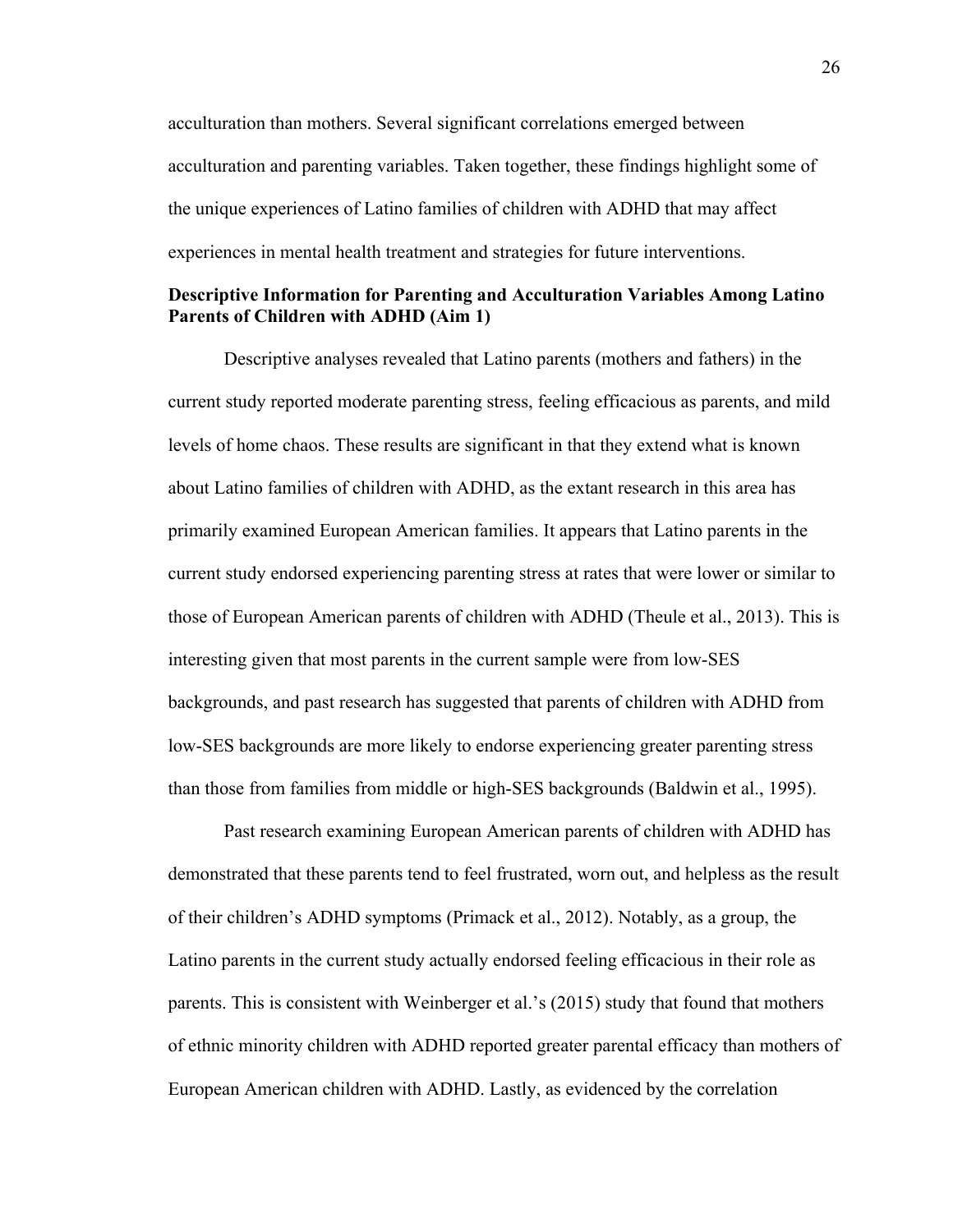between paternal reports of parental efficacy and family SES, there are likely additional contextual factors that played a role in the current sample of Latino parents' ratings of parental efficacy, especially among fathers. Indeed, Jones and Prinz (2005) theorized that among lower-SES families, a parent's sense of efficacy of may trigger those who feel more efficacious in their role as parents to act in more proactive ways to decrease potential negative effects of environmental risk on their children's development and wellbeing (e.g., seeking out mental health care services, community resources). Recent research has indicated that cultural values, such as familism and machismo remain important for Latino fathers, because they are linked to behaviors that encourage the fulfillment of family roles (Cabrera & Bradley, 2012). Thus, it is plausible that among Latino fathers, being gainfully employed and able to provide for their families would lead to a sense of satisfaction in fulfilling a culturally sanctioned gender role (i.e., *machismo, familismo*), which in turn may lead to greater parental efficacy.

Finally, Latino parents in the current sample endorsed experiencing mild levels of chaos in the home, which is partially supported by past research. While past research has demonstrated that parents of children with ADHD tend to endorse experiencing higher levels of chaos in the home (Wirth et al., 2017), it is important to note that much of this research has focused on European American and other non-Latino families. In fact, the only study to date that aimed to explore home chaos among "ethnically diverse" parents of children with ADHD utilized a sample that was comprised of fewer than 5% Latino families (Deater-Deckard, 2012). This is important to note as existing literature has suggested there may be differing pathways to the development of home chaos for Latino families than families of other ethnic minority groups (Haack et al., 2011). It also is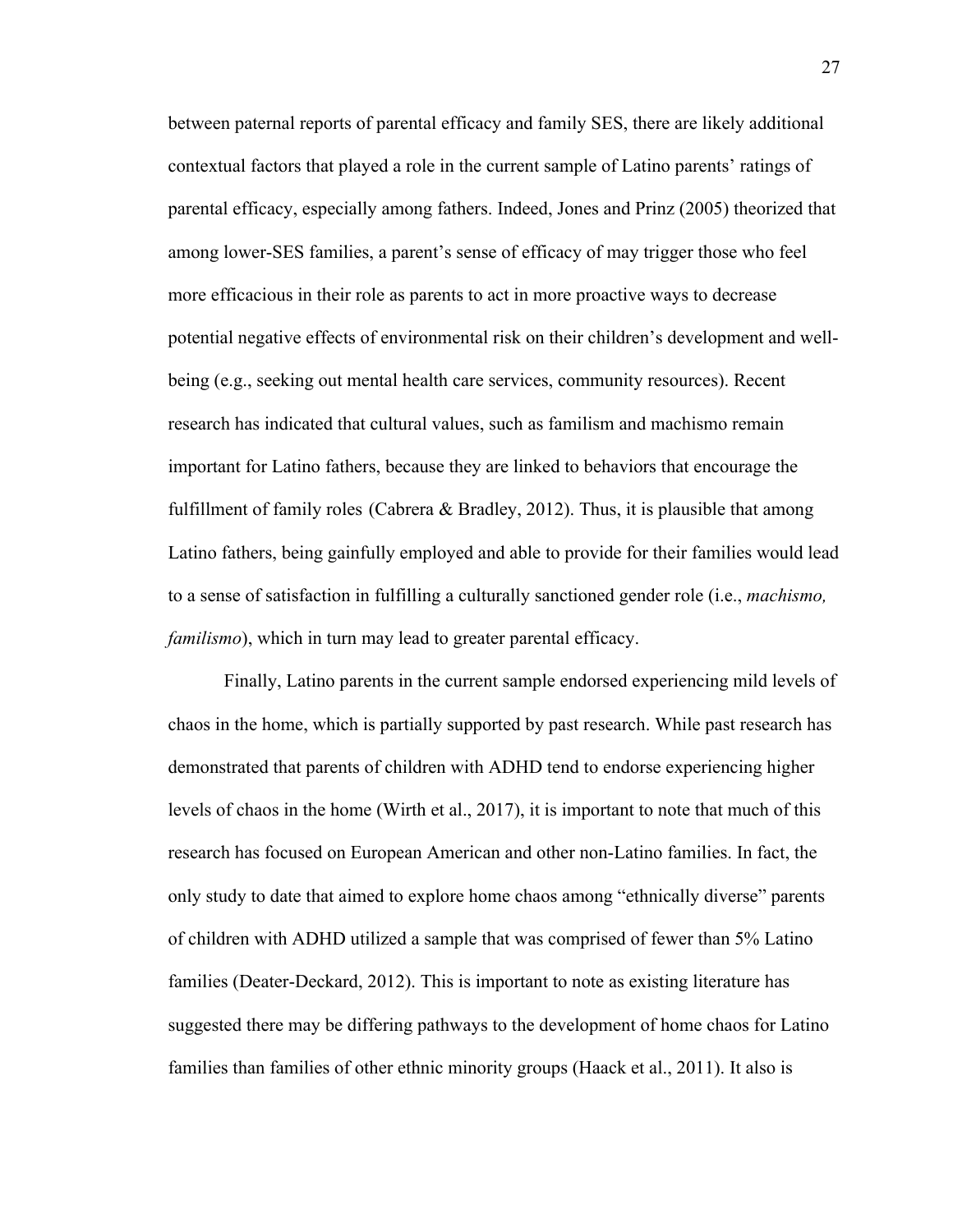critical to reiterate that the negative impact and perceived influence of chaos in the home may not hold true for Latino families, given the Eurocentric criteria that has been utilized to measure chaos in the home (Weisner, 2010). Therefore, the fact that Latino parents in the current study merely endorsed experiencing mild levels of home chaos largely fits with previous theory in this area. Nonetheless, the applicability and measurement of chaos in the home among culturally diverse individuals is an area of the literature that merits future explanation.

Descriptive data also demonstrated that Latino parents in the current sample reported being more acculturated to Latino culture than mainstream U.S. culture. More specifically, both mothers and fathers in the current sample reported greater traditional Latino cultural orientation and greater identification with Latino values relative to Anglo orientation and mainstream U.S. values on measures of behavioral and cognitive acculturation, respectively. These findings are interesting given results from a recent study which found that Latino parents' heritage retention paired with low mainstream U.S. acculturation was predictive of the occurrence of child psychopathology (Haack, Kapke,  $\&$  Gerdes, 2016). Therefore, the current study is an important extension of past findings, because it demonstrates the applicability of these findings specifically to Latino parents of children with ADHD.

#### **Parental Gender Differences in Parenting and Acculturation Variables (Aim 2)**

The primary hypothesis that Latina mothers would report significantly higher levels of parenting stress relative to Latino fathers was supported. This is an important extension of findings from the meta-analysis by Theule et al. (2013), which concluded that mothers and fathers of children with ADHD report similar levels of total parenting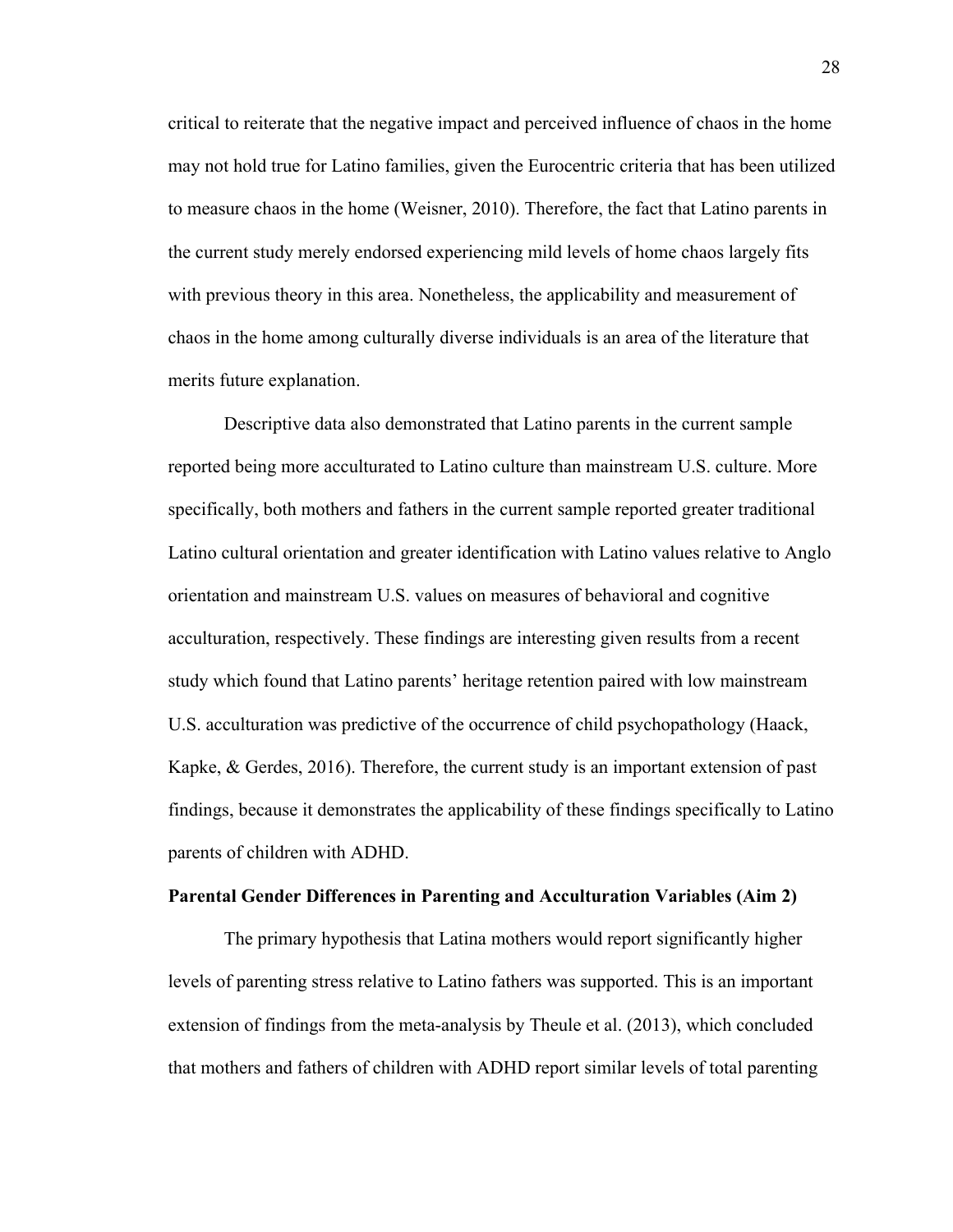stress; however, in comparison to fathers, mothers of children with ADHD tend to endorse experiencing greater life stress in addition to more stress related to parenting a difficult child. In the current sample, Latina mothers reported greater levels of parenting stress when collapsed across domains (i.e., parental distress, parent-child dysfunction, difficult child) in comparison to Latino fathers. This suggests that there may be differing pathways to the experience of parenting stress for Latina mothers, especially for those who have limited financial and psychological resources to meet the needs of their child (Nomaguchi & House, 2013).

Furthermore, in light of traditional Latino cultural values that place a greater burden on Latina mothers' caregiving responsibilities (Barker, Cook & Borrego, 2010), it is unsurprising that Latina mothers of children with ADHD would be more likely to report higher levels of parenting stress relative to Latino fathers. Despite these important findings, many questions remain unanswered regarding the contextual underpinnings of parenting stress for Latino parents of children with ADHD. Future research should not only continue to explore these relationships, but also should examine ways to mitigate the negative impacts of parenting stress for Latino parents, particularly mothers, in a culturally-sensitive manner within a clinical context.

Surprisingly, the primary hypothesis that Latina mothers would report significantly lower levels of parental efficacy than Latino fathers was unsupported. This prediction was made based on a review by Jones and Prinz (2005), which presented findings suggesting gender differences on ratings of parental efficacy among ethnic minority parents. There are several possible explanations for this non-significant finding. For instance, past research has argued that ethnic minority parents' sense of efficacy may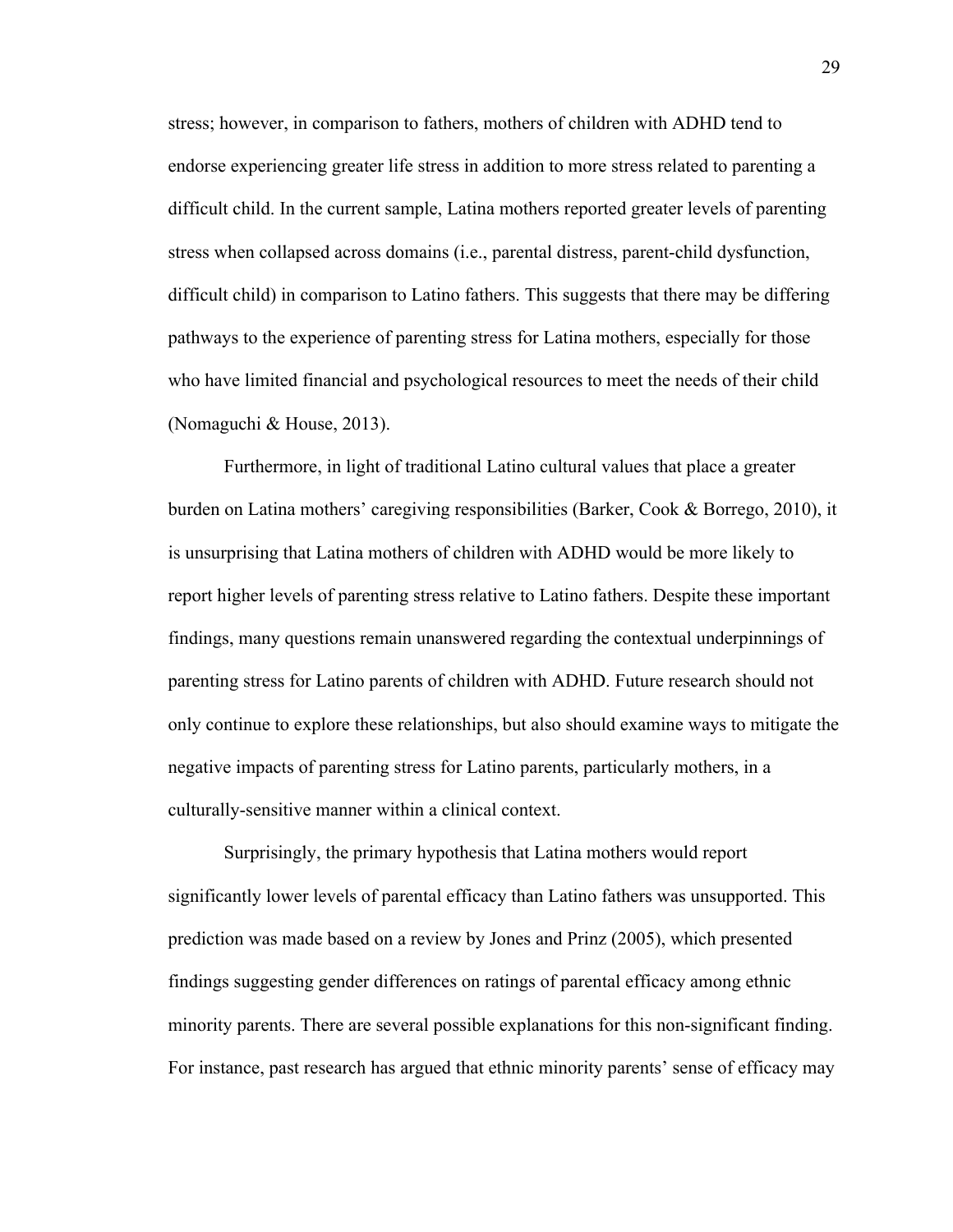be influenced by additional variables, such as parental involvement (Jones & Prinz, 2005) and perceived marital support (Cohen et al., 2015). This is important to note given that the current sample was comprised of Latino mothers and fathers who were jointly involved in their child's mental health treatment; therefore, it is logical that these parents would feel equally efficacious in their parenting roles and supported by one another. Additionally, it is important to note that no research to date has explored the potential influences of traditional cultural values (i.e., *machismo* and *marianismo*) on parental efficacy among Latino parents, which also could have influenced the results of the current study (i.e., fathers who endorse high *machismo* may be more likely to endorse high parental efficacy); this is a relationship that merits future exploration.

Examination of parental gender differences in ratings of home chaos was exploratory given a lack of previous research in this area. No significant parental gender differences emerged in ratings of home chaos. This is significant given the lack of past research on parental gender differences in ratings of home chaos, and indicates that, at least in the current study, Latino mothers and fathers are generally equally attuned to levels of chaos in the home setting. While this finding is inherently significant, future research should continue to explore the role of home chaos among Latino families of children with ADHD. Furthermore, future investigators should consider evaluating the cultural relevance of measuring chaos in the home for Latino families, ideally with a larger sample size than the present study.

Finally, given the lack of consistent research findings pertaining to gender differences in Latino adults' acculturation, no specific predictions were made regarding parental gender differences in acculturation; however, several significant findings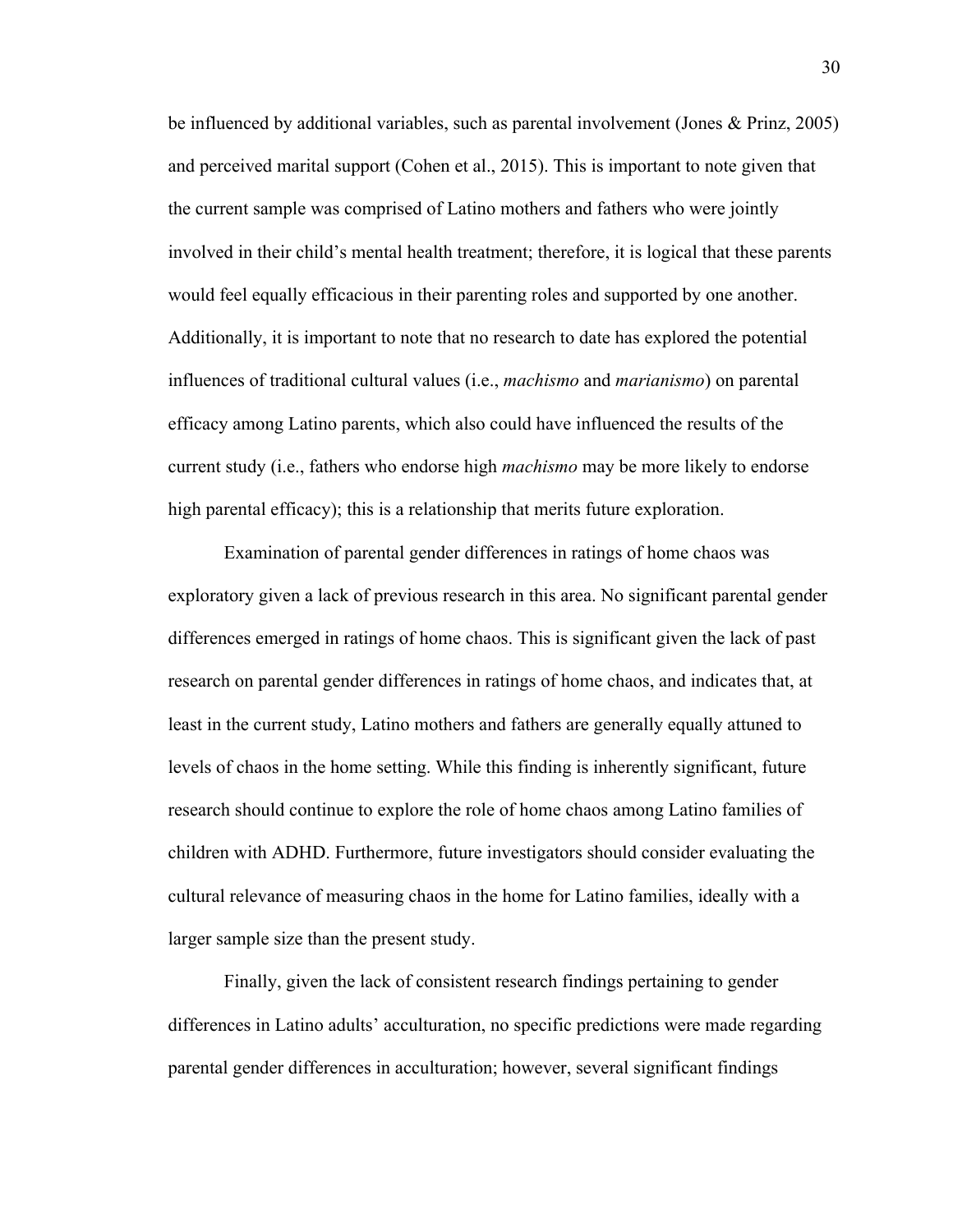emerged. With regard to parental gender differences pertaining to cognitive acculturation, Latina mothers reported higher orientation to Latino culture relative to Latino fathers. Interestingly, on a measure of cultural value orientation, Latino fathers reported higher levels of Latino and mainstream U.S. values than Latina mothers, implying a greater degree of biculturalism. It is essential to note that these findings should not be interpreted as contradictory of one another. Rather, they highlight the inherent complexities of acculturation processes.

These findings are interesting in light of an absence of research that consistently describes gender differences in acculturation. Much of the extant acculturation research has utilized time in the receiving culture as a proxy measure for determining an individual's level of acculturation, whereby individuals who have lived in the U.S. longer would theoretically be more acculturated to mainstream U.S. culture (Gonzales, Fabrett, & Knight, 2009). In accordance with this theoretical framework, it is logical that Latino fathers in the current sample would demonstrate greater biculturalism, given that, as a group, they reported residing in the contiguous U.S. for a longer period of time than Latina mothers on a demographic form. Further, a majority of Latino fathers in the current sample were employed outside of the home, which may have led to greater exposure to mainstream U.S. culture, thus explaining the greater degree of biculturalism relative to Latina mothers in the current sample. Taken together with past research findings (Gerdes et al., 2014; Haack et al., 2016; Lawton & Gerdes, 2014; Schmidt & Velez, 2003), it is evident that parental acculturation is an important variable to be studied and should be included in future research with Latino families. Moreover, these findings indicate a need for more research in this area, with a specific emphasis on the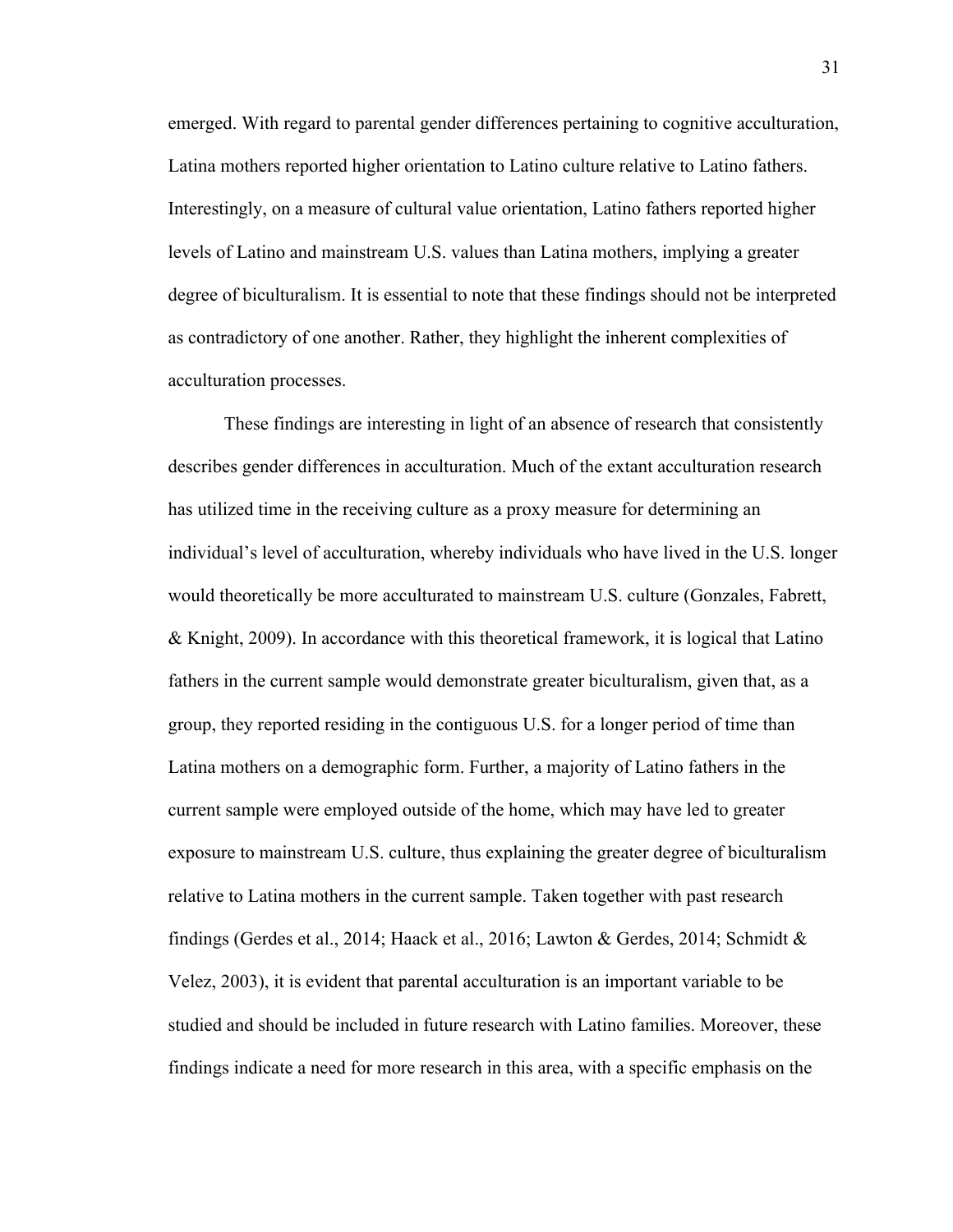influence of parental acculturation, and possibly acculturative stress on Latino children's mental health treatment and outcomes.

# **Relationships Between Parenting and Acculturation Variables (Aim 3)**

A few significant correlations emerged between acculturation and parenting variables. Specifically, paternal ratings of Latino orientation, Latino values, and mainstream U.S. values were significantly positively correlated with maternal ratings of home chaos, suggesting that as fathers demonstrated greater biculturalism, mothers reported more chaos in the home. It is possible that the relationship between Latino fathers' acculturation levels and Latina mothers' ratings of chaos in the home could potentially be accounted for by considering the factors of paternal employment outside of the home, maternal childcare responsibilities, and the availability of additional family member caregiving support. As previously mentioned, the majority of Latino fathers in the current sample were employed outside of the home, while significantly fewer Latina mothers were employed outside of the home. When considering the influence of employment on Latina mothers' parenting and acculturation, it is important to recognize that many of the Latina mothers in the current sample may or may not have had additional caregiving support from other family members. Past research suggests that the number of individuals who are available to assist with childcare in the home influences perceived home chaos, a finding that is maintained cross-culturally (Wachs & Çorapçi, 2003). Additionally, Haack et al., (2011) posited that greater U.S. acculturation is related to higher home chaos in Latino families, likely resulting from higher levels of other stressors in the home setting, such as acculturative stress. Thus, it is possible that greater levels of paternal biculturalism in the current sample is indirectly related to greater levels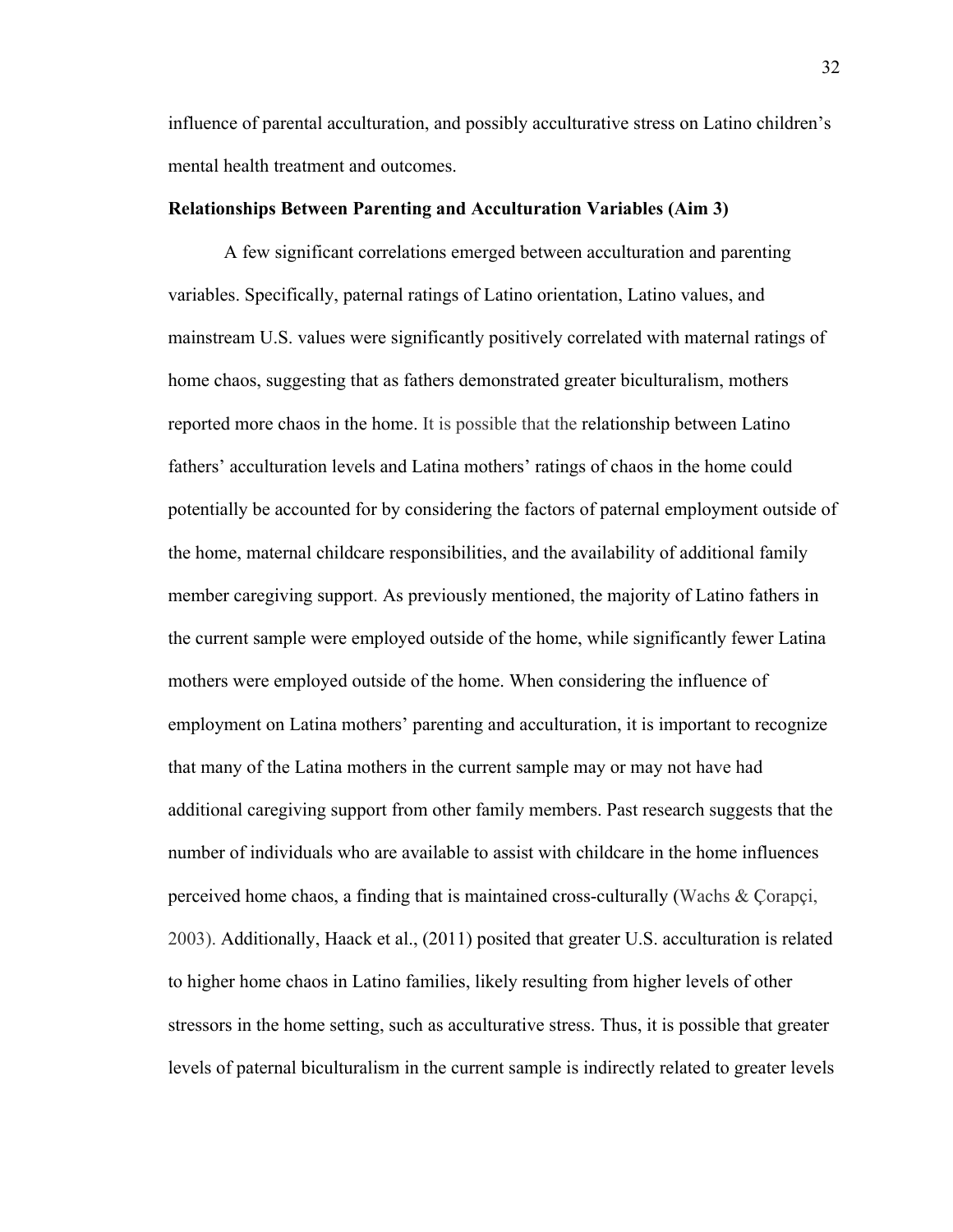of maternal perceived chaos in the home via higher levels of acculturative stress. In sum, this is a relationship that remains somewhat unclear, and it is evident that more research is needed in this area.

# **Limitations**

Several limitations of the current study should be noted. As illustrated in Table 1, the current study was comprised of a relatively homogenous sample of Latino families from a mid-sized Midwestern city. The homogeneity of the current sample may in turn limit the generalizability of the findings to Latino parents from other geographic areas, of differing SES backgrounds, and/or differing levels of acculturation. Therefore, future studies should aim to recruit samples that are more representative of the composition of the U.S. Latino population overall. Another limitation of the current study relates to children's demographic characteristics; the low number of girls with ADHD who participated in the study limited the ability to analyze the role of child gender as a predictor of family functioning outcomes. Given the limited information on the effects of child gender on parental efficacy or home chaos, this is an area that merits further exploration in future research, especially as past research indicates child gender is a significant moderator of parenting stress and help-seeking behaviors among parents of children with ADHD (Eiraldi et al., 2006; Theule et al., 2010).

An additional limitation of the present study was that it exclusively utilized selfreport measures of family functioning and acculturation. This may be problematic for certain constructs that are socially stigmatized (e.g., low parental efficacy, high home chaos). Therefore, future studies should consider incorporating multimodal forms of assessing family functioning to determine if the current pattern of findings remains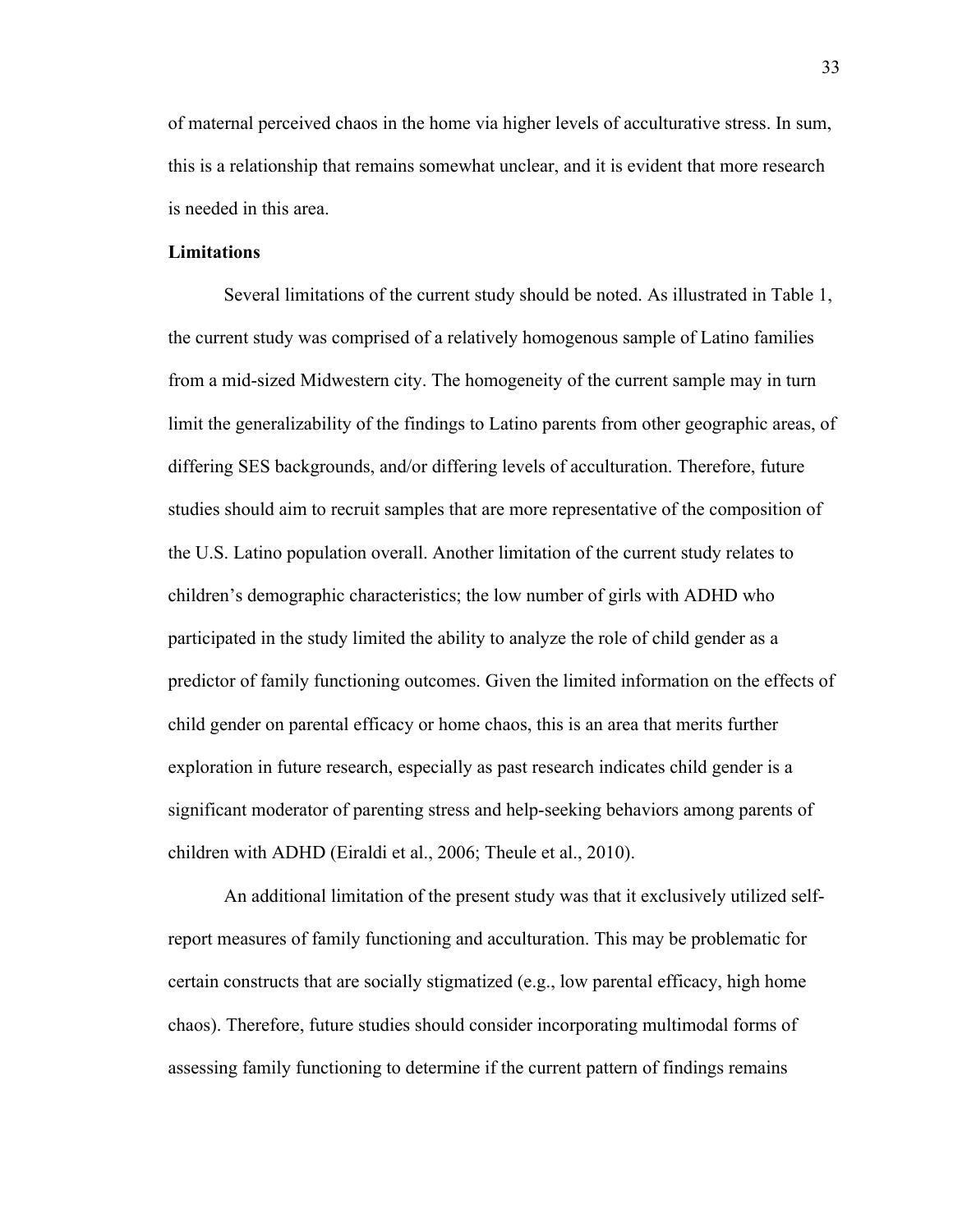consistent. Future investigators could consider implementing cross-sectional reports of family functioning within each dyad of Latino parents of children with ADHD. Alternatively, future studies could utilize direct clinical observations of parenting behaviors and parent/child interactions to obtain more objective measures of family functioning.

A final factor that should be noted is the present study's utilization of a sample of Latino parents who actively pursued mental health treatment for their child's ADHD, which can simultaneously be understood as a strength and limitation. As previously noted, the present study is the first of its kind to examine family functioning and acculturation variables in a treatment-seeking sample of Latino parents, which is of utmost importance given past findings that contextual factors can moderate the success of behavioral interventions for ADHD (Deault, 2010). However, many unknowns remain regarding Latino parents of children with ADHD who do not actively seek out mental health treatment for their child.

It is plausible that family functioning and acculturation may differ among these families who are not self-referred, given the degree of self-efficacy and understanding of formal mental health systems that is necessary to pursue and participate in parent training interventions for ADHD. This is important in light of past findings that Latino parents are typically motivated to seek help for their child's ADHD, but few possess adequate knowledge about effective treatments for the disorder and its etiology (Gerdes et al., 2014). Thus, more research is needed on Latino parents who engage in mental health interventions based on different referral sources (i.e., self-referred, school-referred, courtmandated) to determine potential differences in acculturation and family functioning (see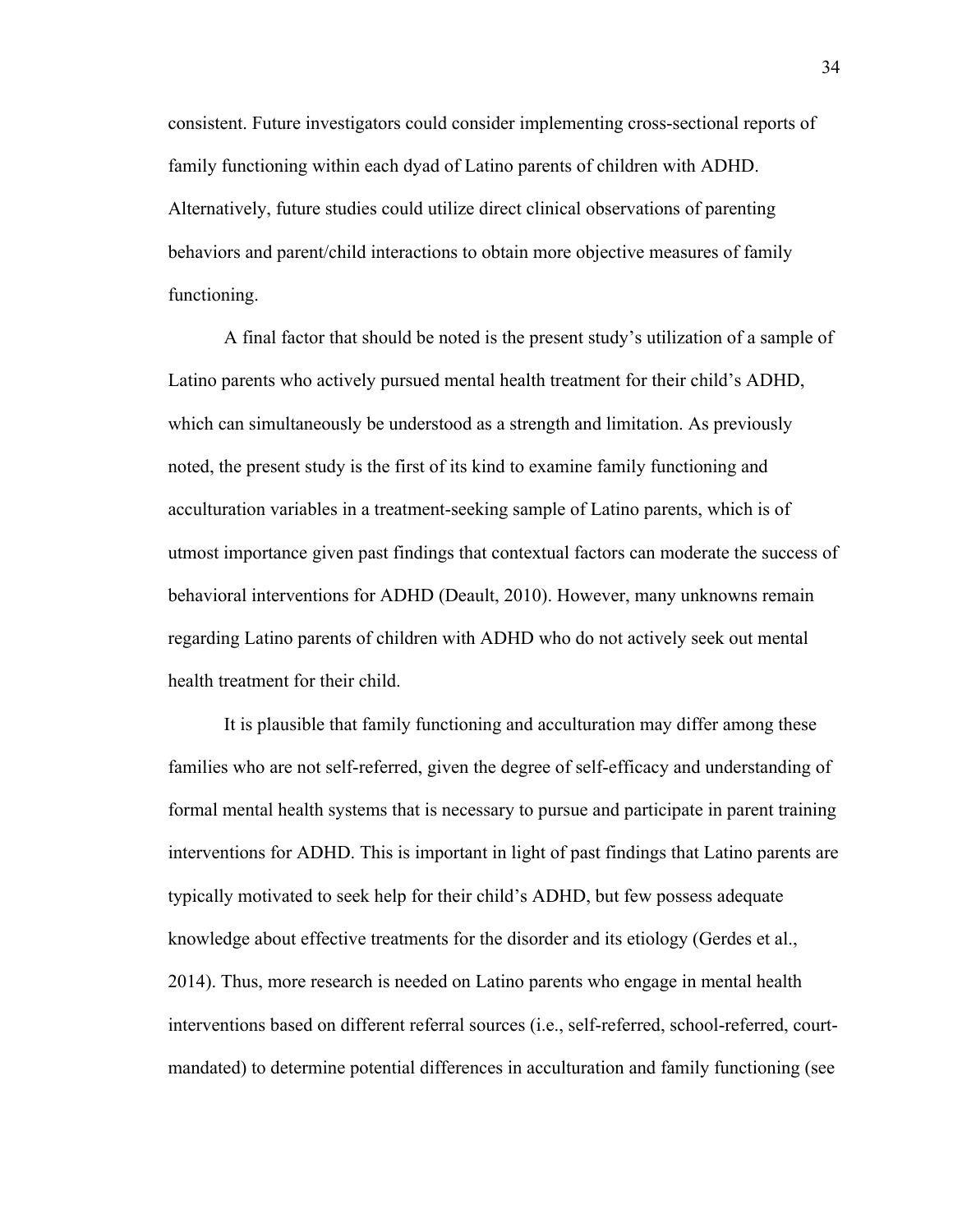Cauce et al., 2002; Yeh et al., 2002). From a mental health disparity framework, a nuanced understanding of these relationships will likely improve recruitment strategies and treatment retention rates for Latino families of children with ADHD; in turn, this will help mitigate existing cultural and contextual barriers that limit many Latino families' ability to access and engage in treatment interventions.

# **Clinical Implications and Future Directions**

Despite these limitations, the current study has several important implications for future research and clinical practice. The current study is the first of its kind to provide descriptive statistics for parenting and acculturation variables among a treatment-seeking sample of Latino parents of children with ADHD; this serves as an important extension of Eiraldi and colleagues' (2006) model of help-seeking behaviors for ethnic minority families of children with ADHD. Additionally, the relatively large sample of Latino fathers is an important strength of the current study, given that Latino fathers are often underrepresented in mental health research (Cabrera & Bradley, 2012; Cabrera & Garcia Coll, 2004) and that fathers of children with ADHD are less likely than mothers to participate in behavioral parent training interventions (Fabiano, 2007).

In light of the present study's findings, there are several ways that clinicians may consider adapting their treatment strategies to best meet the mental health care needs of Latino families. For instance, Barker and colleagues (2010) recommend for clinicians who work with Latino families in parent training programs to be mindful of the various added stressors that many Latino parents may experience related to their cultural experiences with raising their child in the United States, and to address these stressors throughout the course of treatment. More specifically, the current study's findings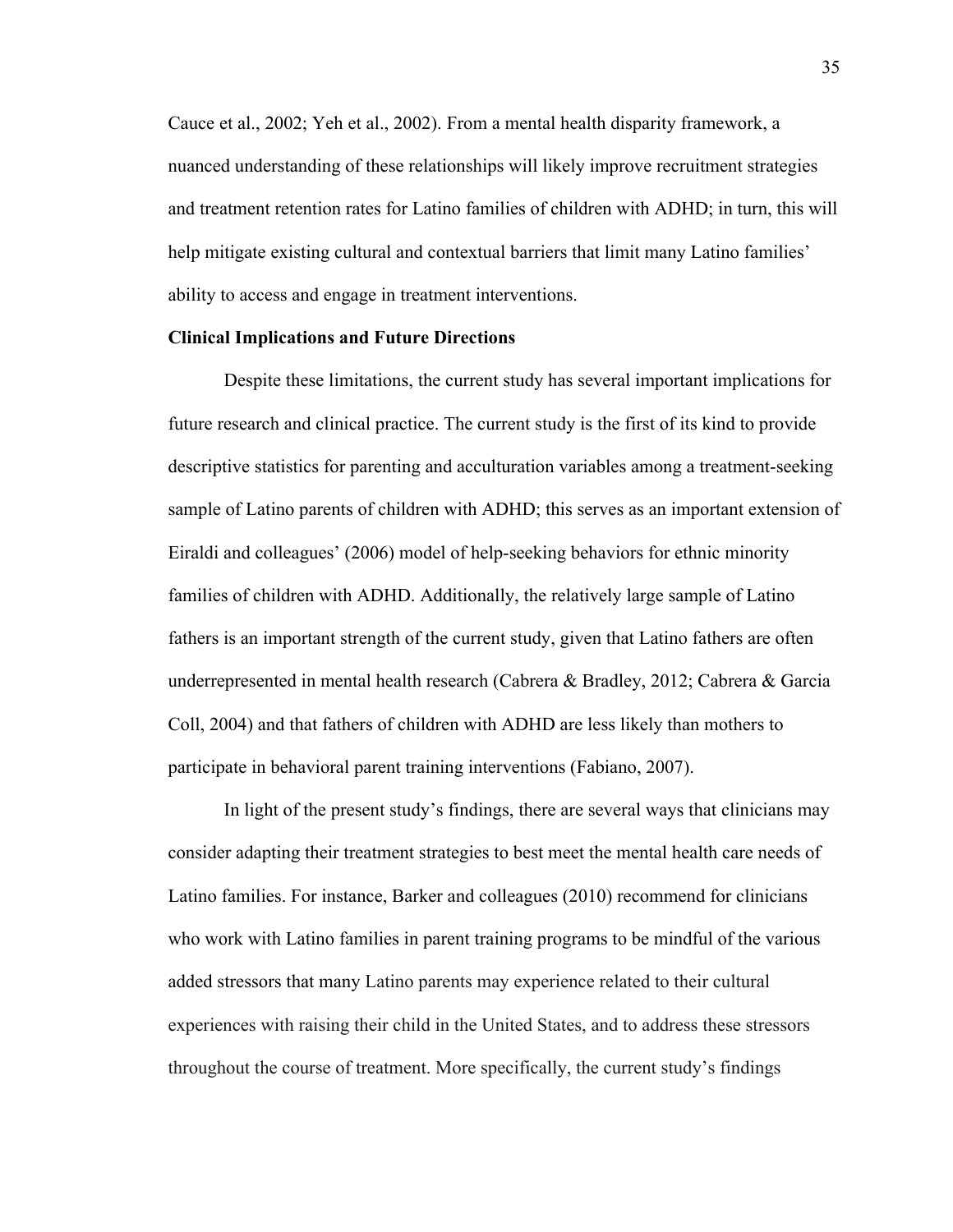suggest that clinicians should consider addressing factors, such as Latina mothers' elevated parenting stress, the potential discrepancies in acculturation between mothers and fathers, the relationship between economic stress, cultural values, and paternal parental efficacy, among others (i.e., immigration status, language barriers, gender norms) (Barker et al., 2010). It is also recommended that clinicians utilize culturally adapted treatments whenever possible, such as a culturally adapted treatment for Latino families of children with ADHD (see Gerdes et al., 2015).

Finally, the current study poses significant clinical implications for reducing Latino mental health disparities. It is evident from years of research findings that the success of parent training interventions for ADHD is often highly dependent upon a variety of familial, cultural, and contextual factors. Indeed, an improved conceptualization of family functioning among Latino families of children with ADHD will likely lend itself to clinicians who have a more holistic understanding of families' treatment needs and specific barriers to care. With a greater understanding of these family functioning variables, it is likely that researchers and clinicians will be more able to adapt existing interventions to better meet Latino families' mental health needs.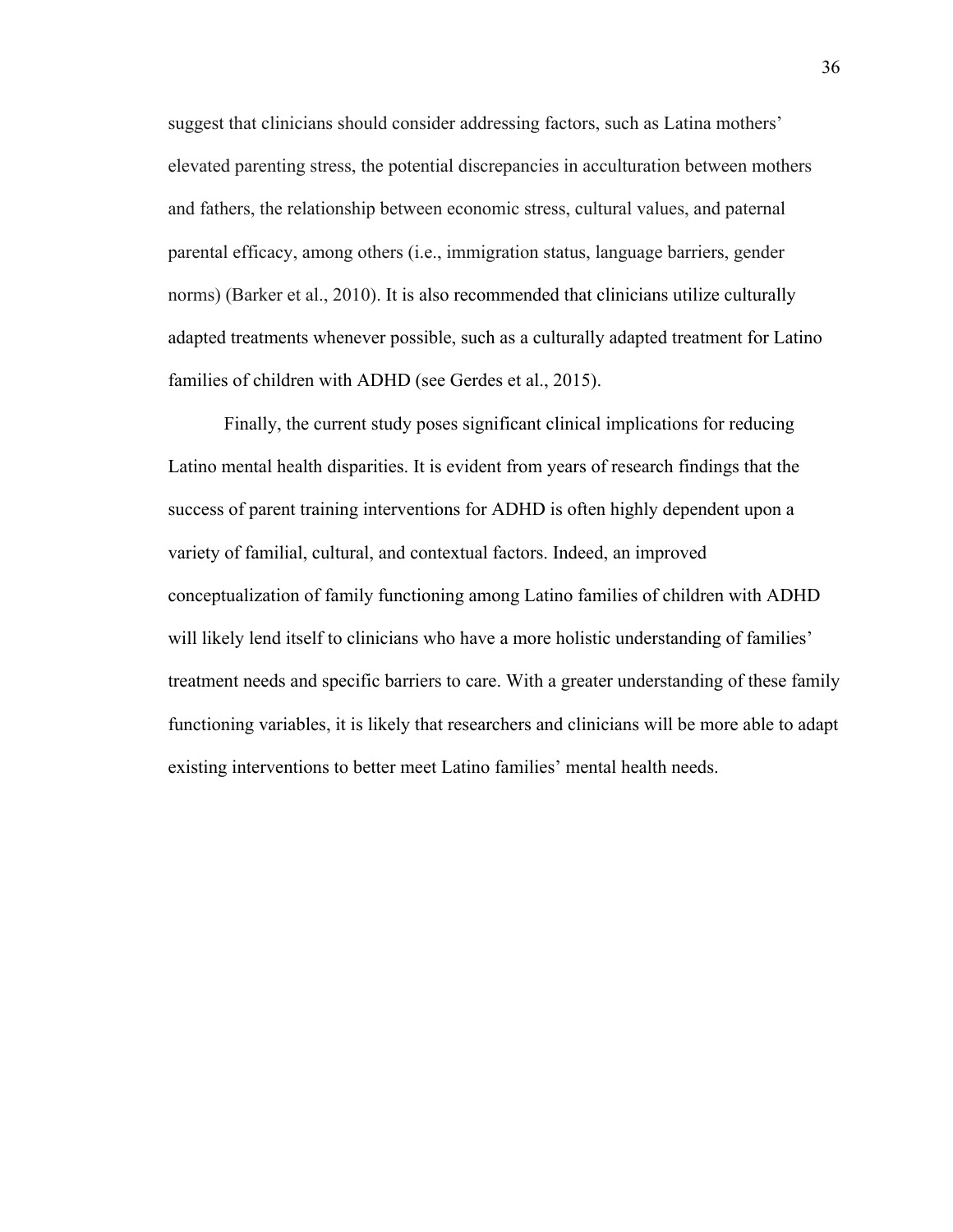#### BIBLIOGRAPHY

- Abidin, R. R. (1992). The determinants of parenting behavior. *Journal of Clinical Child Psychology*, *21*(4), 407-412. http://dx.doi.org/10.1207/s15374424jccp2104\_12
- Abidin, R. R. (2012). *Parenting Stress Index (4th ed.).* Lutz, FL: Psychological Assessment Resources, Inc.
- Alegría, M., Greif-Green, J., McLaughlin, K. A., & Loder, S. (2015). Disparities in child and adolescent mental health and mental health services in the US. *William T. Grant Foundation.*
- Alegría, M., Mulvaney-Day, N., Torres, M., Polo, A., Cao, Z., & Canino, G. (2007). Prevalence of psychiatric disorders across Latino subgroups in the United States. *American Journal of Public Health*, *97*(1), 68-75. https://dx.doi.org/10.2105/ajph.2006.087205
- Alvarado, C., & Modesto-Lowe, V. (2017). Improving treatment in minority children with Attention Deficit/Hyperactivity Disorder. *Clinical Pediatrics*, *56*(2), 171- 176. http://dx.doi.org/10.1177/0009922816645517
- American Psychiatric Association [APA]. (2013). *Diagnostic and Statistical Manual of Mental Disorders (5th ed.).* Arlington, VA: American Psychiatric Association.
- Anastopoulos, A. D., Guevremont, D. C., Shelton, T. L., & DuPaul, G. J. (1992). Parenting stress among families of children with attention deficit hyperactivity disorder. *Journal of Abnormal Child Psychology*, *20*(5), 503-520. https://dx.doi.org/10.1007/BF00916812
- Anastopoulos, A. D., Shelton, T. L., DuPaul, G. J., & Guevremont, D. C. (1993). Parent training for attention-deficit hyperactivity disorder: Its impact on parent functioning. *Journal of Abnormal Child Psychology*, *21*(5), 581-596. https://dx.doi.org/10.1007/BF00916320
- Araujo, E. A., Pfiffner, L., & Haack, L. M. (2017). Emotional, social and cultural experiences of Latino children with ADHD symptoms and their families. *Journal of Child and Family Studies*, *26*(12), 3512-3524. https://dx.doi.org/10.1007/s10826-017-0842-1
- Bagner, D. M. (2013). Father's role in parent training for children with developmental delay*. Journal of Family Psychology*, *27*(4), 650-657.
- Baker, D. B. (1994). Parenting stress and ADHD: A comparison of mothers and fathers. *Journal of Emotional and Behavioral Disorders*, *2*(1), 46-50. https://dx.doi.org/10.1177/106342669400200106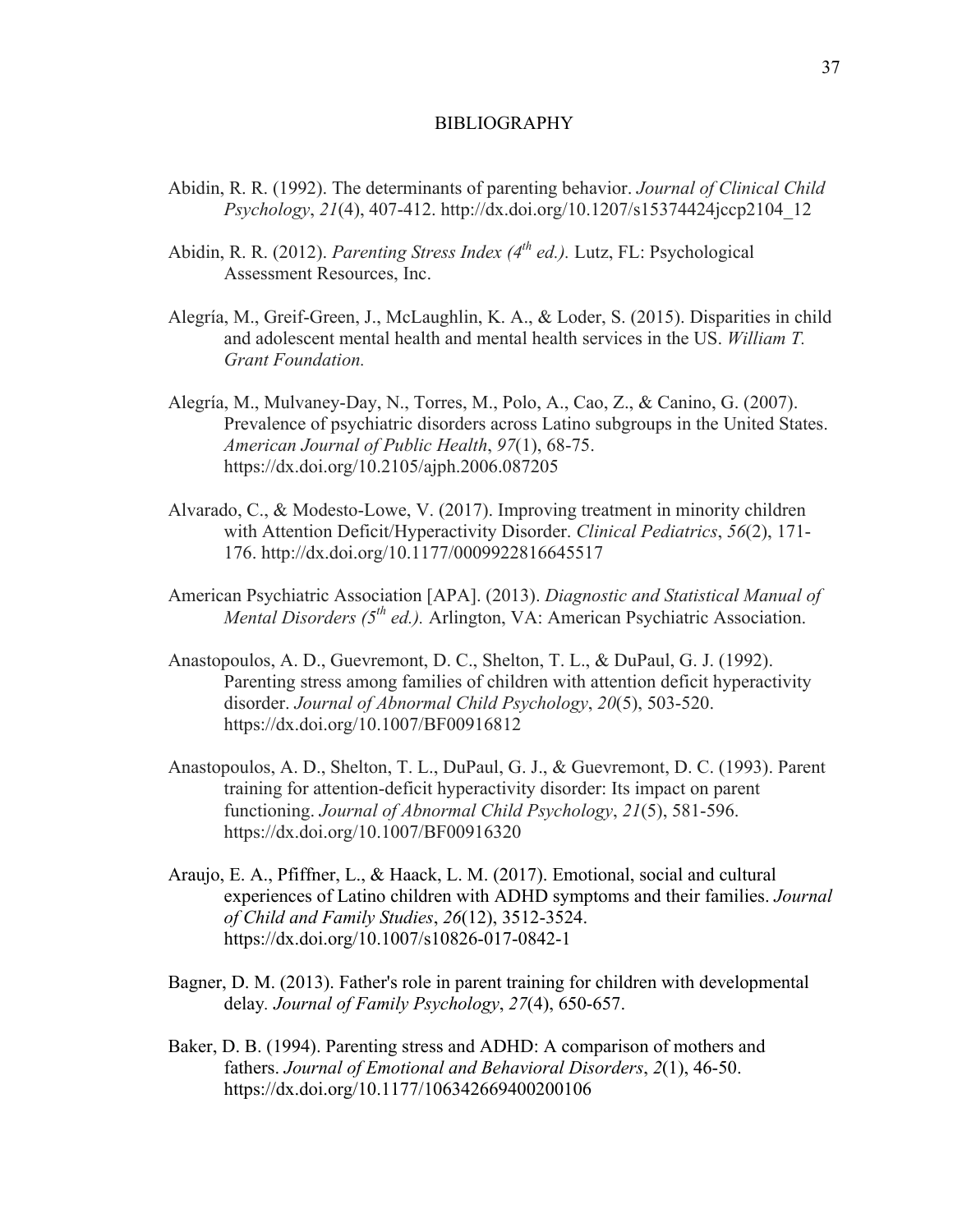- Baldwin, K., Brown, R.T., Milan, M.A. (1995). Predictors of stress in caregivers of attention deficit hyperactivity disordered children. *American Journal of Family Therapy, 23*(2), 149-160. http://dx.doi.org/10.1080/01926189508251345
- Barker, C. H., Cook, K. L., & Borrego, J., Jr. (2010). Addressing cultural variables in parent training programs with Latino families. *Cognitive and Behavioral Practice*, 17, 157-166.
- Bauermeister, J. J. (2016). Parental behavior training and Latino/Hispanic children with ADHD and/or disruptive behaviors. *The ADHD Report, 24*(8), 9-14. http://dx.doi.org/10.1521/adhd.2016.24.8.9
- Bauermeister, J. J., Canino, G., Bravo, M., Ramírez, R., Jensen, P. S., Chavez, L., ... García, P. (2003). Stimulant and psychosocial treatment of ADHD in Latino/Hispanic children. *Journal of the American Academy of Child & Adolescent Psychiatry*, *42*(7), 851-855. https://dx.doi.org/10.1097/01.CHI.0000046864.56865.30
- Berry, J. W. (1980). Acculturation as varieties of adaptation. In A. Padilla (Ed.), *Acculturation: Theory, models, and findings* (pp. 9–25). Boulder, CO: Westview.
- Berry, J. W. (1997). Immigration, acculturation, and adaptation. *Applied Psychology*, *46*(1), 5-34. https://dx.doi.org/10.1111/j.1464-0597.1997.tb01087.x
- Berry, J. W. (2003). Conceptual approaches to acculturation. In K. M. Chun, P. B. Organista, & G. Marín (Eds.), *Acculturation: Advances in theory, measurement, and applied research* (pp. 17-38). Washington, DC: American Psychological Association.
- Berry, J. W. (2006). Contexts of acculturation. In D. Sam & J. Berry (Eds.), *Cambridge handbook of acculturation psychology* (pp. 27-42). Cambridge, MA: Cambridge University Press.
- Biederman, J., Petty, C. R., Woodworth, K. Y., Lomedico, A., Hyder, L. L., & Faraone, S.V. (2012). Adult outcomes of attention-deficit/hyperactivity disorder: A controlled 16-year follow-up study. *The Journal of Clinical Psychiatry*, *73*(7), 941-950. http://dx.doi.org/10.4088/JCP.11m07529
- Braveman, P., & Barclay, C. (2009). Health disparities beginning in childhood: A lifecourse perspective. *Pediatrics*, *124*(3), S163-S175. https://dx.doi.org/10.1542/peds.2009-1100D
- Cabrera, N. J., & Bradley, R. H. (2012). Latino fathers and their children. *Child Development Perspectives*, *6*(3), 232-238. https://doi.org/10.1111/j.1750-8606.2012.00249.x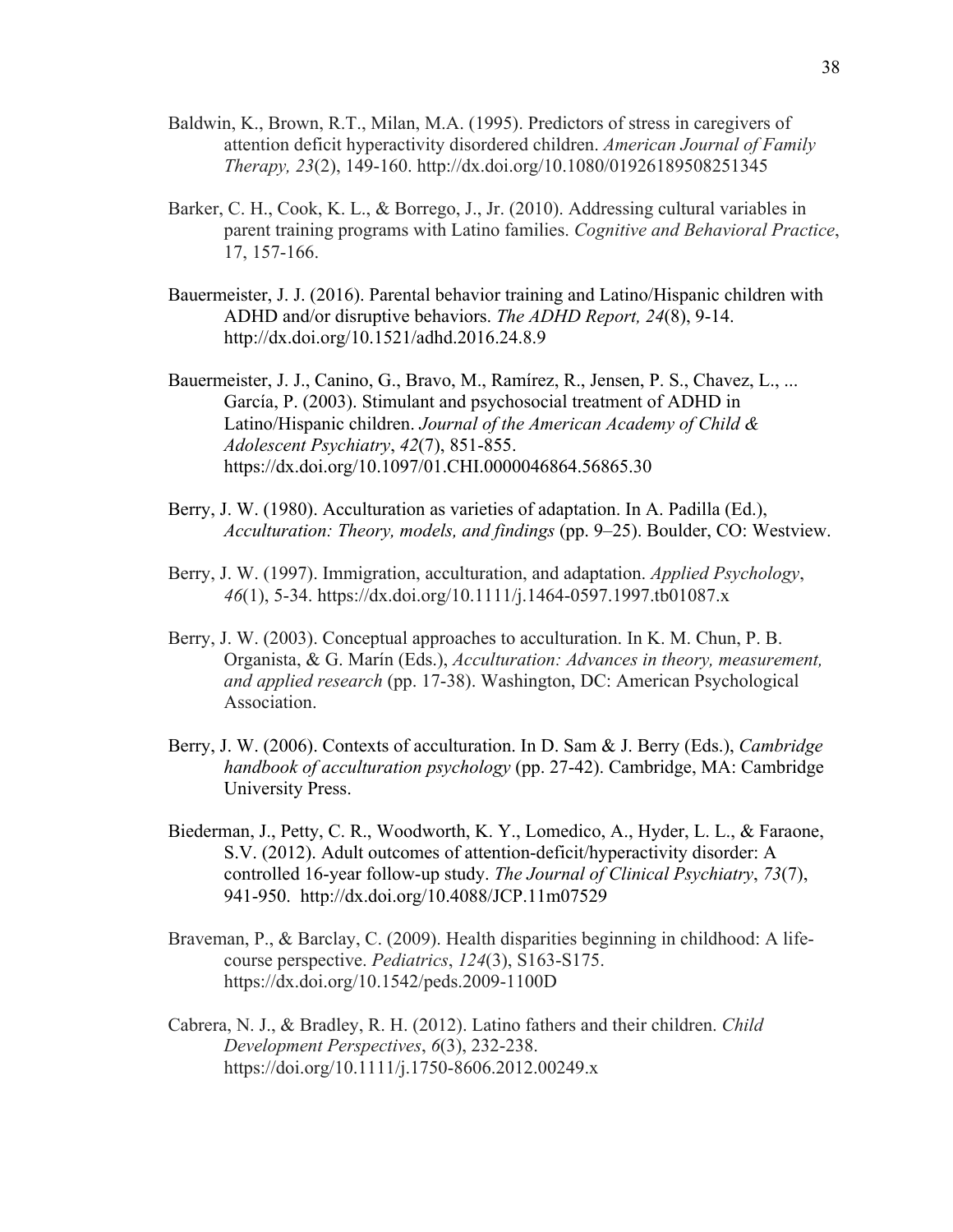- Cabrera, N. J., & Garcia Coll, C. (2004). Latino fathers: Uncharted territory in need of much exploration. In Lamb, M. E. (Ed.). *The role of the father in child*   $development(4<sup>th</sup> ed.)$ . (pp. 98-120). Hoboken, NJ: John Wiley & Sons.
- Cauce, A. M., Domenech-Rodríguez, M., Paradise, M., Cochran, B. N., Shea, J. M., Srebnik, D., & Baydar, N. (2002). Cultural and contextual influences in mental health help seeking: a focus on ethnic minority youth. *Journal of Consulting and Clinical Psychology*, *70*(1), 44. https://dx.doi.org/10.1037//0022-006X.70.1.44
- Centers for Disease Control and Prevention (2015, May). *NCHS Data Brief: Association between diagnosed ADHD and selected characteristics among children aged 4– 17 years: United States, 2011–2013*. (No. 201). Hyattsville, MD: National Center for Health Statistics.
- Cohen, J. (1988). *Statistical power analysis for the behavioral sciences*  $(2^{nd}$  ed.). Hillsdale, NJ: Lawrence Erlbaum Associates, Inc.
- Cohen, S. R., Holloway, S. D., Domínguez-Pareto, I., & Kuppermann, M. (2015). Support and self-efficacy among Latino and White parents of children with ID. *American Journal on Intellectual and Developmental Disabilities*, *120*(1), 16- 31. https://dx.doi.org/ 10.1352/1944-7558-120.1.16
- Colby, S. L., & Ortman, J. M. (2015). Projections of the size and composition of the U.S. population: 2014 to 2060. US Census Bureau. Retrieved from https://www.census.gov/library/publications/2015/demo/p25-1143.html
- Coldwell, J., Pike, A., & Dunn, J. (2006). Household chaos: Links with parenting and child behaviour. *Journal of Child Psychology and Psychiatry*, *47*(11), 1116-1122. https://dx.doi.org/10.1111/j.1469-7610.2006.01655.x
- Cuéllar, I., Arnold, B., & Maldonado, R. (1995). Acculturation Rating Scale for Mexican Americans-II: A revision of the original ARSMA scale. *Hispanic Journal of Behavioral Sciences, 17,* 275-304. https://dx.doi.org/10.1177/07399863950173001
- Deater-Deckard, K., Chen, N., Wang, Z., & Bell, M. A. (2012). Socioeconomic risk moderates the link between household chaos and maternal executive function. *Journal of Family Psychology*, *26*(3), 391. http://dx.doi.org/10.1037/a0028331
- Deater‐Deckard, K., Mullineaux, P. Y., Beekman, C., Petrill, S. A., Schatschneider, C., & Thompson, L. A. (2009). Conduct problems, IQ, and household chaos: A longitudinal multi‐informant study. *Journal of Child Psychology and Psychiatry*, *50*(10), 1301-1308. https://dx.doi.org/10.1111/j.1469-7610.2009.02108.x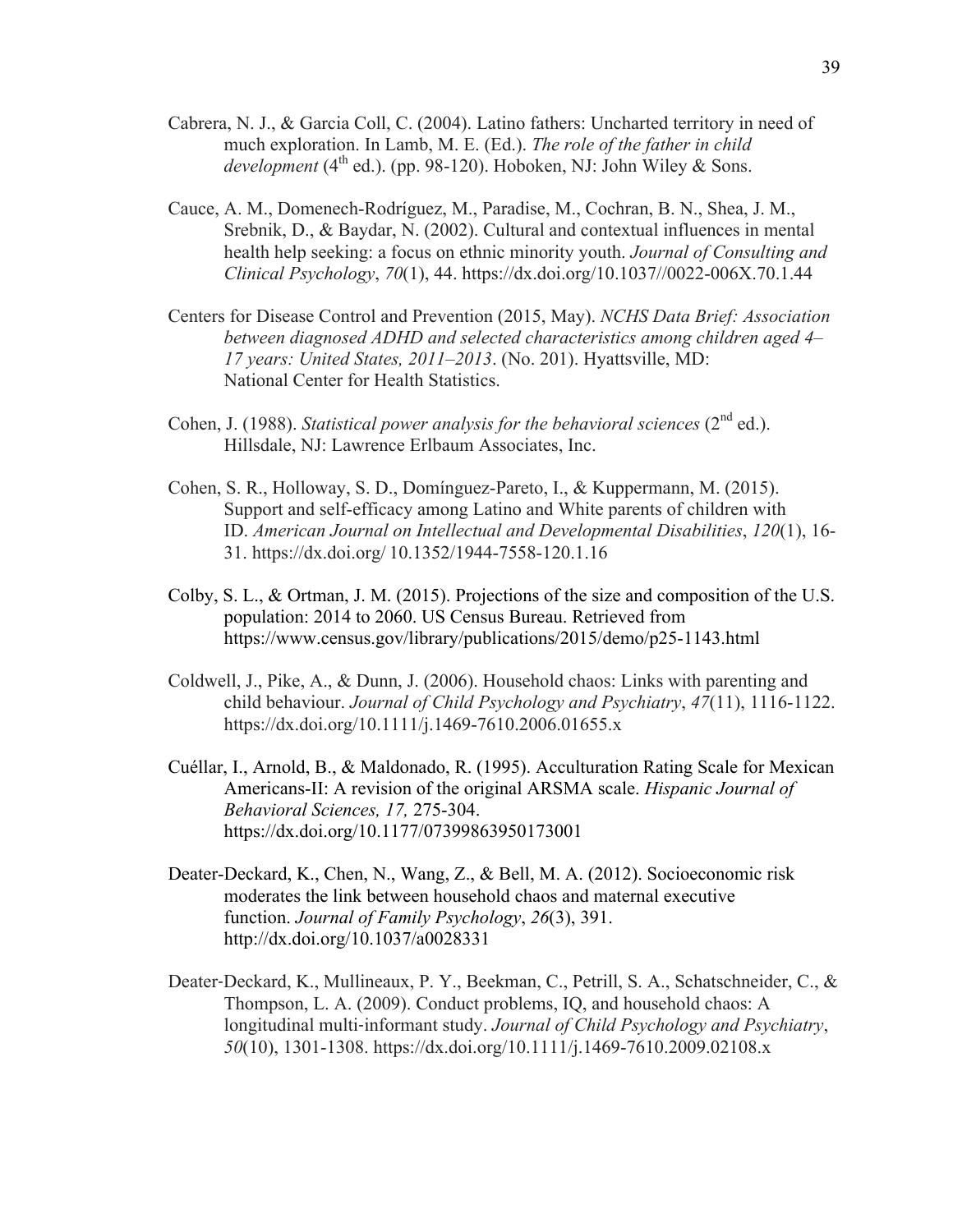- Deault, L. C. (2010). A systematic review of parenting in relation to the development of comorbidities and functional impairments in children with attentiondeficit/hyperactivity disorder (ADHD). *Child Psychiatry & Human Development*, *41*(2), 168-192. http://dx.doi.org/ 10.1007/s10578-009-0159-4
- Díaz-Herrero, A., Brito de la Nuez, A. G., López Pina, J., Pérez-López, J., & Martínez-Fuentes, M. T. (2010). Estructura factorial y consistencia interna de la versión española del Parenting Stress Index-Short Form [Factor structure and internal consistency of the Spanish version of the Parenting Stress Index-Short Form]. *Psicothema*, *22*(4), 1033-1038.
- Dumas, J. E., Nissley, J., Nordstrom, A., Smith, E. P., Prinz, R. J., & Levine, D. W. (2005). Home chaos: Sociodemographic, parenting, interactional, and child correlates. *Journal of Clinical Child and Adolescent Psychology*, *34*(1), 93-104. https://dx.doi.org/10.1207/s15374424jccp3401\_9
- Eiraldi, R. B., Mazzuca, L. B., Clarke, A. T., & Power, T. J. (2006). Service utilization among ethnic minority children with ADHD: A model of help-seeking behavior. *Administration and Policy in Mental Health and Mental Health Services Research*, *33*(5), 607-622. https://doi.org/10.1007/s10488-006-0063-1
- Evans, S. W., Sarno Owens, J., Wymbs, B. T., & Ray, A. R. (2017). Evidence-based psychosocial treatments for children and adolescents with attention deficit/hyperactivity disorder. *Journal of Clinical Child & Adolescent Psychology*, 1-42. https://dx.doi.org/10.1080/15374416.2017.1390757
- Fabiano, G. A. (2007). Father participation in behavioral parent training for ADHD: Review and recommendations for increasing inclusion and engagement. *Journal of Family Psychology*, *21*(4), 683. https://dx.doi.org/10.1037/0893-3200.21.4.683
- Faraone, S. V., Sergeant, J., Gillberg, C., & Biederman, J. (2003). The worldwide prevalence of ADHD: Is it an American condition?. *World Psychiatry*, *2*(2), 103- 114.
- Flores, G., Fuentes-Afflick, E., Barbot, O., Carter-Pokras, O., Claudio, L., Lara, M., . . . & Weitzman, M. (2002). The health of Latino children: Urgent priorities, unanswered questions, and a research agenda. JAMA, 288(1), 82-90. https://dx.doi.org/10.1001/jama.288.1.82
- Flores, G. & The Committee on Pediatric Research [TCOPR]. (2010). Racial and ethnic disparities in the health and health care of children. *Pediatrics*, *125*, e979-e1020.
- Gerdes, A. C., Haack, L. M., & Schneider, B. W. (2012). Parental functioning in families of children with ADHD: Evidence for behavioral parent training and importance of clinically meaningful change. *Journal of Attention Disorders*, *16*(2), 147-156. https://dx.doi.org/10.1177/1087054710381482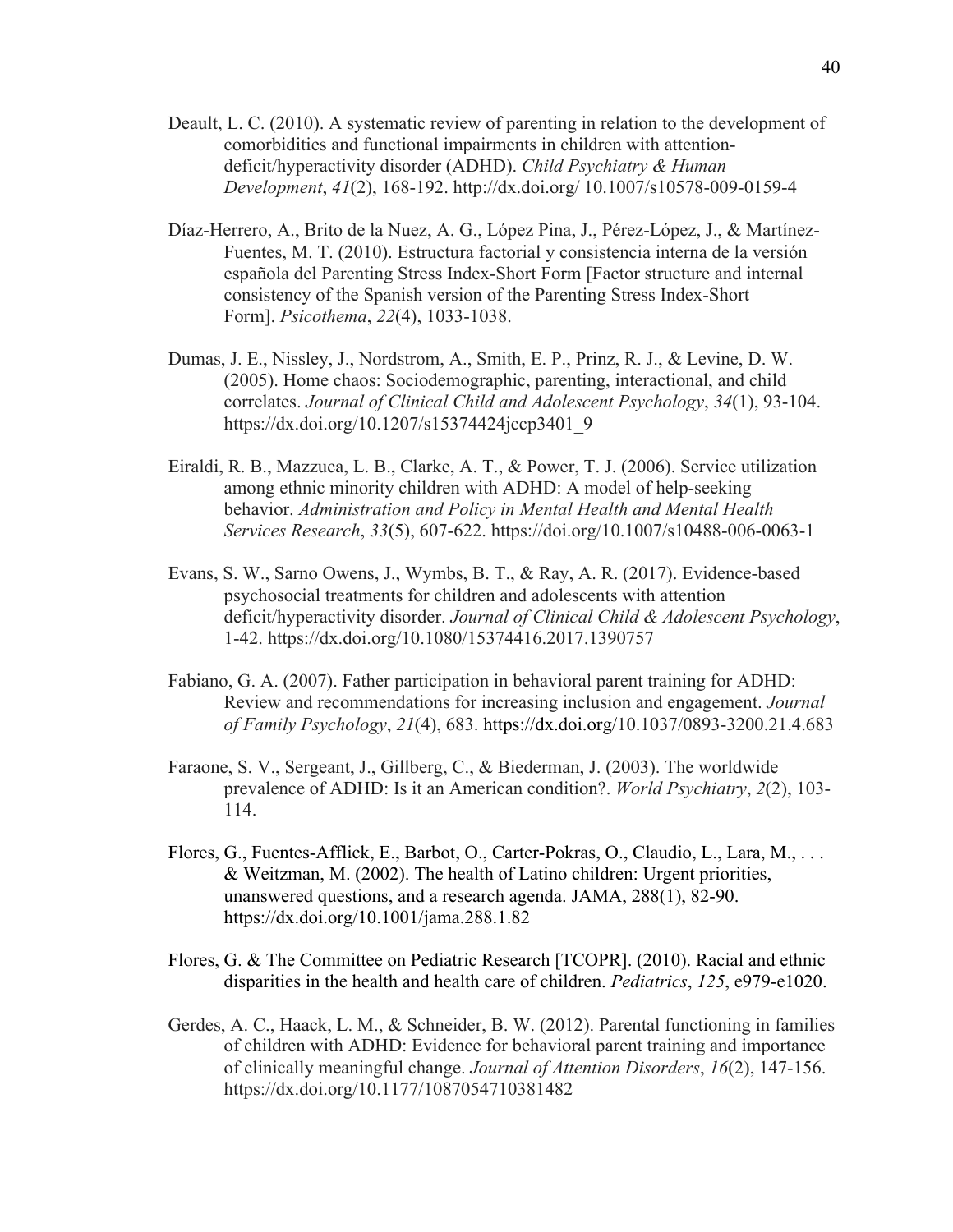- Gerdes, A. C., Lawton, K. E., Haack, L. M., & Schneider, B. W. (2014). Latino parental help seeking for childhood ADHD. *Administration and Policy in Mental Health and Mental Health Services Research*, *41*(4), 503. https://dx.doi.org/10.1007/s10488-013-0487-3
- Gerdes, A. C., Kapke, T. L., Lawton, K. E., Grace, M., & Dieguez Hurtado, G. (2015). Culturally adapting parent training for Latino youth with ADHD: Development and pilot. *Journal of Latina/o Psychology*, *3*(2), 71. https://dx.doi.org/10.1037/lat0000037
- Gonzales, N. A., Fabrett, F. C., & Knight, G. P. (2009). Acculturation, enculturation, and the psychosocial adaptation of Latino youth. In F.A. Villarruel et al., (Eds.), *Handbook of US Latino Psychology*, (pp. 115-134). Thousand Oaks, CA: Sage.
- Graziano, P. A., McNamara, J. P., Geffken, G. R., & Reid, A. (2011). Severity of children's ADHD symptoms and parenting stress: A multiple mediation model of self-regulation. *Journal of Abnormal Child Psychology*, *39*(7), 1073-1083. https://dx.doi.org/10.1007/s10802-011-9528-0
- Haack, L. M., Gerdes, A. C., Schneider, B. W., & Dieguez Hurtado, G. (2011). Advancing our knowledge of ADHD in Latino children: Psychometric and cultural properties of Spanish-versions of parental/family functioning measures. *Journal of Abnormal Child Psychology*, *39*(1), 33-43. https://dx.doi.org/ 10.1007/s10802-010-9441-y
- Haack, L. M., Kapke, T. L., & Gerdes, A. C. (2016). Rates, associations, and predictors of psychopathology in a convenience sample of school-aged Latino youth: Identifying areas for mental health outreach. *Journal of Child and Family Studies*, *25*(7), 2315-2326. http://dx.doi.org/10.1007/s10826-016-0404-y
- Haack, L. M., Meza, J., Jiang, Y., Araujo, E. J., & Pfiffner, L. (2018). Influences to ADHD problem recognition: Mixed-method investigation and recommendations to reduce disparities for Latino youth. *Administration and Policy in Mental Health and Mental Health Services Research*, 1-20. https://dx.doi.org/10.1007/s10488-018-0877-7
- Haack, L. M., Villodas, M., McBurnett, K., Hinshaw, S., & Pfiffner, L. J. (2017). Parenting as a mechanism of change in psychosocial treatment for youth with ADHD, predominantly inattentive presentation. *Journal of Abnormal Child Psychology*, *45*(5), 841-855. https://dx.doi.org/10.1007/s10802-016-0199-8
- Heath, C. L., Curtis, D. F., Fan, W., & McPherson, R. (2015). The association between parenting stress, parenting self-efficacy, and the clinical significance of child ADHD symptom change following behavior therapy. *Child Psychiatry and Human Development*, *46*(1), 118. https://dx.doi.org/10.1007/s10578-014-0458-2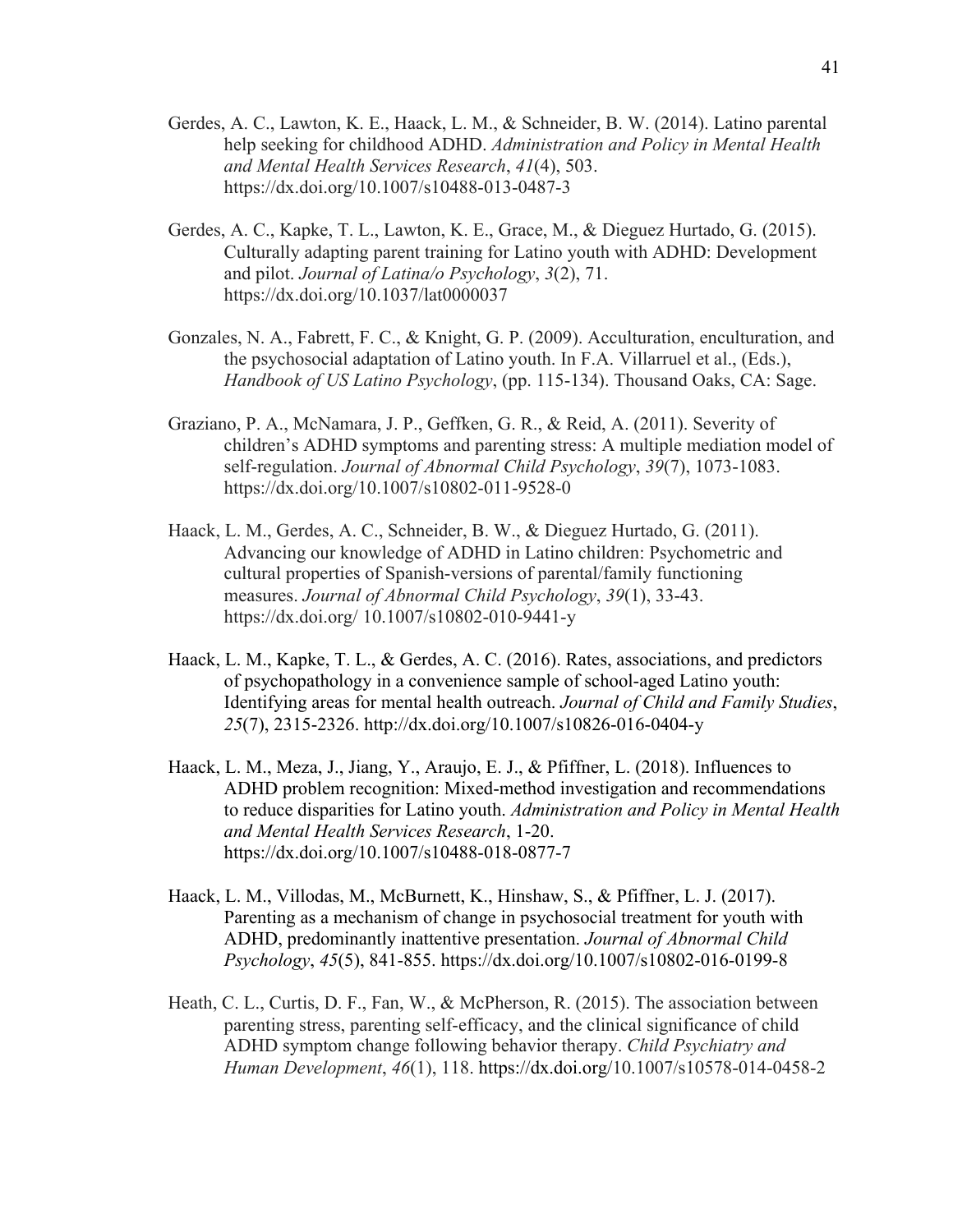- Hinojosa, M. S., Hinojosa, R., Fernandez-Baca, D., Knapp, C., Thompson, L. A., & Christou, A. (2012). Racial and ethnic variation in ADHD, comorbid illnesses, and parental strain. *Journal of Health Care for the Poor and Underserved, 23*(1), 273-289. http://dx.doi.org/10.1353/hpu.2012.0001
- Hinojosa, M. S., Knapp, C., & Woodworth, L. (2015). Family strain among white and Latino parents of children with mental and behavioral health disorders. *Journal of Child and Family Studies*, *24*(6), 1575-1581. https://dx.doi.org/10.1007/s10826-014-9961-0
- Ho, J., Yeh, M., McCabe, K., & Hough, R. L. (2007). Parental cultural affiliation and youth mental health service use. *Journal of Youth and Adolescence*, *36*(4), 529- 542. http://dx.doi.org/10.1007/s10964-006-9114-x
- Hollingshead, A.B. (1975). *Four factor index of social status.* Unpublished manuscript, Department of Sociology, Yale University, New Haven, CT.
- Hossain, Z., Lee, S., & Martin-Cuellar, A. (2015). Latino mothers' and fathers' caregiving with their school-age children. *Hispanic Journal of Behavioral Sciences*, *37*(2), 186-203. https://dx.doi.org/10.1177/0739986315578663
- Huey, S. J., & Polo, A. J. (2008). Evidence-based psychosocial treatments for ethnic minority youth. *Journal of Clinical Child & Adolescent Psychology*, *37*(1), 262- 301. http://dx.doi.org/10.1080/15374410701820174
- Johnston, C. & Mash, E. J. (1989). A measure of parenting satisfaction and efficacy. *Journal of Clinical Child Psychology, 18,* 167-175. http://dx.doi.org/10.1207/s15374424jccp1802\_8
- Johnston, C., & Mash, E. J. (2001). Families of children with attentiondeficit/hyperactivity disorder: Review and recommendations for future research. *Clinical Child and Family Psychology Review*, *4*(3), 183-207. http://dx.doi.org/10.1023/A:1017592030434
- Jones, T. L., & Prinz, R. J. (2005). Potential roles of parental self-efficacy in parent and child adjustment: A review. *Clinical Psychology Review*, *25*(3), 341-363. https://dx.doi.org/10.1016/j.cpr.2004.12.004
- Kataoka, S. H., Zhang, L., & Wells, K. B. (2002). Unmet need for mental health care among US children: Variation by ethnicity and insurance status. *American Journal of Psychiatry*, *159*(9), 1548-1555. https://dx.doi.org/10.1176/appi.ajp.159.9.1548
- Kazdin, A. E. (1995). Child, parent and family dysfunction as predictors of outcome in cognitive-behavioral treatment of antisocial children. *Behaviour Research and Therapy*, *33*(3), 271-281. https://doi.org/10.1016/0005-7967(94)00053-M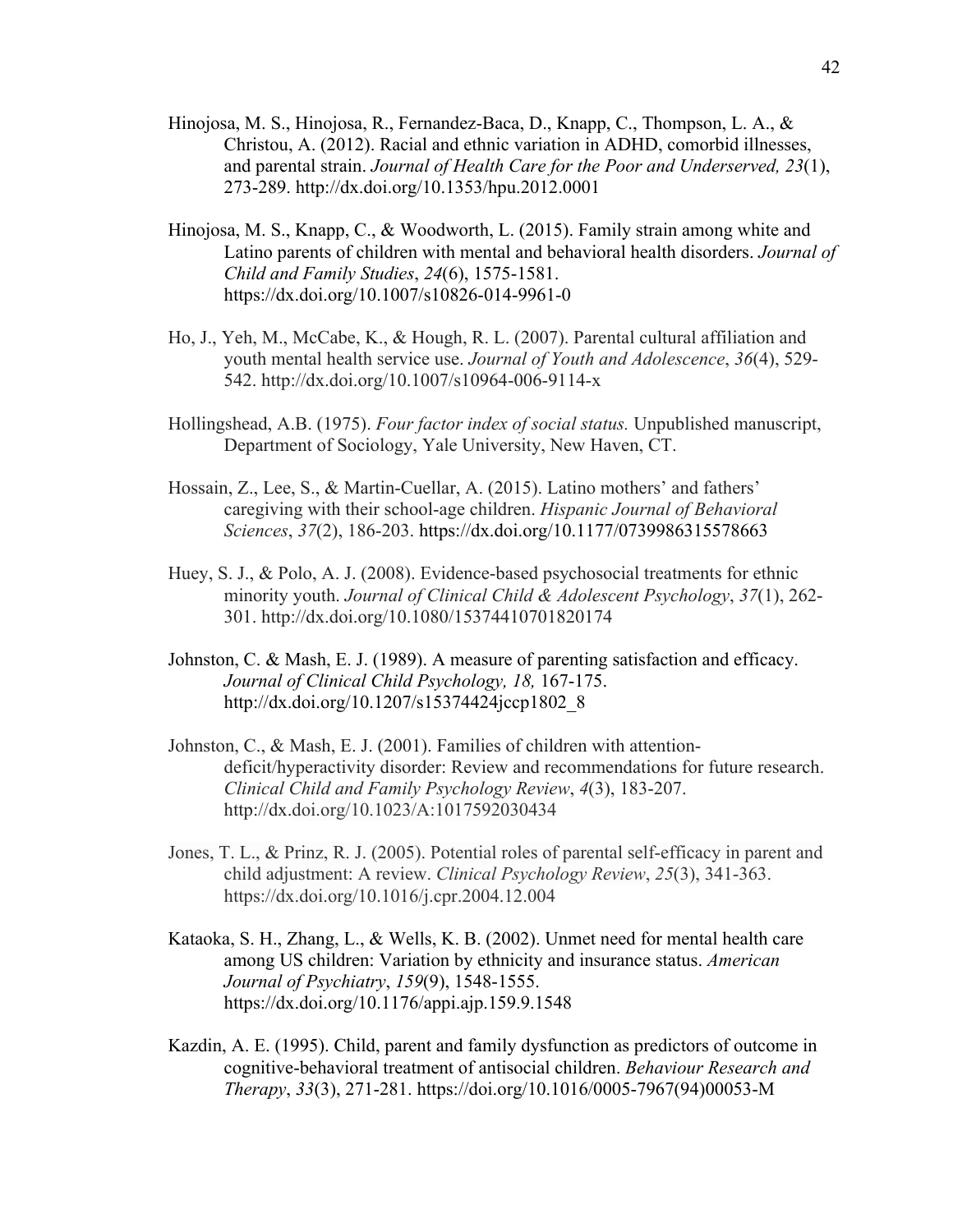- Kieling, C., Baker-Henningham, H., Belfer, M., Conti, G., Ertem, I., Omigbodun, O., ... & Rahman, A. (2011). Child and adolescent mental health worldwide: Evidence for action. *The Lancet*, *378*(9801), 1515-1525. https://dx.doi.org/10.1016/S0140- 6736(11)60827-1
- Kim, R. E., Lau, A. S., & Chorpita, B. F. (2016). The impact of Latino caregiver acculturation on treatment engagement in children's community mental health services. *Journal of Child and Family Studies*, *25*(3), 891. http://dx.doi.org/10.1007/s10826-015-0259-7
- Knight, G. P., Gonzales, N.A., Saenz, D. S., Bonds, D.D., German, M., … Updegraff, K. A. (2010). The Mexican American Cultural Values Scale for adolescents and adults. *Journal of Early Adolescence, 30,* 444-481. http://dx.doi.org/10.1177/0272431609338178
- Kouyoumdjian, H., Zamboanga, B. L., & Hansen, D. J. (2003). Barriers to community mental health services for Latinos: Treatment considerations. *Clinical Psychology: Science and Practice*, *10*(4), 394-422. http://dx.doi.org/10.1093/clipsy/bpg041
- Larson, K., Russ, S. A., Kahn, R. S., & Halfon, N. (2011). Patterns of comorbidity, functioning, and service use for US children with ADHD, 2007. *Pediatrics, 127*(3), 462-470. https://dx.doi.org/10.1542/peds.2010-0165
- Lawton, K. E., & Gerdes, A. C. (2014). Acculturation and Latino adolescent mental health: Integration of individual, environmental, and family influences. *Clinical Child and Family Psychology Review*, *17*(4), 385. http://dx.doi.org/10.1007/s10567-014-0168-0
- Lopez, C., Dewey Bergren, M., & Painter, S. G. (2008). Latino disparities in child mental health services. *Journal of Child and Adolescent Psychiatric Nursing*, *21*(3), 137- 145. https://dx.doi.org/ 10.1111/j.1744-6171.2008.00146.x
- Lopez-Class, M., González Castro, F., & Ramirez, A. G. (2011). Conceptions of acculturation: A review and statement of critical issues. *Social Science & Medicine*, *72*(9), 1555-1562. http://dx.doi.org/10.1016/j.socscimed.2011.03.011
- Lundahl, B. W., Tollefson, D., Risser, H., & Lovejoy, M. C. (2008). A meta-analysis of father involvement in parent training. *Research on Social Work Practice*, *18*(2), 97-106. https://dx.doi.org/10.1177/1049731507309828
- Marín, G. (1992). Issues in the measurement of acculturation among Hispanics. In K. Geisinger (Ed.), *Psychological testing of Hispanics* (pp. 235–251). Washington, DC: American Psychological Association.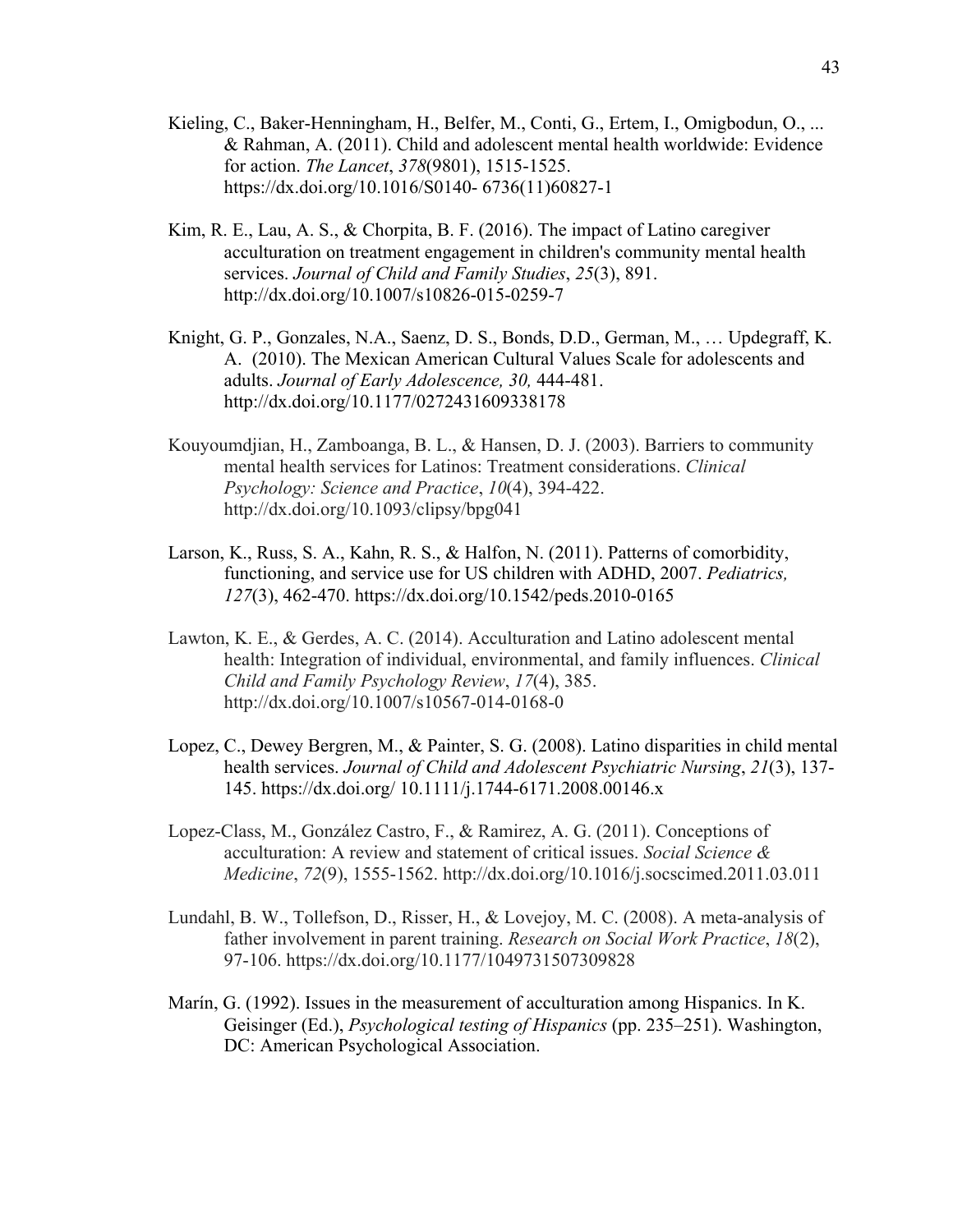- Marín, G., & Gamba, R. J. (2003). Acculturation and changes in cultural values. In K. Chun, P. Organista, & G. Marín (Eds.), *Acculturation: Advances in theory, measurement, and applied research* (pp. 83–93). Washington, DC: American Psychological Association.
- Matheny, A. P., Wachs, T. D., Ludwig, J. L., & Phillips, K. (1995). Bringing order out of chaos: Psychometric characteristics of the Confusion, Hubbub, and Order Scale. *Journal of Applied Developmental Psychology, 16*, 429-444. https://dx.doi.org/10.1016/0193-3973(95)90028-4
- McLaughlin, K. A., Breslau, J., Green, J. G., Lakoma, M. D., Sampson, N. A., Zaslavsky, A.M., & Kessler, R. C. (2011). Childhood socio-economic status and the onset, persistence, and severity of DSM-IV mental disorders in a US national sample. *Social Science & Medicine*, *73*(7), 1088-1096. https://dx.doi.org/10.1016/j.socscimed.2011.06.011
- Merikangas, K. R., Nakamura, E. F., & Kessler, R. C. (2009). Epidemiology of mental disorders in children and adolescents. *Dialogues in Clinical Neuroscience*, *11*(1),  $7-20.$
- Mokrova, I., O'Brien, M., Calkins, S., & Keane, S. (2010). Parental ADHD symptomology and ineffective parenting: The connecting link of home chaos. *Parenting Science and Practice*, *10*(2), 119-135. https://dx.doi.org/10.1080%2F15295190903212844
- Morgan, P. L., Staff, J., Hillemeier, M. M., Farkas, G., & Maczuga, S. (2013). Racial and ethnic disparities in ADHD diagnosis from kindergarten to eighth grade. *Pediatrics*, *132*(1), 85-93. http://dx.doi.org/10.1542/peds.2012-2390
- Nomaguchi, K., & House, A. N. (2013). Racial-ethnic disparities in maternal parenting stress: The role of structural disadvantages and parenting values. *Journal of Health and Social Behavior*, *54*(3), 386-404. https://dx.doi/10.1177/0022146513498511
- Primack, B. A., Hendricks, K. M., Longacre, M. R., Adachi-Mejia, A. M., Weiss, J. E., Titus, L. J., ... Dalton, M. A. (2012). Parental efficacy and child behavior in a community sample of children with and without attention-deficit hyperactivity disorder (ADHD). *Attention Deficit and Hyperactivity Disorders*, *4*(4), 189–197. http://dx.doi.org/10.1007/s12402-012-0089-z
- Schmitz, M. F., & Velez, M. (2003). Latino cultural differences in maternal assessments of attention deficit/hyperactivity symptoms in children. *Hispanic Journal of Behavioral Sciences*, *25*(1), 110-122. https://dx.doi.org/10.1177/0739986303251700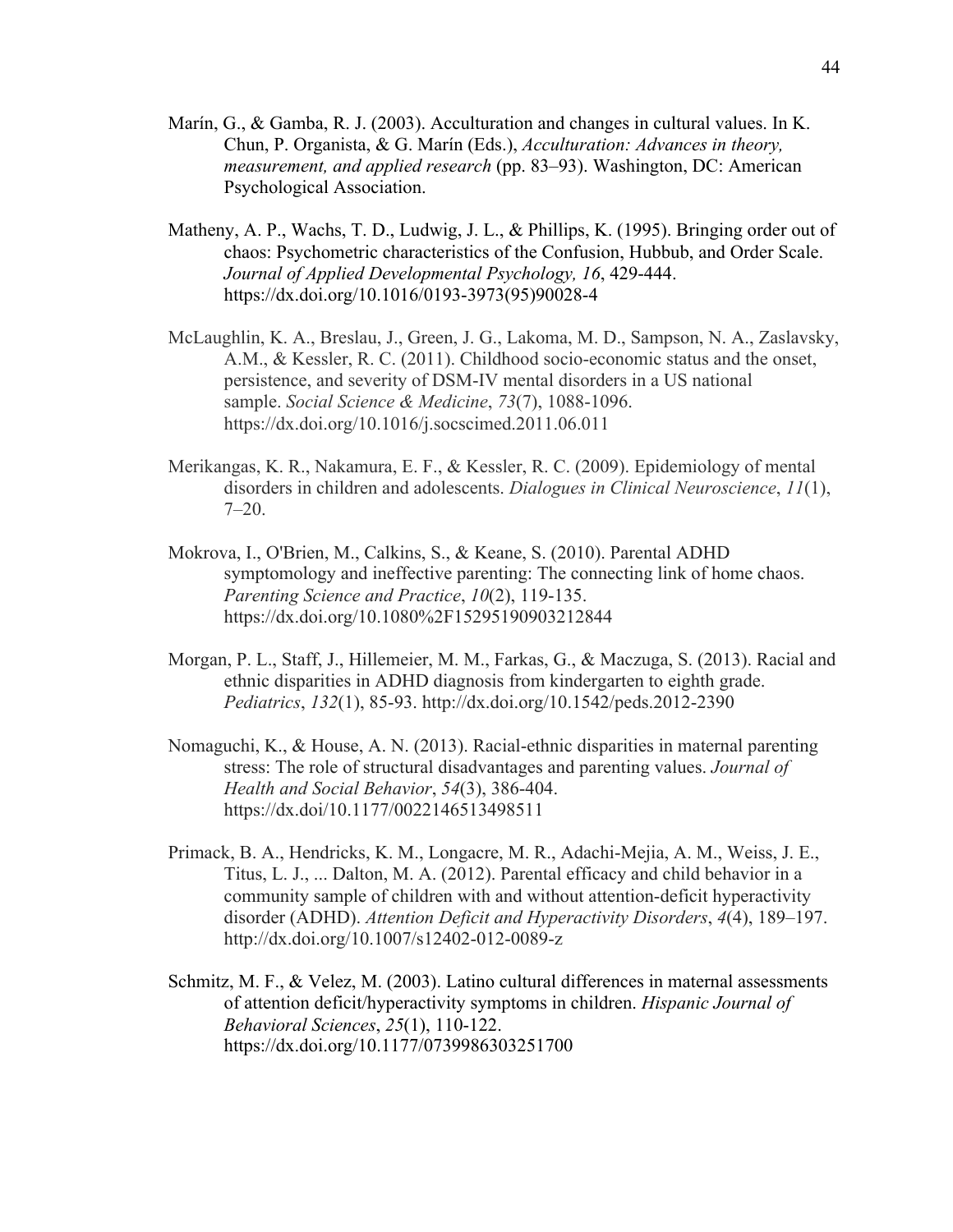- Schwartz, S. J., Montgomery, M.J., & Briones, E. (2006). The role of identity in acculturation among immigrant people: Theoretical propositions, empirical questions, and applied recommendations. *Human Development*, *49*(1), 1-30. https://dx.doi.org/10.1159/000090300
- Schwartz, S. J., Unger, J. B., Zamboanga, B. L., & Szapocznik, J. (2010). Rethinking the concept of acculturation: Implications for theory and research. *American Psychologist*, *65*(4)*,* 237-251. https://dx.doi:10.1037/a0019330
- Stevens, J., Harman, J. S., & Kelleher, K. J. (2005). Race/ethnicity and insurance status as factors associated with ADHD treatment patterns. *Journal of Child and Adolescent Psychopharmacology, 15*(1), 88–96. https://doi.org/10.1089/cap.2005.15.88.
- Theule, J., Wiener, J., Tannock, R., & Jenkins, J. M. (2013). Parenting stress in families of children with ADHD: A meta-analysis. *Journal of Emotional and Behavioral Disorders*, *21*(1), 3-17. http://dx.doi.org/10.1177/1063426610387433
- Valiente, C., Lemery‐Chalfant, K., & Reiser, M. (2007). Pathways to problem behaviors: Chaotic homes, parent and child effortful control, and parenting. *Social Development*, *16*(2), 249-267. http://dx.doi.org/10.1111/j.1467-9507.2007.00383.x
- Wachs, T. D. & Çorapçi, F. (2003). Environmental chaos, development and parenting across cultures. In C. Raeff & J. B. Benson (Eds.), *Social and cognitive development in the context of individual, social, and cultural processes* (pp. 54- 83). London: Routledge.
- Weinberger, K. A., Gardner, D. M., & Gerdes, A. C. (2015). Maternal functioning differences based on ADHD subtype. *Journal of Attention Disorders*, 1-6. http://dx.doi.org/10.1177/1087054714567132
- Weisner, T. S. (2010). Well-being, chaos, and culture: Sustaining a meaningful daily routine. In G. W. Evans & T. D. Wachs (Eds.), *Chaos and its influence on children's development: An ecological perspective* (pp. 211-224). Washington, DC: American Psychological Association.
- Wirth, A., Reinelt, T., Gawrilow, C., Schwenck, C., Freitag, C. M., & Rauch, W. A. (2017). Examining the relationship between children's ADHD symptomatology and inadequate parenting: The role of household chaos. *Journal of Attention Disorders*, 1-12. http://dx.doi.org/10.1177/1087054717692881